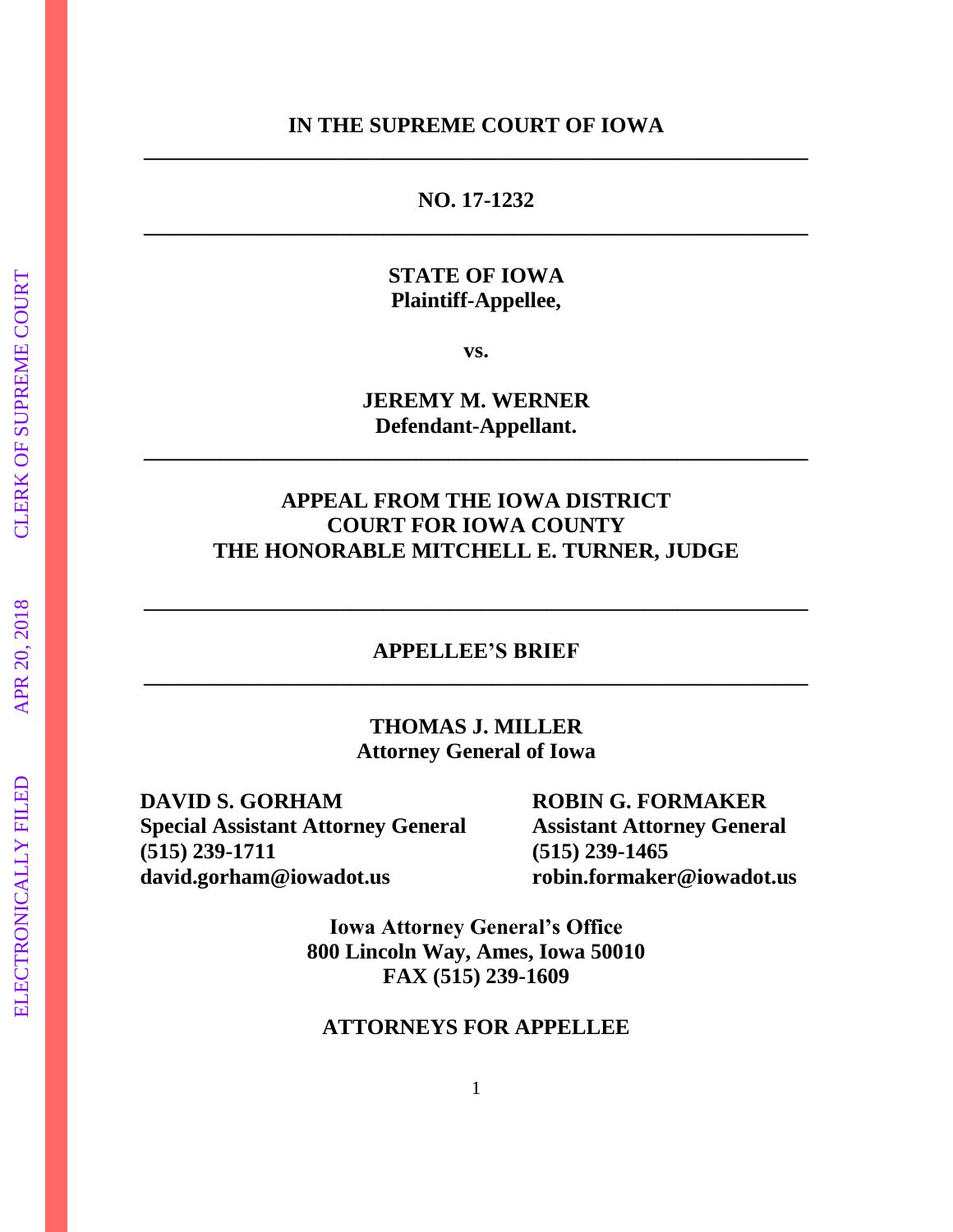# **TABLE OF CONTENTS**

| $\mathbf{I}$ .<br>$A_{\cdot}$ |     | DOT OFFICER GLADE WAS WITHIN HIS<br>AUTHORITY. HE MADE A VALID STOP OF MR.<br>WERNER'S BMW AFTER HE WITNESSED A PUBLIC<br>OFFENSE COMMITTED IN HIS PRESENCE UPON<br><b>INTERSTATE 80 WITHIN A MARKED ROAD WORK</b> |    |
|-------------------------------|-----|--------------------------------------------------------------------------------------------------------------------------------------------------------------------------------------------------------------------|----|
|                               |     |                                                                                                                                                                                                                    |    |
|                               |     | What Werner Overlooks in his Legislative and Judicial                                                                                                                                                              |    |
| <b>B.</b>                     |     |                                                                                                                                                                                                                    |    |
|                               | (1) | Today DOT's officers are peace officers under                                                                                                                                                                      | 22 |
|                               | (2) | Today a valid citizen's arrest can result regardless<br>of whether a peace officer purports to act in an                                                                                                           |    |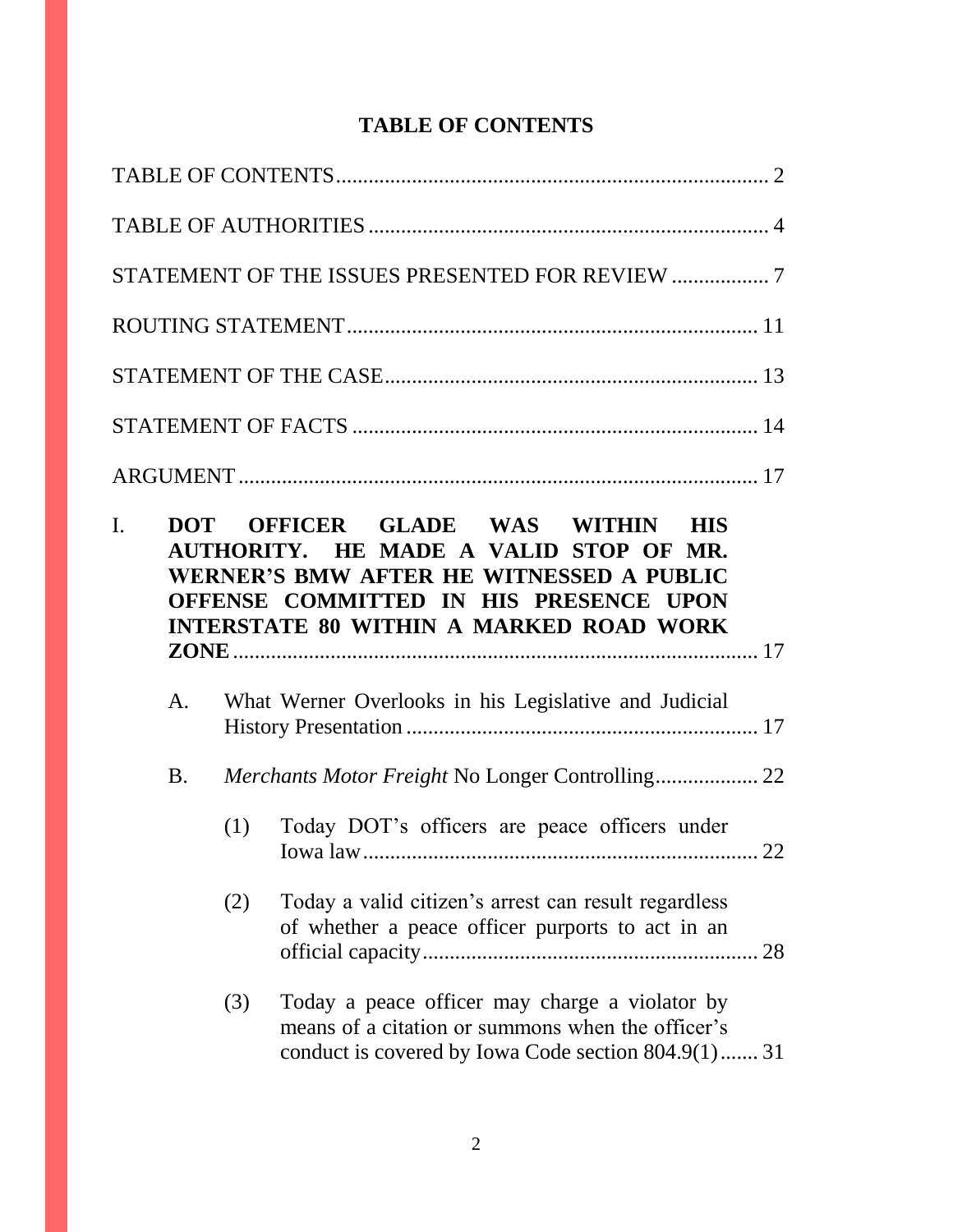|    | C.                                                                                                                                                                                                                          | <i>State v. Lloyd</i> Governs When Considering Whether a<br>Peace Officer's Conduct Has Resulted in an Arrest Under |                                                     |  |  |  |
|----|-----------------------------------------------------------------------------------------------------------------------------------------------------------------------------------------------------------------------------|---------------------------------------------------------------------------------------------------------------------|-----------------------------------------------------|--|--|--|
|    | D.                                                                                                                                                                                                                          |                                                                                                                     | Werner's Failure to Fully Address the 1990 Iowa     |  |  |  |
|    |                                                                                                                                                                                                                             | (1)                                                                                                                 | Attorney General says citizen's arrest is available |  |  |  |
|    |                                                                                                                                                                                                                             | (2)                                                                                                                 | Officer Glade qualified as a peace officer under    |  |  |  |
|    | E.                                                                                                                                                                                                                          |                                                                                                                     | State v. A-1 Disposal Did Not Address Iowa Code     |  |  |  |
| Π. | THE AMENDMENT TO IOWA CODE SECTION 321.477<br>(2016) WAS NOT ARGUED TO THE DISTRICT COURT.<br>THEREFORE, ERROR WAS NOT PRESERVED.<br>HOWEVER, EVEN IF THIS COURT CONSIDERS THE<br>AMENDMENT, IT OFFERS PROOF VALIDATING THE |                                                                                                                     |                                                     |  |  |  |
|    | A.                                                                                                                                                                                                                          |                                                                                                                     |                                                     |  |  |  |
|    |                                                                                                                                                                                                                             |                                                                                                                     | Iowa Code Section 321.477 (as amended) Affirms the  |  |  |  |
|    | <b>B.</b>                                                                                                                                                                                                                   |                                                                                                                     |                                                     |  |  |  |
|    | C.                                                                                                                                                                                                                          |                                                                                                                     |                                                     |  |  |  |
|    |                                                                                                                                                                                                                             |                                                                                                                     |                                                     |  |  |  |
|    |                                                                                                                                                                                                                             |                                                                                                                     |                                                     |  |  |  |
|    |                                                                                                                                                                                                                             |                                                                                                                     |                                                     |  |  |  |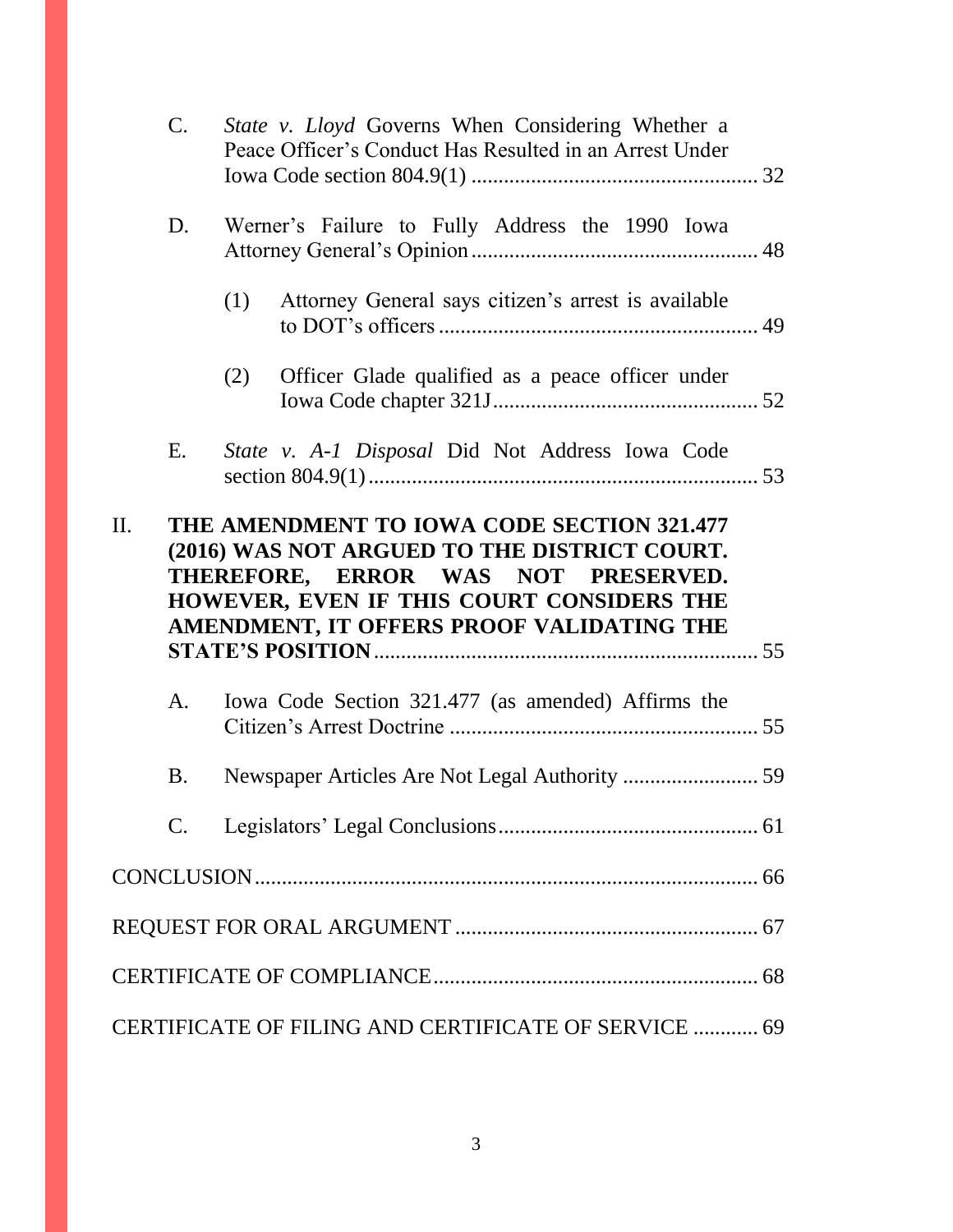# **TABLE OF AUTHORITIES**

# **Cases:**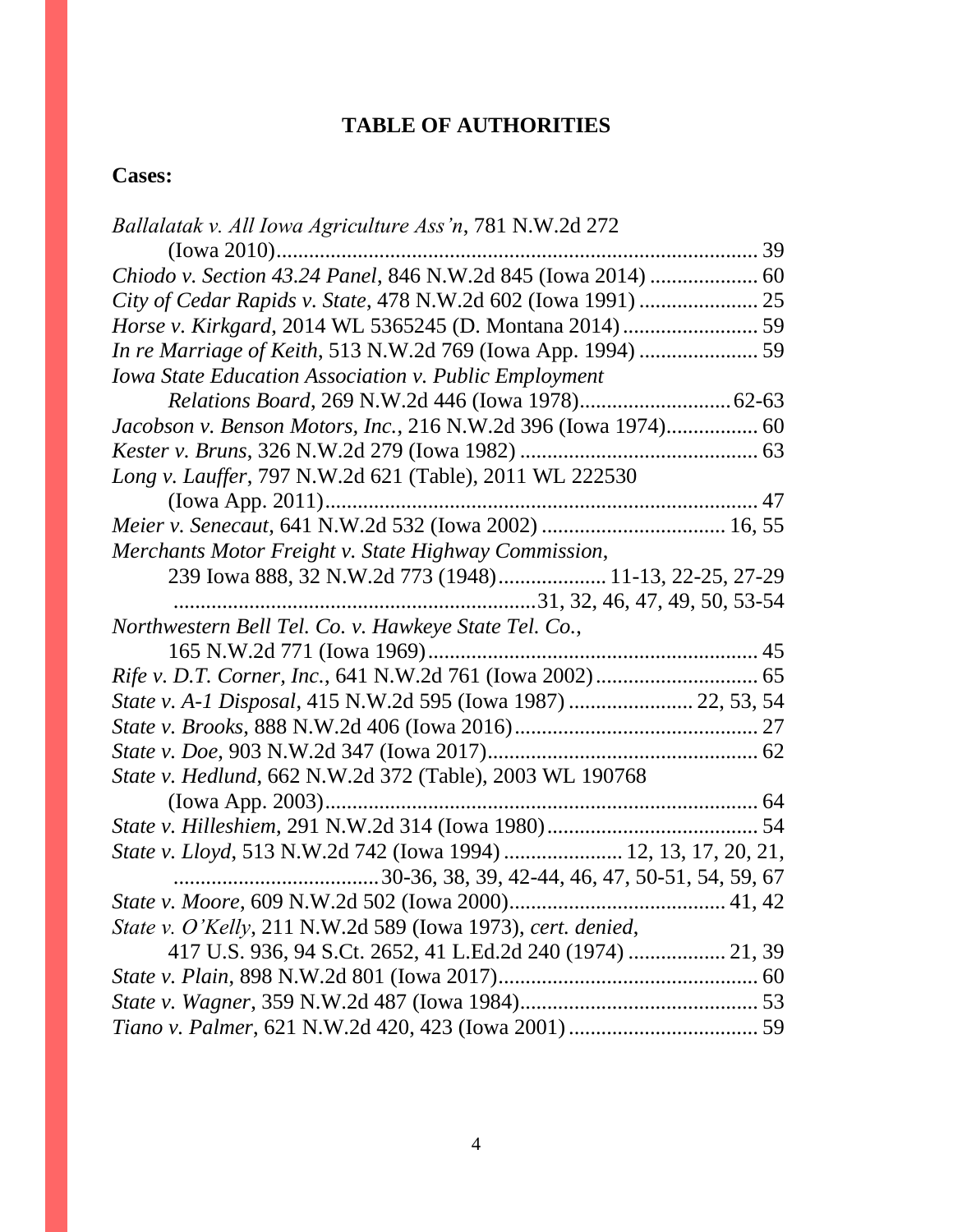# **Statutes and Other Authorities:**

| Iowa Code § 321.477 (2016)  16, 18, 19, 26-28, 44-46, 56-59, 65 |  |
|-----------------------------------------------------------------|--|
|                                                                 |  |
|                                                                 |  |
|                                                                 |  |
|                                                                 |  |
|                                                                 |  |
|                                                                 |  |
|                                                                 |  |
|                                                                 |  |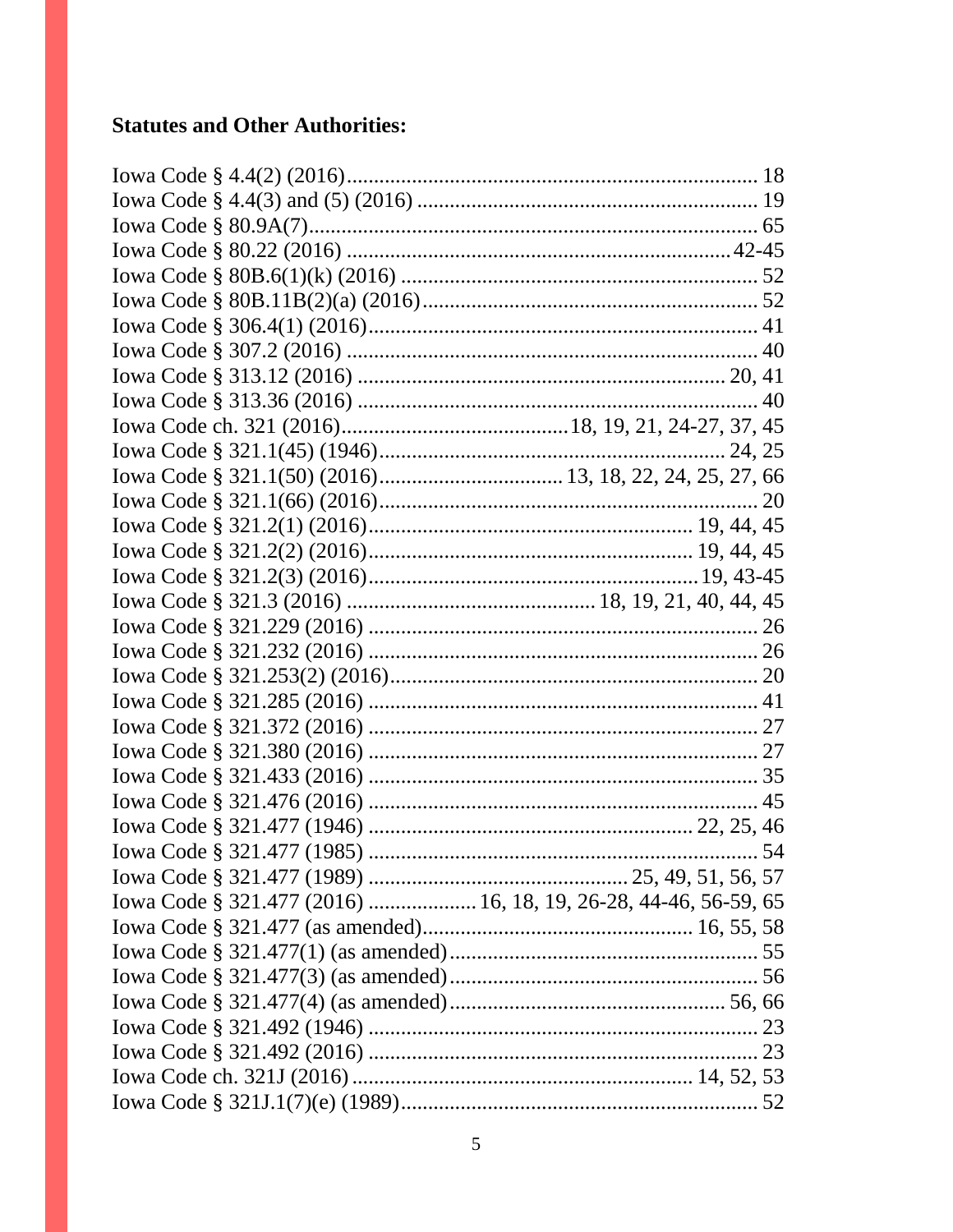| 1990 Iowa Op. Atty. Gen. 100 (Iowa A.G.),                        |  |
|------------------------------------------------------------------|--|
|                                                                  |  |
|                                                                  |  |
| DPS vehicle inspectors,                                          |  |
| http://www.dps.state.ia.us/ISP/specialty/mcsap.shtml  45         |  |
| Restatement (Second) of Torts § 121, comment d 12-13, 30-31, 34, |  |
|                                                                  |  |
| Merriam Webster Collegiate Dictionary (Tenth Edition) (1995)  20 |  |
|                                                                  |  |
| Singer & Singer, Sutherland Statutory Construction               |  |
|                                                                  |  |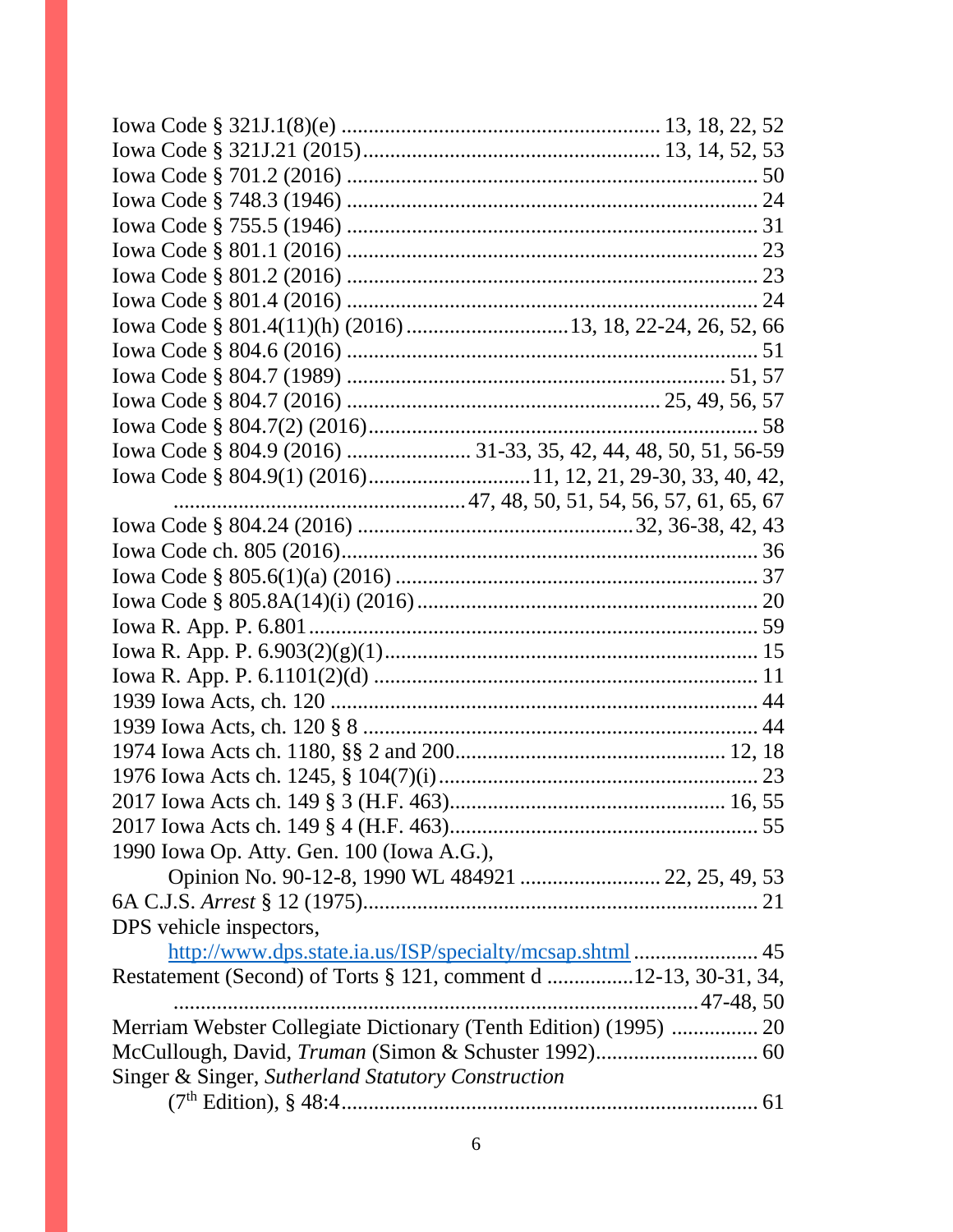#### **STATEMENT OF THE ISSUES PRESENTED FOR REVIEW**

## **I. DOT OFFICER GLADE WAS WITHIN HIS AUTHORITY. HE MADE A VALID STOP OF MR. WERNER'S BMW AFTER HE WITNESSED A PUBLIC OFFENSE COMMITTED IN HIS PRESENCE UPON INTERSTATE 80 WITHIN A MARKED ROAD WORK ZONE.**

#### **Cases:**

*Ballalatak v. All Iowa Agriculture Ass'n*, 781 N.W.2d 272 (Iowa 2010) *City of Cedar Rapids v. State*, 478 N.W.2d 602 (Iowa 1991) *Long v. Lauffer*, 797 N.W.2d 621 (Table), 2011 WL 222530 (Iowa App. 2011) *Merchants Motor Freight v. State Highway Commission*, 239 Iowa 888, 32 N.W.2d 773 (1948) *Northwestern Bell Tel. Co. v. Hawkeye State Tel. Co.*, 165 N.W.2d 771 (Iowa 1969) *State v. A-1 Disposal*, 415 N.W.2d 595 (Iowa 1987) *State v. Brooks*, 888 N.W.2d 406 (Iowa 2016) *State v. Hilleshiem*, 291 N.W.2d 314 (Iowa 1980) *State v. Lloyd*, 513 N.W.2d 742 (Iowa 1994) *State v. Moore*, 609 N.W.2d 502 (Iowa 2000) *State v. O'Kelly*, 211 N.W.2d 589 (Iowa 1973), *cert. denied*, 417 U.S. 936, 94 S.Ct. 2652, 41 L.Ed.2d 240 (1974) *State v. Wagner*, 359 N.W.2d 487 (Iowa 1984)

#### **Statutes and Other Authorities:**

Iowa Code § 4.4(2) (2016) Iowa Code § 4.4(3) and (5) (2016) Iowa Code § 80.22 (2016) Iowa Code § 80B.6(1)(k) (2016) Iowa Code § 80B.11B(2)(a) (2016) Iowa Code § 306.4(1) (2016) Iowa Code § 307.2 (2016) Iowa Code § 313.12 (2016) Iowa Code § 313.36 (2016) Iowa Code ch. 321 (2016) Iowa Code § 321.1(45) (1946) Iowa Code § 321.1(50) (2016)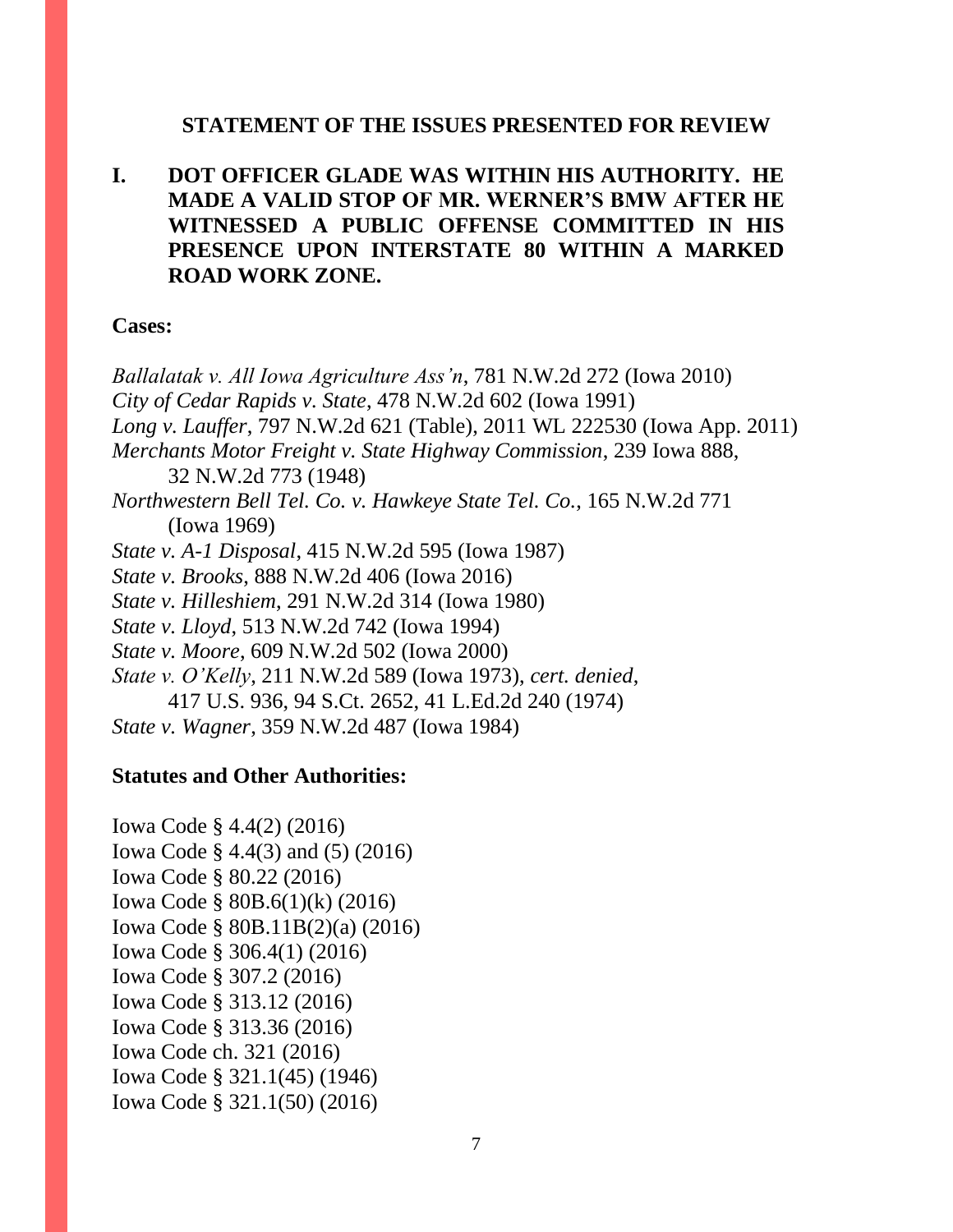```
Iowa Code § 321.1(66) (2016)
Iowa Code § 321.2(1) (2016)
Iowa Code § 321.2(2) (2016)
Iowa Code § 321.2(3) (2016)
Iowa Code § 321.3 (2016)
Iowa Code § 321.229 (2016)
Iowa Code § 321.232 (2016)
Iowa Code § 321.253(2) (2016)
Iowa Code § 321.285 (2016)
Iowa Code § 321.372 (2016)
Iowa Code § 321.380 (2016)
Iowa Code § 321.433 (2016)
Iowa Code § 321.476 (2016)
Iowa Code § 321.477 (1946)
Iowa Code § 321.477 (1985)
Iowa Code § 321.477 (1989)
Iowa Code § 321.477 (2016)
Iowa Code § 321.492 (1946)
Iowa Code § 321.492 (2016)
Iowa Code ch. 321J (2016)
Iowa Code § 321J.1(7)(e) (1989)
Iowa Code § 321J.1(8)(e) (2016)
Iowa Code § 321J.21 (2015)
Iowa Code § 701.2 (2016)
Iowa Code § 748.3 (1946)
Iowa Code § 755.5 (1946)
Iowa Code § 801.1 (2016)
Iowa Code § 801.2 (2016)
Iowa Code § 801.4 (2016)
Iowa Code § 801.4(11)(h) (2016)
Iowa Code § 804.6 (2016)
Iowa Code § 804.7 (1989)
Iowa Code § 804.7 (2016)
Iowa Code § 804.9 (2016)
Iowa Code § 804.9(1) (2016)
Iowa Code § 804.24 (2016)
Iowa Code ch. 805 (2016)
Iowa Code § 805.6(1)(a) (2016)
Iowa Code § 805.8A(14)(i) (2016)
1939 Iowa Acts, ch. 120
```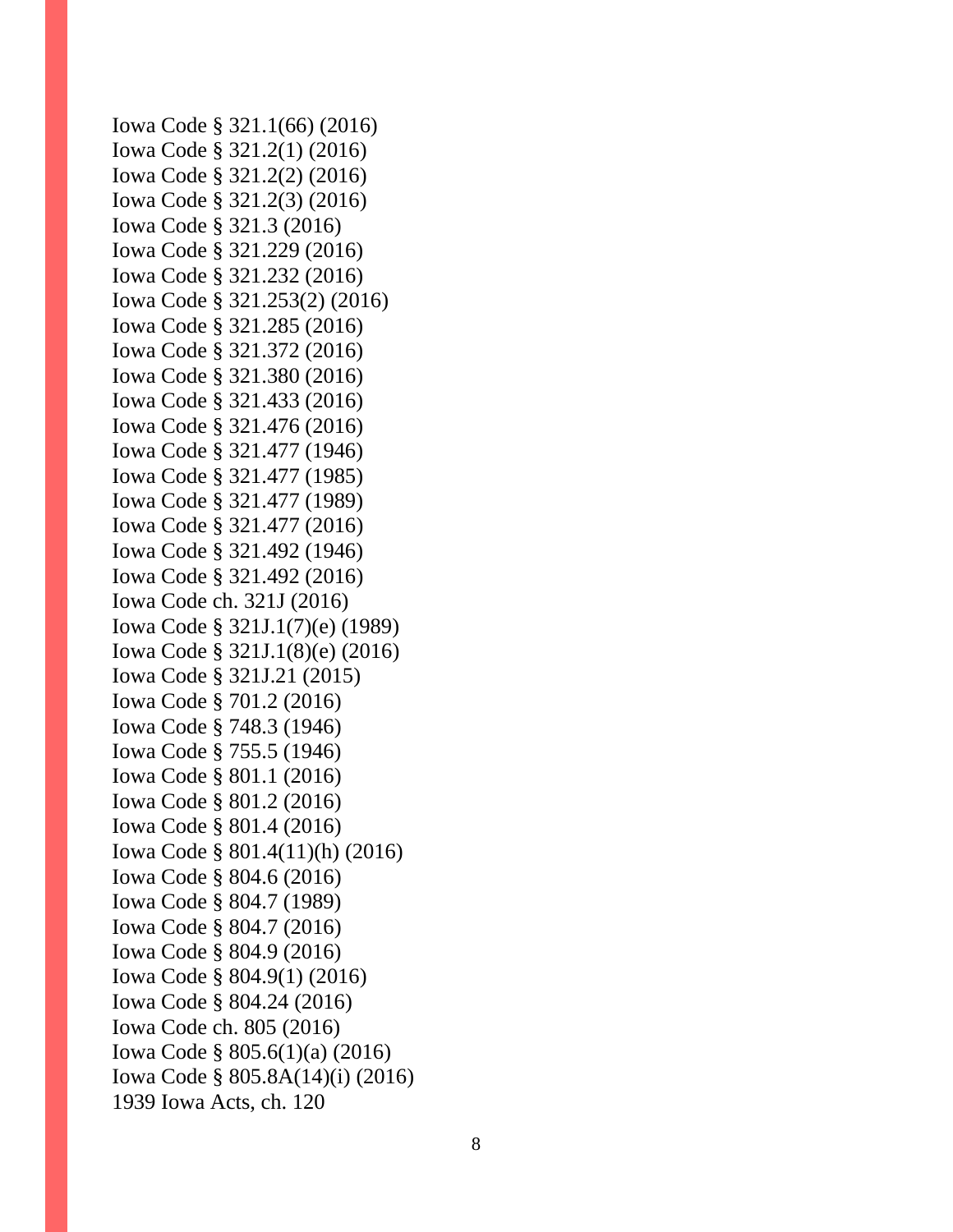1939 Iowa Acts, ch. 120 § 8

1974 Iowa Acts ch. 1180, §§ 2 and 200

1976 Iowa Acts ch. 1245, § 104(7)(i)

1990 Iowa Op. Atty. Gen. 100 (Iowa A.G.), Opinion No. 90-12-8, 1990 WL 484921

6A C.J.S. *Arrest* § 12 (1975)

DPS vehicle inspectors<http://www.dps.state.ia.us/ISP/specialty/mcsap.shtml> Restatement (Second) of Torts § 121, comment d

Merriam Webster Collegiate Dictionary (Tenth Edition) (1995) at 1314

# **II. THE AMENDMENT TO IOWA CODE SECTION 321.477 (2016) WAS NOT ARGUED TO THE DISTRICT COURT. THEREFORE, ERROR WAS NOT PRESERVED. HOWEVER, EVEN IF THIS COURT CONSIDERS THE AMENDMENT, IT OFFERS PROOF VALIDATING THE STATE'S POSITION.**

### **Cases:**

*Chiodo v. Section 43.24 Panel*, 846 N.W.2d 845 (Iowa 2014) *Horse v. Kirkgard*, 2014 WL 5365245 (D. Montana 2014) *In re Marriage of Keith*, 513 N.W.2d 769 (Iowa App. 1994) *Iowa State Education Association v. Public Employment Relations Board*, 269 N.W.2d 446 (Iowa 1978) *Jacobson v. Benson Motors, Inc.*, 216 N.W.2d 396 (Iowa 1974) *Kester v. Bruns*, 326 N.W.2d 279 (Iowa 1982) *Meier v. Senecaut*, 641 N.W.2d 532 (Iowa 2002) *Rife v. D.T. Corner, Inc.*, 641 N.W.2d 761 (Iowa 2002) *State v. Doe*, 903 N.W.2d 347 (Iowa 2017) *State v. Hedlund*, 662 N.W.2d 372 (Table), 2003 WL 190768 (Iowa App. 2003) *State v. Lloyd*, 513 N.W.2d 742 (Iowa 1994) *State v. Plain*, 898 N.W.2d 801 (Iowa 2017) *Tiano v. Palmer*, 621 N.W.2d 420 (Iowa 2001)

## **Statutes and Other Authorities:**

Iowa Code § 80.9A(7) (2016) Iowa Code § 321.477 (1989) Iowa Code § 321.477 (2016) Iowa Code § 321.477 (as amended) Iowa Code § 321.477(1) (as amended)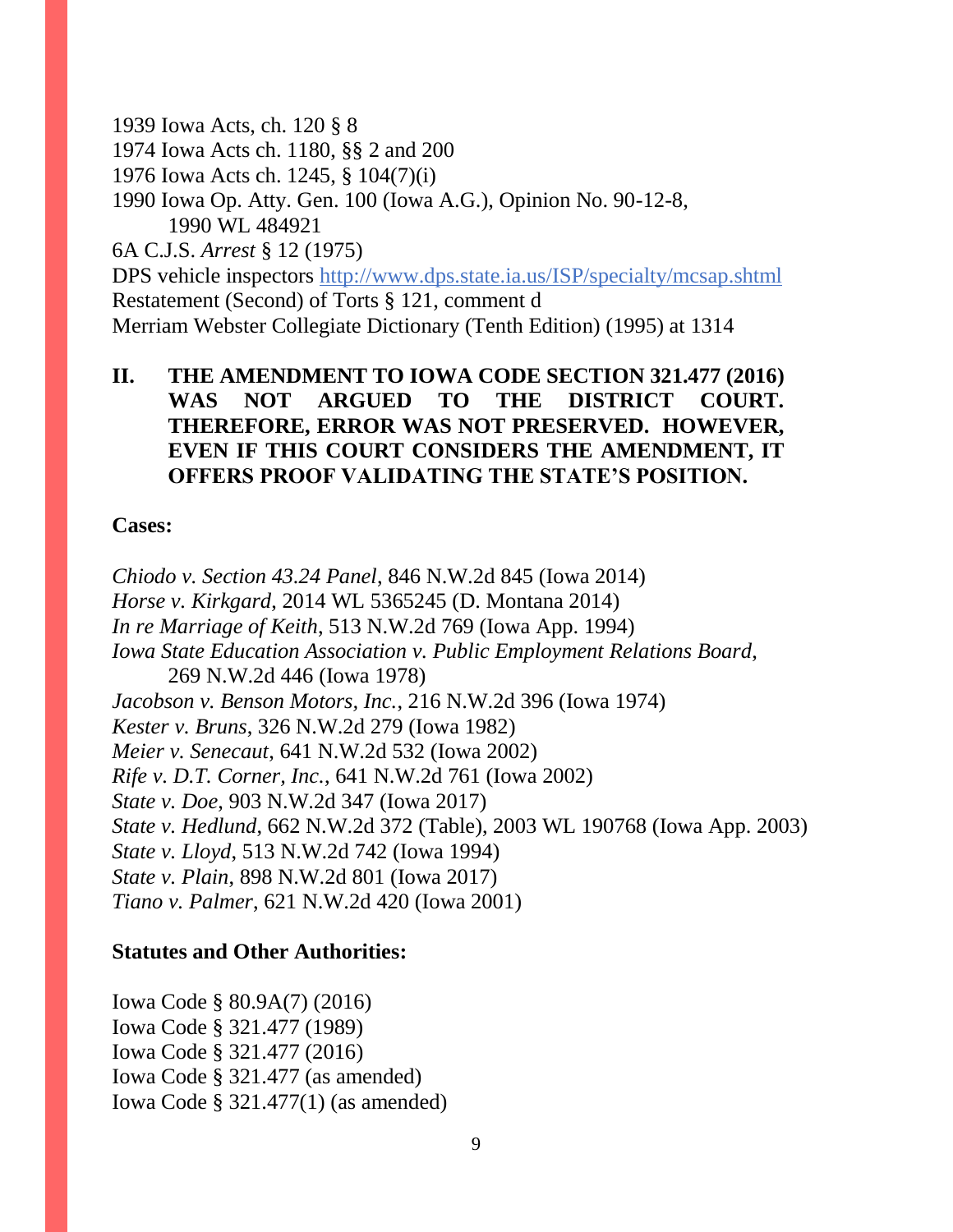Iowa Code § 321.477(3) (as amended) Iowa Code § 321.477(4) (as amended) Iowa Code § 804.7 (1989) Iowa Code § 804.7 (2016) Iowa Code § 804.7(2) (2016) Iowa Code § 804.9 (2016) Iowa Code § 804.9(1) (2016) Iowa R. App. P. 6.801 2017 Iowa Acts ch. 149 § 3 (H.F. 463) 2017 Iowa Acts ch. 149 § 4 (H.F. 463) McCullough, David, *Truman* (Simon & Schuster 1992) Singer & Singer, *Sutherland Statutory Construction* (7<sup>th</sup> Edition), § 48:4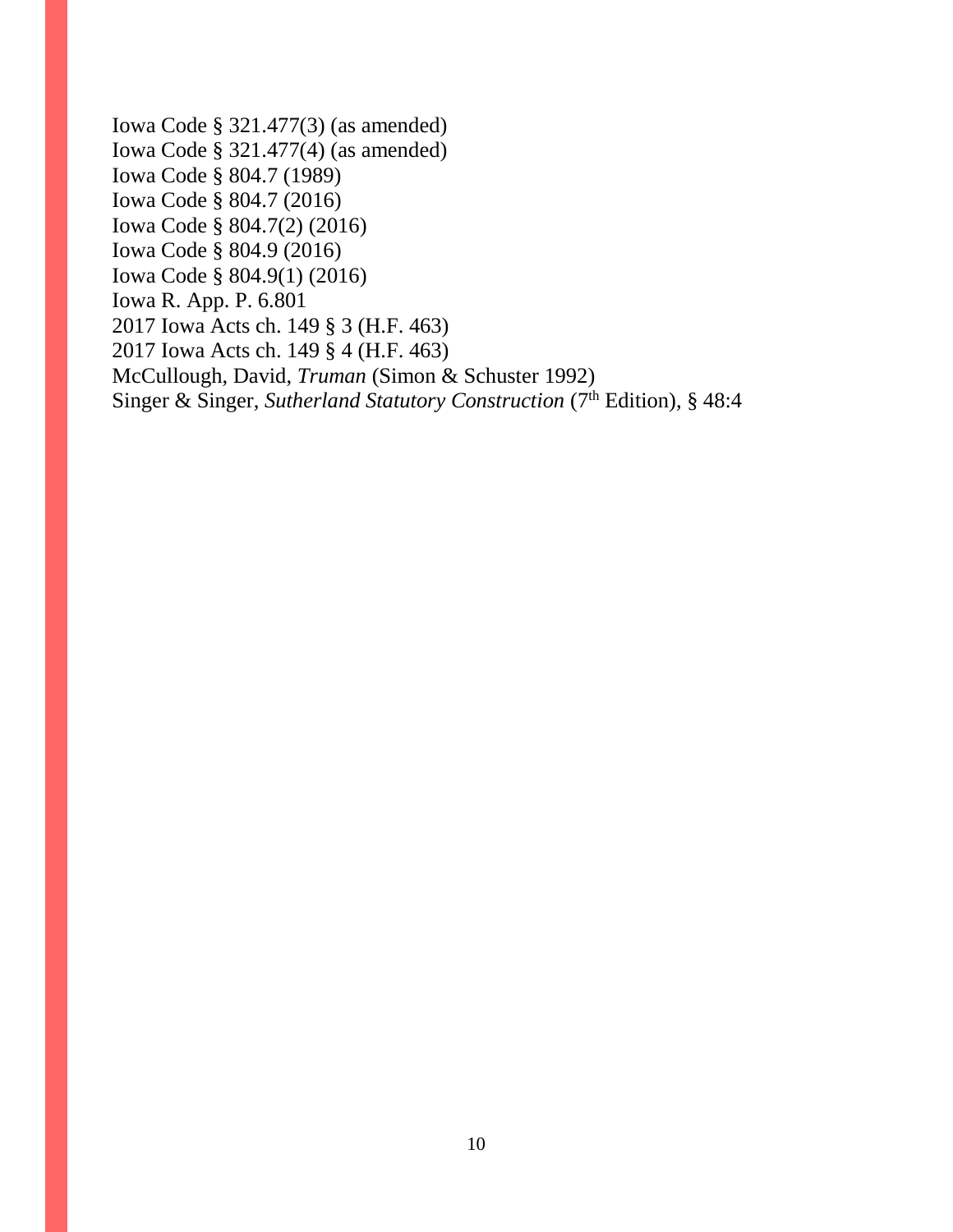#### **ROUTING STATEMENT**

This case should be retained by the Iowa Supreme Court. The district court correctly ruled the peace officer employed by the Iowa Department of Transportation (DOT) had authority to take enforcement action for a public offense committed in the officer's presence. This case, along with another case pending on appeal, *Rilea and Riley v. Iowa Department of Transportation*, Supreme Court No. 17-1803, presents the issue of whether DOT peace officers may perfect citizen's arrests pursuant to Iowa Code section 804.9(1).

In *Rilea*, a Polk County District Court ruled DOT officers had no authority to arrest under Iowa Code section 804.9(1). In this case, the district court ruled the conduct of the DOT officer resulted in a valid citizen's arrest. Consequently, a division of opinion exists. With this question presented from two different courts, it makes sense for the Iowa Supreme Court to resolve the matter.

The safety of the motoring public is seriously jeopardized if DOT peace officers cannot act when public offenses are committed in their presence. That makes this case a prime candidate for retention given the substantial issues relating to public safety. *See* Iowa R. App. P. 6.1101(2)(d) (cases are ordinarily retained when matters of broad public importance are at stake).

Additionally, the defendant's reference in his routing statement to *Merchants Motor Freight v. State Highway Commission*, 239 Iowa 888, 32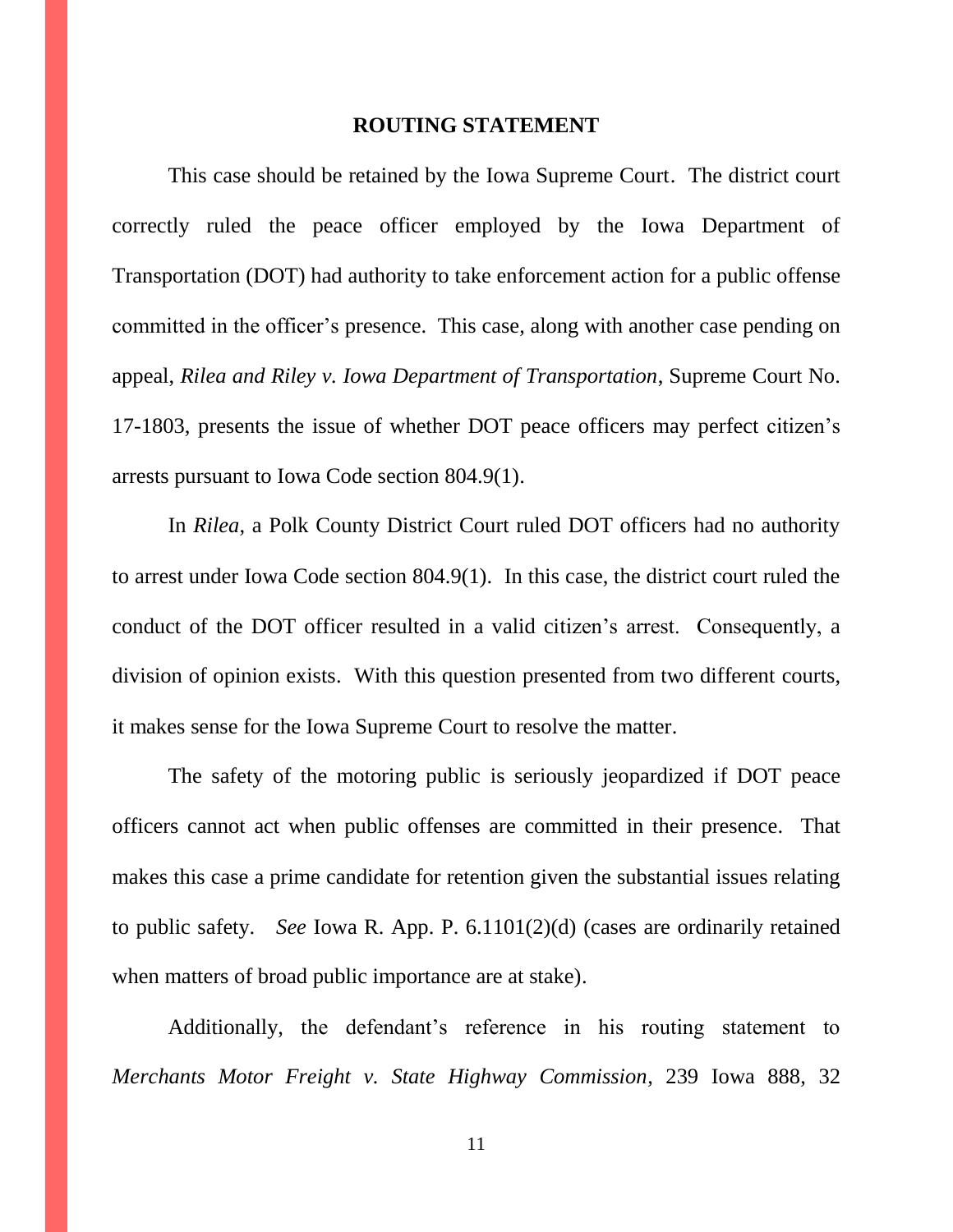N.W.2d 773 (1948), illustrates another reason the Supreme Court should retain this case. *Merchants Motor Freight* was decided in 1948. This was long before the creation of DOT in 1974. *See* 1974 Iowa Acts ch. 1180, §§ 2 and 200. *Merchants Motor Freight* held the question of citizen's arrest was not implicated because (1) the highway commission employees were acting "officially" and (2) summonses were being issued, which meant there was no arrest. Also, the highway commission employees were not peace officers. 239 Iowa at 892-93, 32 N.W.2d at 776.

Much has changed since 1948. The *Merchants Motor Freight* rationale, at least as it pertains to citizen's arrest, is no longer applicable when viewed against principles articulated forty-six years later in *State v. Lloyd*, 513 N.W.2d 742 (Iowa 1994). *Lloyd* teaches a peace officer, who for whatever reason lacks official arrest authority, is regarded as a "private person" for purposes of Iowa Code section 804.9(1) and, as such, possesses the power to arrest a private person has under that statute. 513 N.W. 2d at 744-745. In accomplishing a citizen's arrest pursuant to Iowa Code section 804.9(1), it is immaterial whether the officer purports to act officially or as a private person, or whether the officer is even acting within the limits of the officer's official authority. *Id*. at 745 (officer making a citizen's arrest may employ "indicia" of office); *see also* Restatement (Second) of Torts § 121, comment d ("[I]t is immaterial whether he [peace officer] purports to act in his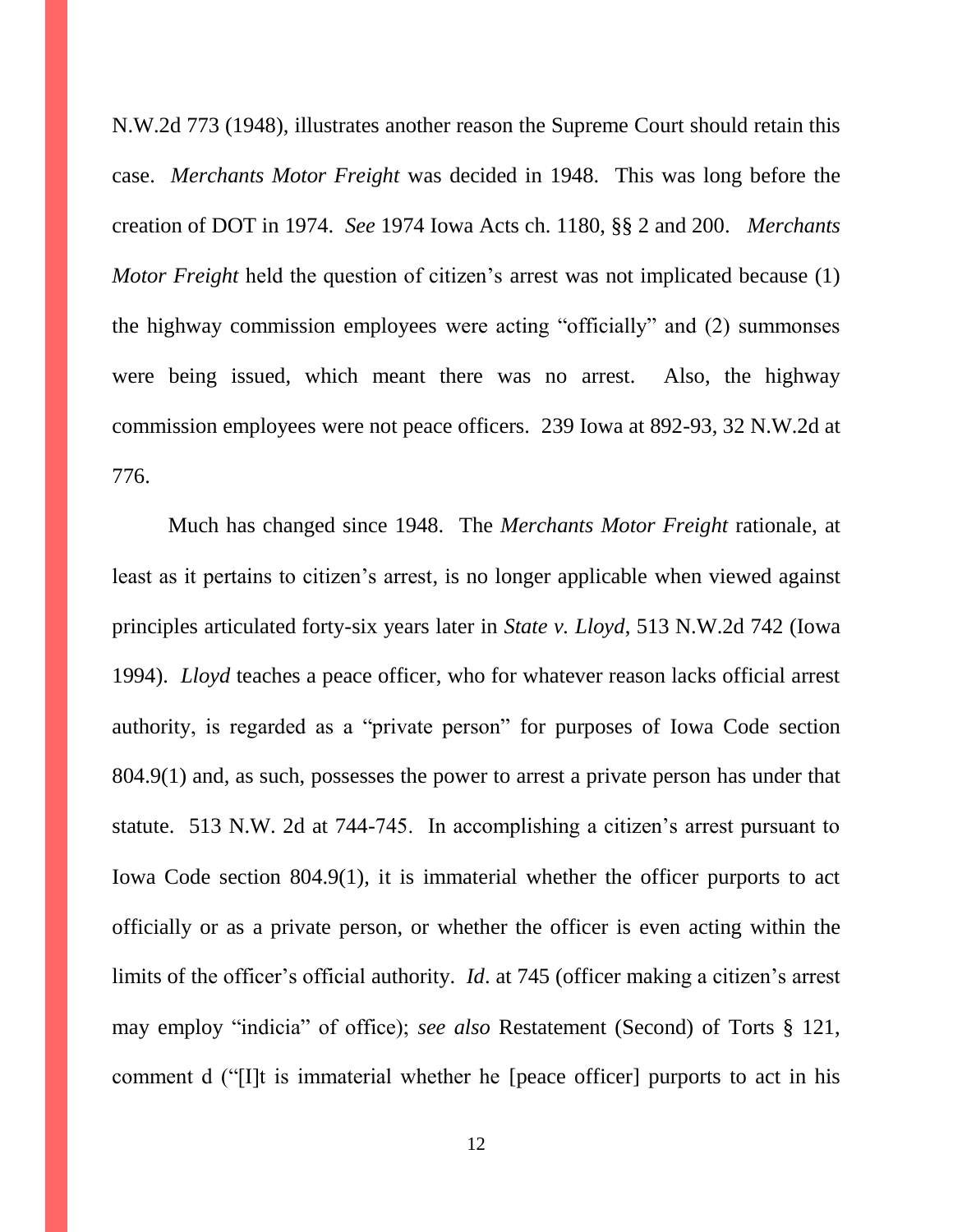capacity as a peace officer or … within the territorial or *other limits of his designation* ….") (emphasis added).

Consequently, *Merchants Motor Freight*'*s* analysis no longer applies because (1) in perfecting a citizen's arrest in the modern era it makes no difference whether the peace officer purports to act privately or officially, and it is immaterial whether the officer is acting within the limits of the officer's designated authority; (2) the use of a citation (summons) to make a citizen's arrest is permissible in light of *Lloyd*, 513 N.W.2d at 743-744, rendering inapplicable any need to take a subject before a magistrate and (3) *Merchants Motor Freight* premised its analysis on the notion the highway commission employees were not even peace officers, which does not apply to today's DOT officers who expressly hold the status of "Peace officers" pursuant to several provisions of the Iowa Code. *See* Iowa Code §§  $321.1(50)$ ,  $321J.1(8)$ (e),  $801.4(11)$ (h). Accordingly, the retention of this case by the Supreme Court is warranted.

#### **STATEMENT OF THE CASE**

**Nature of the Case.** This appeal involves the conviction of Mr. Werner for Operating a Motor Vehicle While License Under Suspension in violation of Iowa Code section 321J.21 (2015). Appendix (App.) pp. 62-64.

**Course of Proceedings in District Court.** Mr. Werner was charged by trial information filed August 30, 2016, for having operated a motor vehicle while his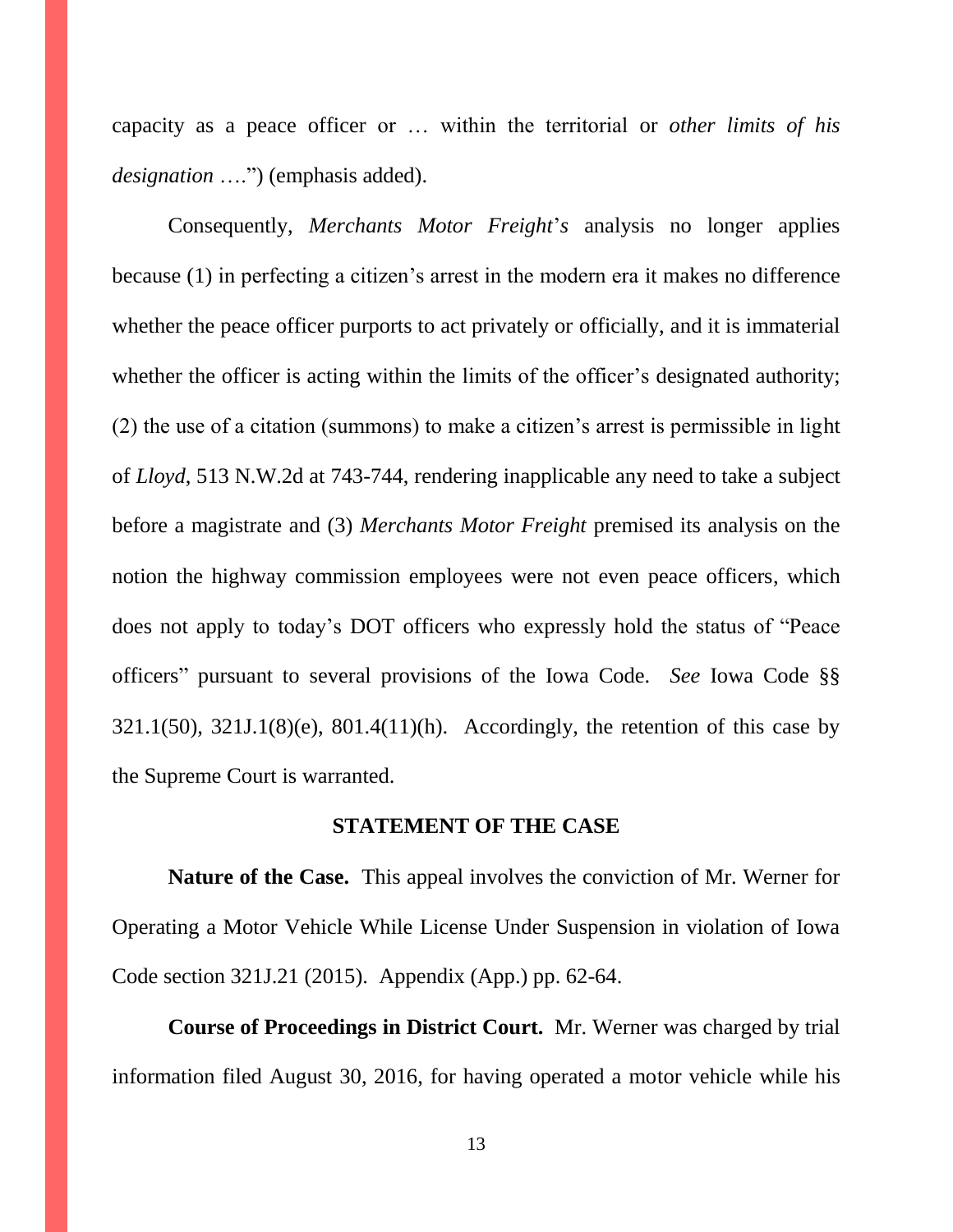license to drive was revoked under Iowa Code chapter 321J. App. pp. 12-13. Werner on December 20, 2016, challenged the validity of the vehicle stop through a motion to suppress. App. pp. 17-41, 42-52. The district court denied the motion to suppress, finding Officer Glade of the DOT had official authority to stop Werner's vehicle, but even if he did not have authority as a DOT officer to stop the vehicle, Officer Glade's conduct still "resulted in a valid citizen's arrest." App. pp. 53-56.

Mr. Werner stipulated to a bench trial on the minutes of testimony and was found guilty of violating Iowa Code section  $321J.21$  (2015) on June 22, 2017.<sup>1</sup> App. pp. 57-61. On July 17, 2017, the district court entered judgment and sentenced Werner to two days in jail, a fine of \$1,000, plus applicable surcharges. App. pp. 62-64. Werner filed a notice of appeal on August 3, 2010, followed by an amended notice of appeal filed August 10, 2017. App. pp. 65-66, 67-68.

#### **STATEMENT OF FACTS**

The stipulated trial was based on the minutes of testimony. The minutes demonstrated Officer Glade was on patrol in Iowa County on August 18, 2016, when he observed a black BMW traveling upon Interstate 80 in a marked construction zone at what appeared to be an excessive rate of speed. He utilized

<sup>&</sup>lt;sup>1</sup>The minutes of testimony contain a clerical error indicating Officer Glade was with the "Iowa State Patrol." He was employed by DOT as a peace officer as stipulated by the parties. Transcript, March 6, 2017, p. 4, line 17 - p. 5, line 6;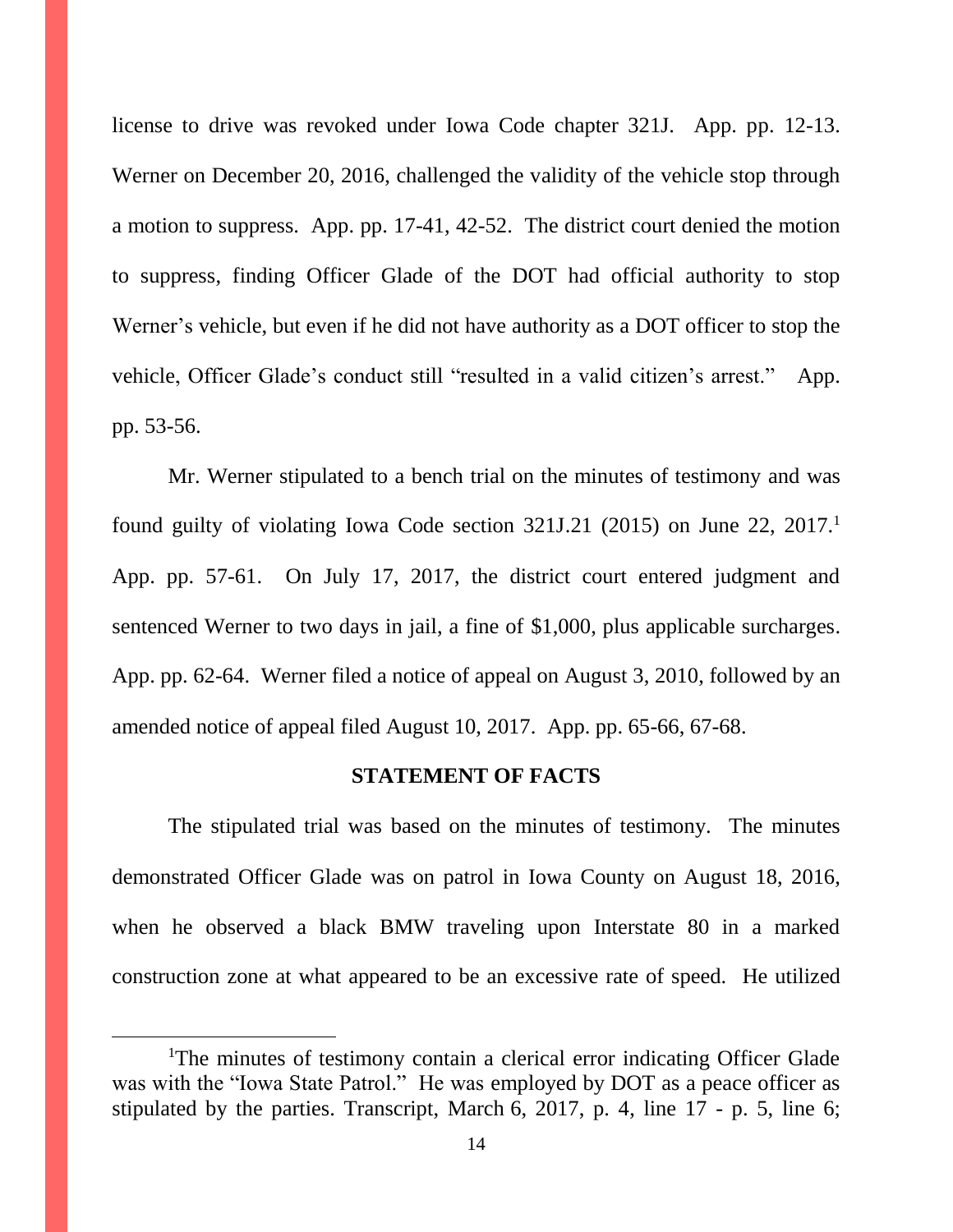his LIDAR unit to verify the vehicle's speed. This confirmed the BMW was traveling at 72 miles per hour in a segment of the interstate which had its speed limit reduced to 55 miles per hour because it was within a road work zone. App. p. 10.

Officer Glade stopped Mr. Werner's vehicle. Upon encountering Mr. Werner, Werner admitted he did not have a valid driver's license. Officer Glade confirmed this when he performed a license check via state radio. App. p. 10. Werner had been driving his BMW while under revocation for an Operating While Intoxicated (OWI) test failure. App. pp. 10, 22. He was arrested for Driving While Revoked and taken to the Iowa County Jail in Marengo. App. p. 10. Mr. Werner was also charged with speeding 65 miles per hour in a 55-mile-per-hour construction zone. App. p. 24.

**Preservation of Error and Standard of Review.** Werner's brief makes a global proclamation of having preserved error on each issue without separately addressing how the issue was preserved under each division of his brief. *See* Iowa R. App. P.  $6.903(2)(g)(1)$ .

The State agrees Werner preserved error in respect to those arguments asserted in his brief pertaining to the contention Officer Glade acted beyond his

Order filed April 27, 2017, fn. 1. App. p. 53.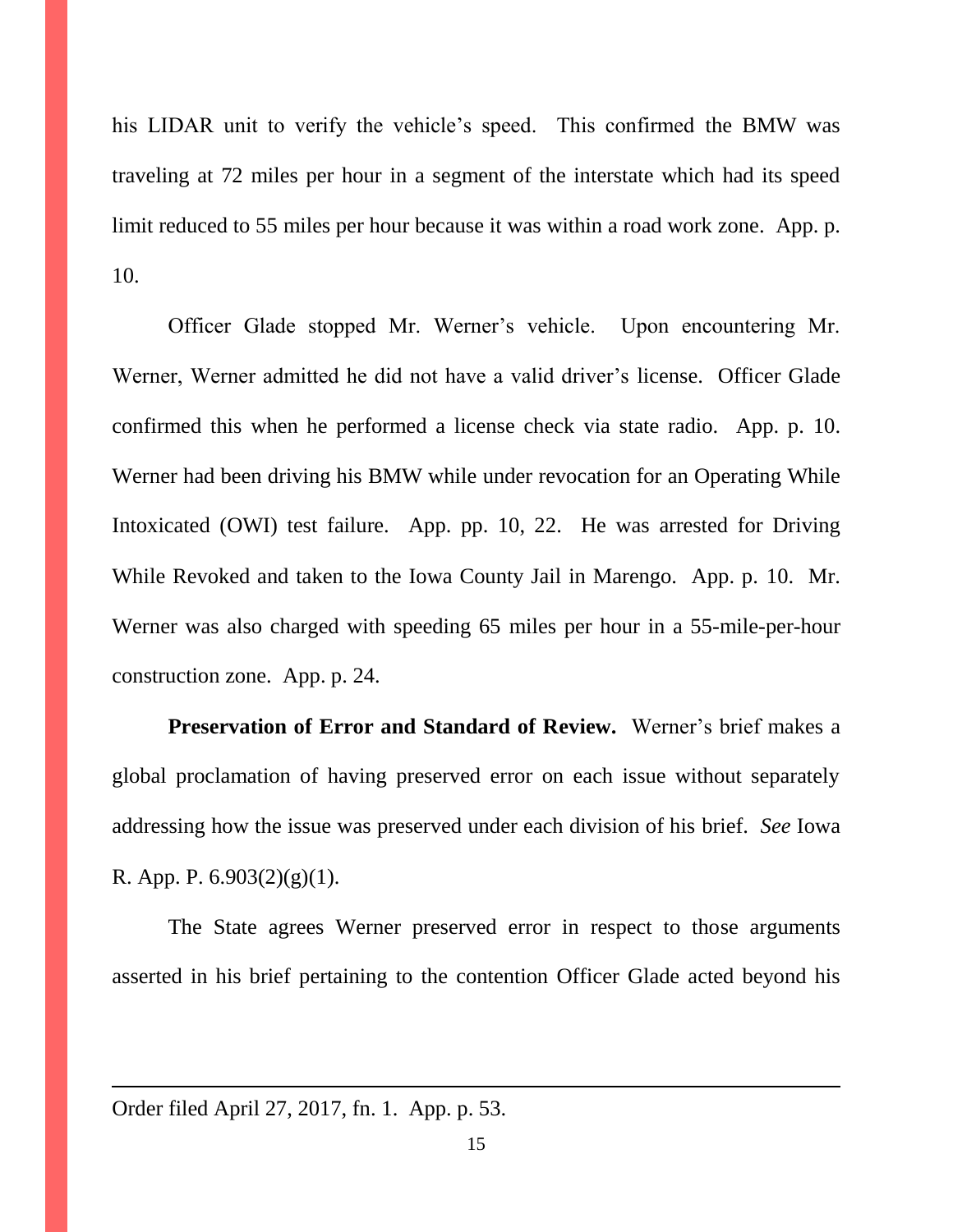statutory authority when he stopped Mr. Werner for speeding. The State also agrees the Court's review is for correction of errors at law.

The State, however, disagrees error was preserved regarding the argument beginning at page 45 of Werner's proof brief filed January 29, 2018, where Werner asserts an amendment to Iowa Code section 321.477 (2016) demonstrates Officer Glade lacked authority.<sup>2,3</sup> The issue of Iowa Code section  $321.477$  (as amended) was never argued to the district court. There cannot be error preservation regarding arguments concerning the amended statute when the statute was not presented for consideration by the trial court. *Meier v. Senecaut*, 641 N.W.2d 532, 537 (Iowa 2002) (issues must be presented for decision by the district court).

<sup>2</sup>Werner has noted Iowa Code section 321.477 (2016) was amended effective May 11, 2017. *See* 2017 Iowa Acts ch. 149, § 3 (H.F. 463). The State will cite "section 321.477 (2016)" when referring to the statute in effect on August 18, 2016, the date of Werner's criminal offenses. By contrast, it will cite "section 321.477 (as amended)" to reference the statute as amended by H.F. 463. In addition, references to other Code provisions, unless otherwise specified, are statutes in effect as of August 18, 2016.

<sup>3</sup>References to pages in Werner's brief are to the page numbers in Werner's proof brief. The State is aware after appendix citations are included, pagination can deviate from the page numbers set forth in the proof brief versus those in the final brief.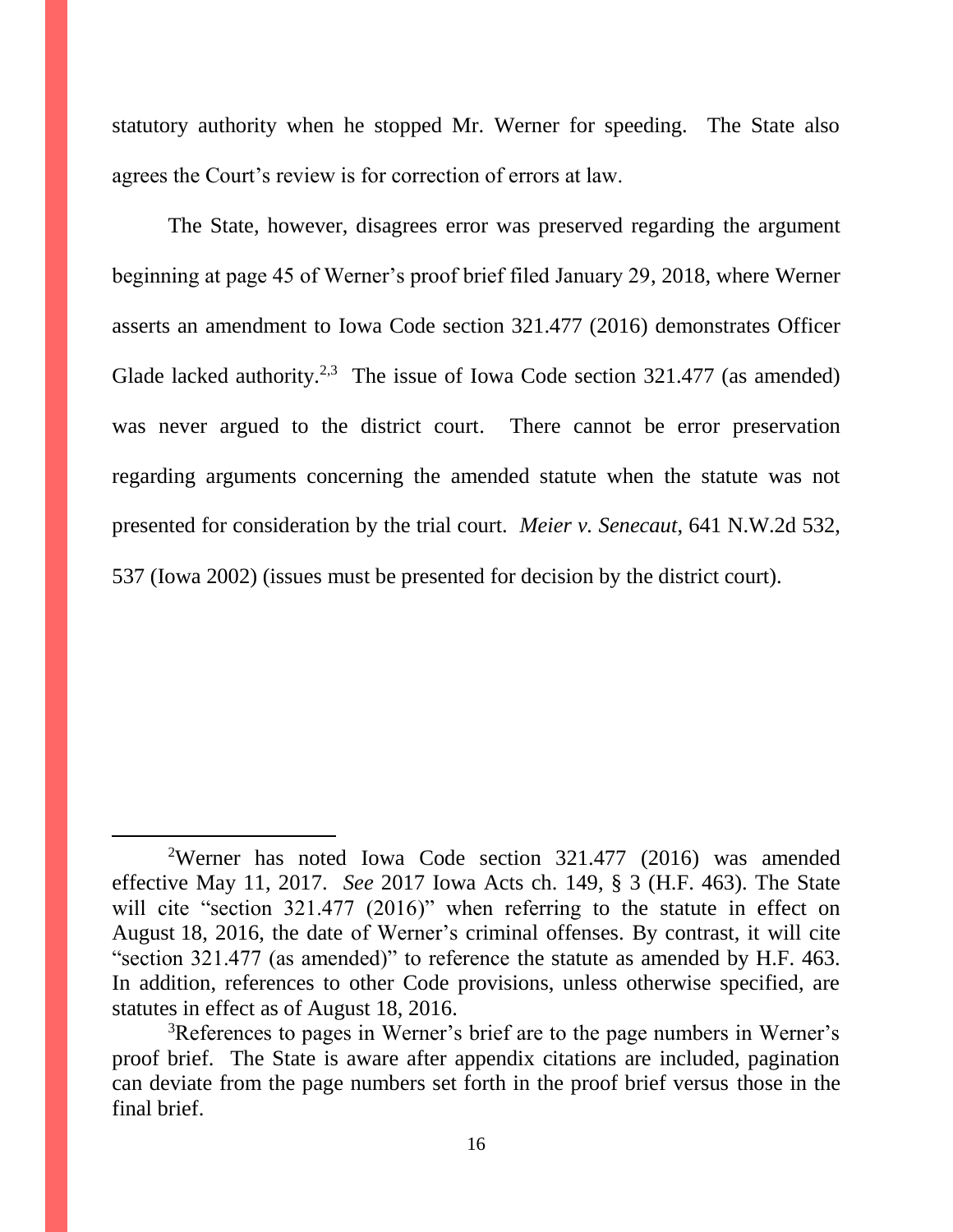#### **ARGUMENT**

#### **I.**

# **DOT OFFICER GLADE WAS WITHIN HIS AUTHORITY. HE MADE A VALID STOP OF MR. WERNER'S BMW AFTER HE WITNESSED A PUBLIC OFFENSE COMMITTED IN HIS PRESENCE UPON INTERSTATE 80 WITHIN A MARKED ROAD WORK ZONE.**

The State of Iowa agrees Werner has preserved error on those questions encompassed within this division of the State of Iowa's brief. The State also agrees the scope of review is for correction of errors at law.

## **A. What Werner Overlooks in his Legislative and Judicial History Presentation.**

Werner devotes considerable time to a historical review. He does so purporting to describe the scope of DOT's authority. Werner, however, has overlooked some important statutory provisions. He also fails in the portion of his brief subtitled "Legislative and Judicial History" to discuss a case the district court relied upon for its ruling denying his motion to suppress, *State v. Lloyd*, 513 N.W.2d 742 (Iowa 1994).

Under Werner's worldview, DOT's peace officers are devoid of authority to take enforcement action beyond offenses relating to "operating authority, registration, size, weight, and load of motor vehicles and trailers and registration of a motor carrier's interstate transportation service with the department." Werner's brief, p. 31. Even when a public offense is committed in their presence, except for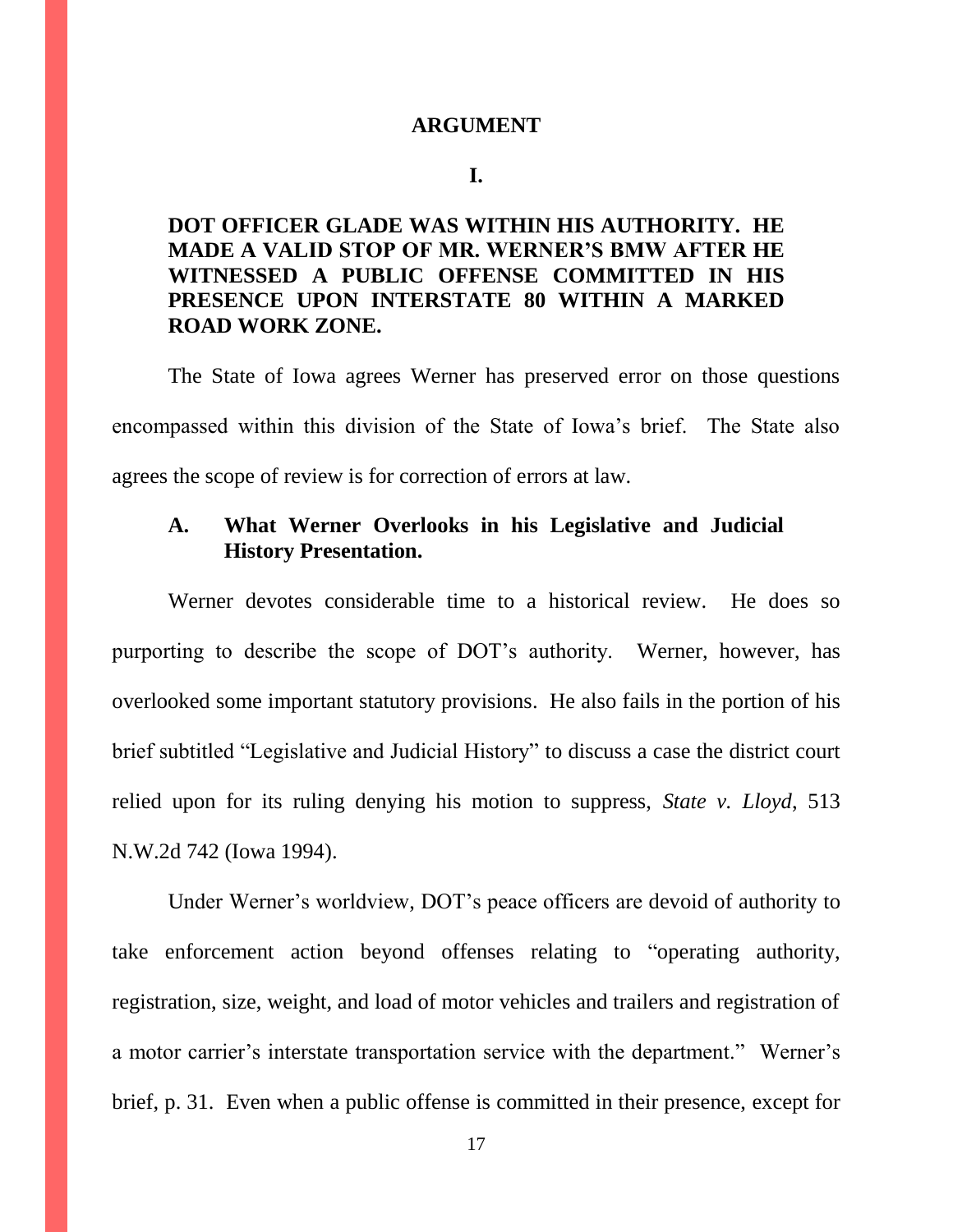the specified offenses in section 321.477 (2016), DOT's officers are powerless to act according to Werner.

DOT came into existence in 1974. *See* 1974 Iowa Acts ch. 1180, §§ 2 and 200. One must be mindful any statutes or cases referenced by Werner prior to 1974 involved operations of what was then the "Iowa State Highway Commission." There is, as will be discussed, a substantial difference in the status of the highway commission's employees who had responsibility for size, weight and load issues in the 1940s versus today's DOT officers who are certified peace officers by law. *See*, *e.g.*, Iowa Code §§ 321.1(50), 321J.1(8)(e), 801.4(11)(h).

One statute conspicuously omitted from Werner's brief is Iowa Code section 321.3 by which DOT's director is "vested with the power" and "charged with the duty of observing, administering, *and enforcing* the provisions of this chapter [321]." (Emphasis added). Section 321.3, like any other statute, must be accorded meaning. *See* Iowa Code § 4.4(2) ("The entire statute is intended to be effective.").

Iowa Code section 321.3 is unqualified in the power it vests in DOT's director vis-à-vis Iowa Code chapter 321. Read by itself, section 321.3 stands as a broad grant of statutory authority to DOT, including the sorts of police powers one would expect necessary in carrying out the "enforcing" authority it explicitly confers.

18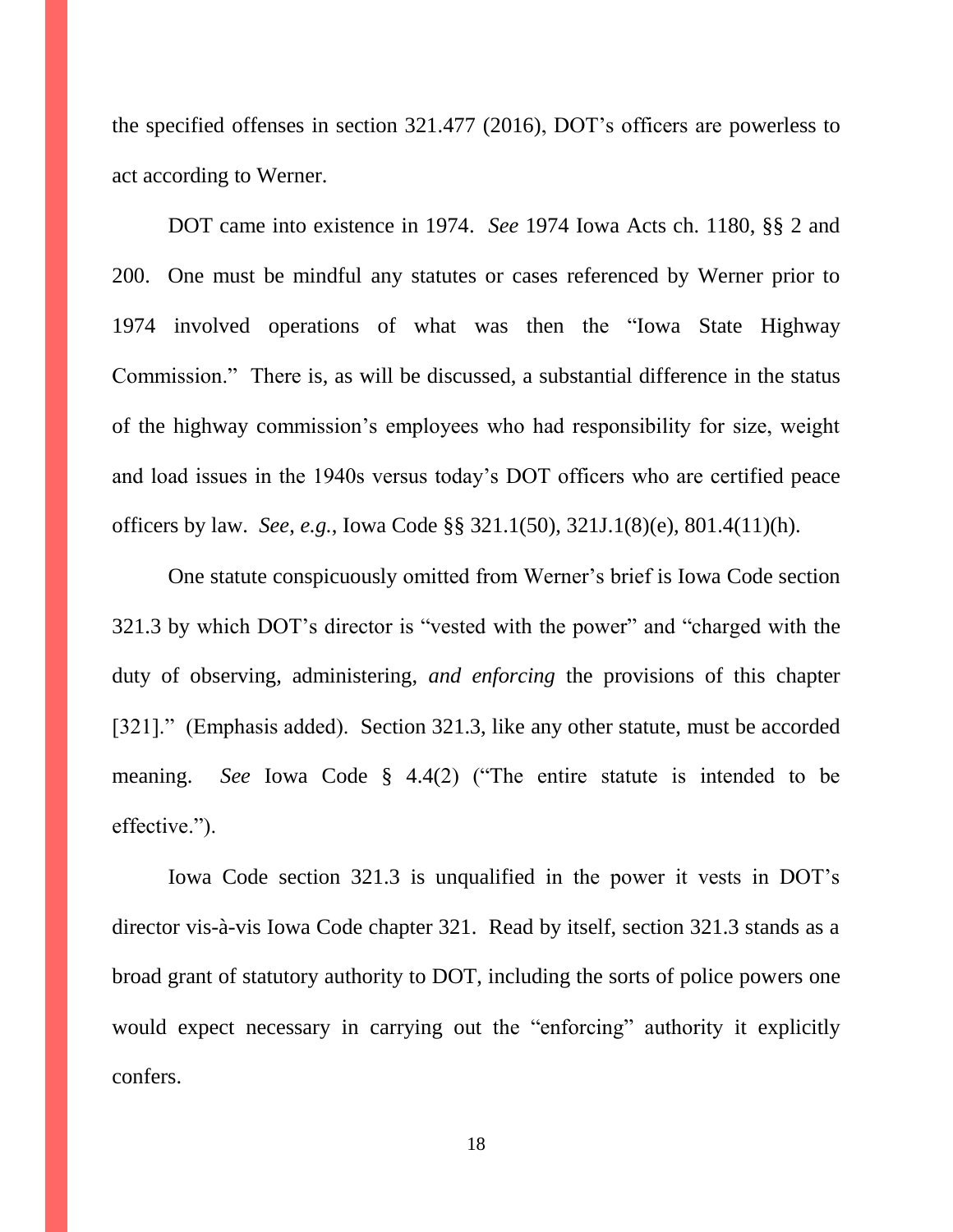On the other hand, Iowa Code section 321.2(1) provides for DOT to enforce and administer the chapter 321 provisions "[e]xcept as otherwise provided by law." And Iowa Code section 321.2(2) provides for the state patrol of the department of public safety (DPS) to enforce the chapter 321 provisions "relating to traffic on the public highways of the state." But that provision is followed by Iowa Code section 321.2(3) which obliges *both* DOT and DPS to "cooperate to insure the proper and adequate enforcement of the provisions" of Iowa Code chapter 321.

What do all these provisions mean in terms of DOT's role in the enforcement of Iowa Code chapter 321? Can Iowa Code section 321.477 (2016) *in all circumstances* bar enforcement for offenses beyond those itemized in that statute as Werner advocates? And can this be so in the face of Iowa Code section 321.3 which vests the "power" and the "duty" in DOT's director for "enforcing" the provisions of chapter 321, including speeding? Frankly, if all these statutes are to be given meaning, and if the interpretations of these provisions are consistent with the legislature's direction to construe its enactments reasonably with the public interest favored over the private, *see* Iowa Code §§ 4.4(3) and (5), at a minimum it must be concluded DOT has a *substantial* role assigned to it in the enforcement of *all* provisions of chapter 321, not just those few offenses enumerated in Iowa Code section 321.477 (2016). After all, with the vesting of the "power" and the "duty" of enforcing chapter 321 in DOT's director, it would be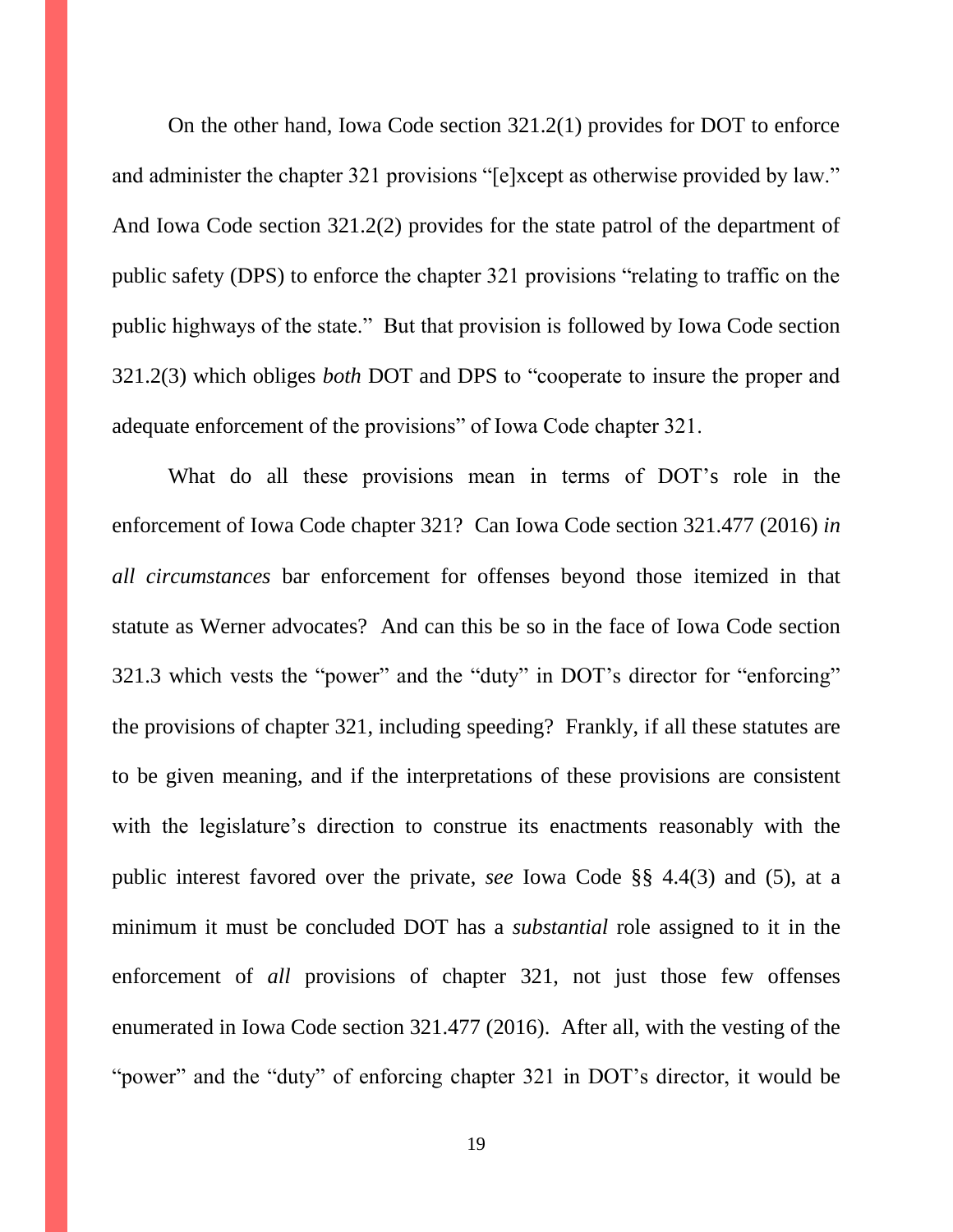irrational to think DOT is a mere "minor player" in the enforcement scheme. The word "vested" means "fully and unconditionally guaranteed as a legal right, benefit, or privilege." Merriam Webster Collegiate Dictionary (Tenth Edition) (1995) at 1314.

Mr. Werner was stopped because Officer Glade observed him speeding in a road work zone. The legislature has granted DOT wide discretion and authority in the supervision of highway work zones. *See* Iowa Code § 313.12. Substantially increased fines for speeding are imposed in road work zones. *See* Iowa Code § 805.8A(14)(i). DOT, under Iowa Code section 321.253(2), is the agency charged with the responsibility for erecting signs informing motorists of the increased penalties for traffic violations in road work zones. The signs DOT erects define the beginning and ending of the work zone. *See* Iowa Code § 321.1(66) ("Road work zone" defined). This alone casts severe doubt upon Werner's notion DOT has absolutely no role in the enforcement of work zone violations.

In *State v. Lloyd*, 513 N.W.2d 742 (Iowa 1994), the Iowa Supreme Court held an officer who was without authority to act as a peace officer nonetheless retained the right to arrest which any "private person" possesses. The officer came into Iowa from South Dakota. Once in Iowa the officer no longer had status as a peace officer. But the Court, consistent with prior authority, concluded that does not mean officers without official authority "cease to be persons." *Id.* at 745,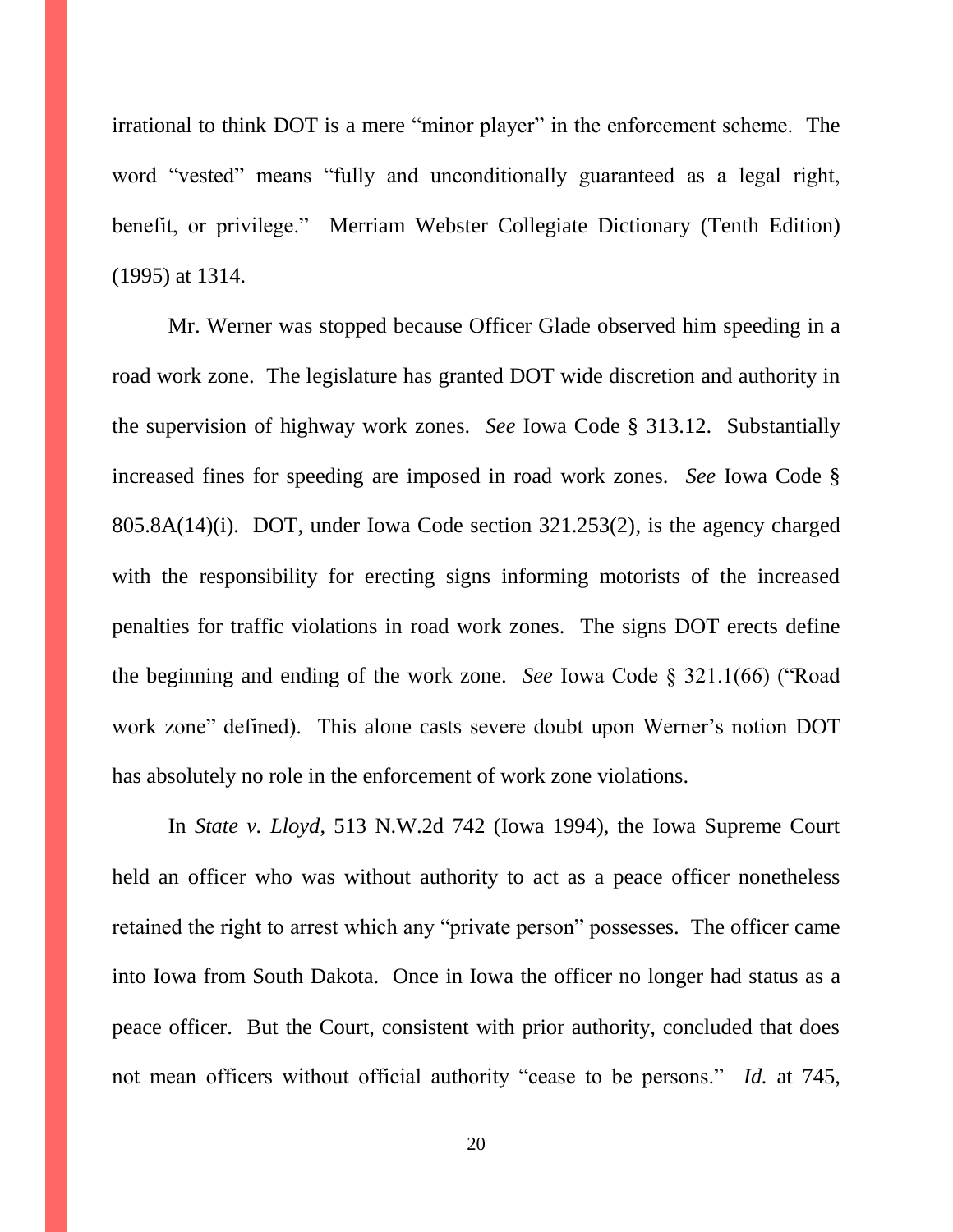quoting *State v. O'Kelly*, 211 N.W.2d 589, 595 (Iowa 1973), *cert. denied*, 417 U.S. 936, 94 S.Ct. 2652, 41 L.Ed.2d 240 (1974). *Lloyd* held the officer could make a valid citizen's arrest under section 804.9(1) for any public offense "committed in the officers' presence." 513 N.W.2d at 744. The Court held citizen's arrest could even be used to charge a defendant with low-level traffic offenses such as "failure to have lighted taillights" and "expired registration." *Id.*

This analysis should also hold true for a DOT peace officer. If the officer is without official arrest authority in relation to a specific public offense, the DOT officer does not cease to be a person. Instead, the officer as a private person may arrest for any offense committed in the officer's presence pursuant to the citizen's arrest powers in Iowa Code section 804.9(1). *See also* 6A C.J.S. *Arrest* § 12 at 21 (1975) (police officers have the powers of arrest of a private person). Hence, if Iowa Code section 321.3 is to be accorded any weight at all, then at the very least a DOT officer pursuant to Iowa Code section 804.9(1) should be able to stop Mr. Werner's vehicle for speeding when the offense is committed in the officer's presence. Otherwise, the broad enforcement power over chapter 321 "vested" in DOT by section 321.3 becomes illusory.

Werner's brief argues the citizen arrest power in Iowa Code section 804.9(1) is unavailable to DOT peace officers. Under this view, DOT officers cease to be persons. But can this be right? Obviously, it cannot. Werner's presentation under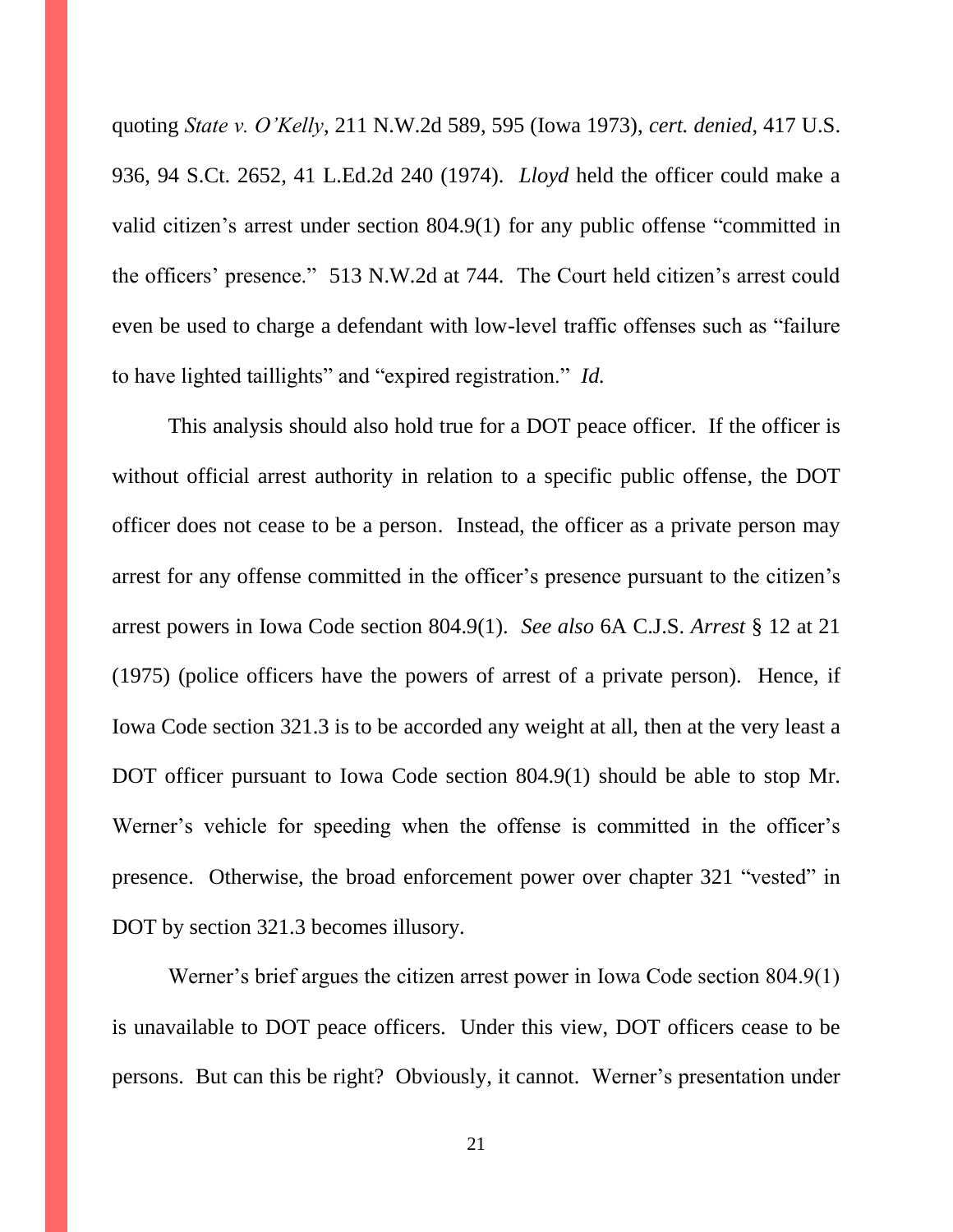the subtitle "Legislative and Judicial History" cites two cases and a 1990 Iowa Attorney General Opinion as support for his argument. *See State v. A-1 Disposal*, 415 N.W.2d 595 (Iowa 1987) and *Merchants Motor Freight v. State Highway Commission*, 239 Iowa 888, 32 N.W.2d 773 (1948); *see also* 1990 Iowa Op. Atty. Gen. 100 (Iowa A.G.), Opinion No. 90-12-8, 1990 WL 484921. All three of these authorities will be examined in greater detail below, but it is *Merchants Motor Freight* for which Werner extends the greatest emphasis. The State will explain why Werner's reliance upon *Merchants Motor Freight* is misplaced.

#### **B.** *Merchants Motor Freight* **No Longer Controlling.**

# (1) *Today DOT's officers are peace officers under Iowa law.*

The decision in *Merchants Motor Freight* was handed down seventy years ago. Werner's brief, however, would have this Court conclude the law is frozen in 1948. But much has changed since the *Merchants Motor Freight* decision of the Truman era.

*Merchants Motor Freight* did not recognize the highway commission officers as "peace officers." 239 Iowa at 892-93, 32 N.W.2d at 776. They had merely been "conferred the authority of a peace officer" under Iowa Code section 321.477 (1946). In contrast, DOT officers today are peace officers as provided in several provisions of the Iowa Code. *See*, *e.g.*, Iowa Code §§ 801.4(11)(h), 321J.1(8)(e), 321.1(50). The district court correctly noted the criminal code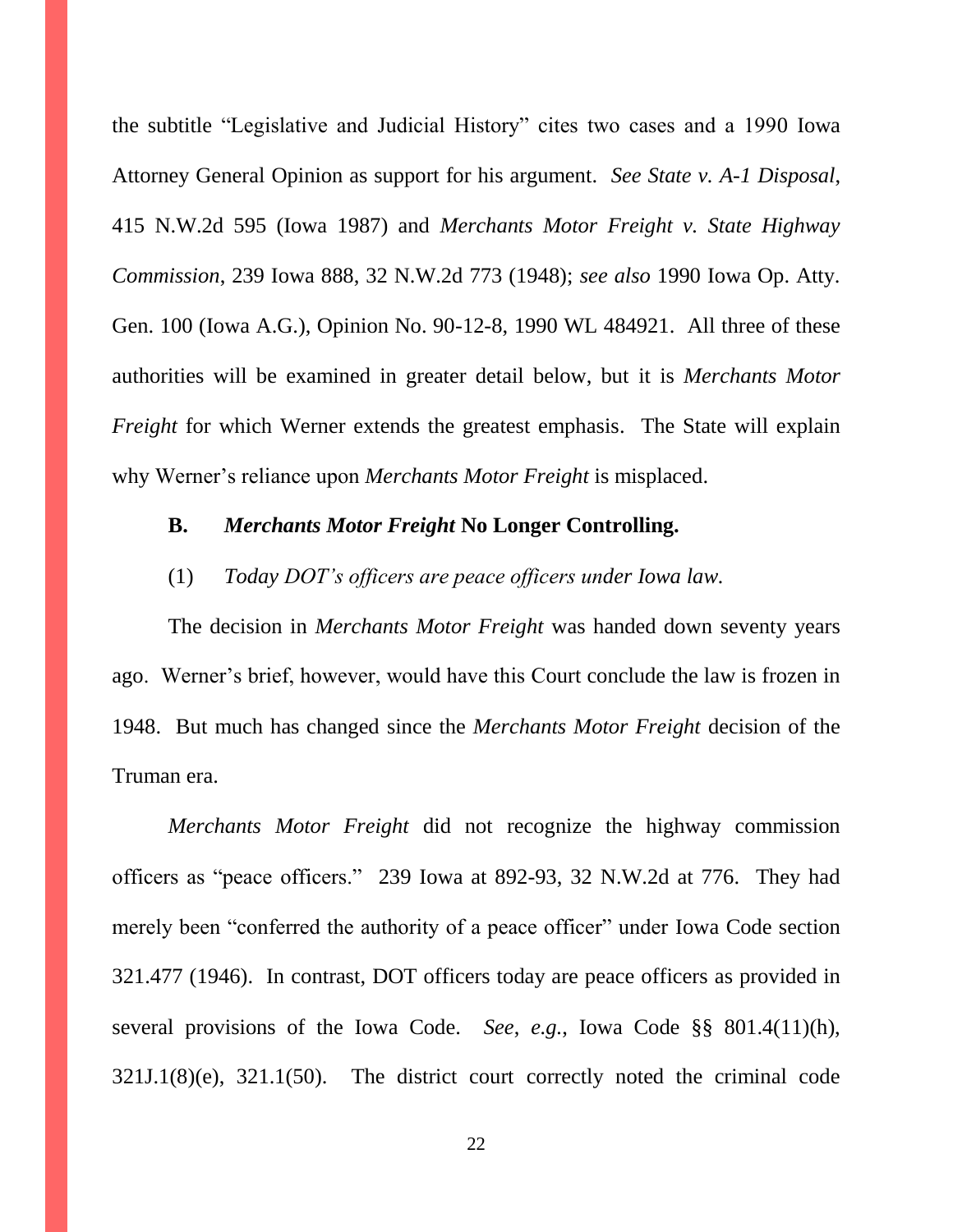revision in 1976, following DOT's creation in 1974, included the DOT officers within the definition of "Peace officers." *See* 1976 Iowa Acts ch. 1245, § 104(7)(i) (today codified in Iowa Code  $\S$  801.4(11)(h)). App. pp. 53-55.

The district court also correctly observed the inclusion of the DOT officers as "Peace officers" in Iowa Code section 801.4(11)(h) placed them within the Iowa Code of Criminal Procedure. App. p. 55. *See also* Iowa Code § 801.1 (chapters 801 to 819 known as the Iowa Code of Criminal Procedure). Significantly, the "Iowa code of criminal procedure shall govern in the courts of Iowa in all criminal proceedings except where a different procedure is specifically provided by law." Iowa Code § 801.2.

In *Merchants Motor Freight*, the highway commission argued Iowa Code section 321.492 (1946) could be read to give expanded authority to the highway commission's officers. The wording of Iowa Code section 321.492 (1946) closely parallels Iowa Code section 321.492 (2016). Both provisions, for instance, respectively authorized the highway commission employees and DOT officers to "serve a summons or memorandum of traffic violation." But the 1948 Court held in *Merchants Motor Freight*: "[T]he fallacy of [the highway commission's] position lies in the fact that the employees are not peace officers." 239 Iowa 892- 93; 32 N.W.2d 776.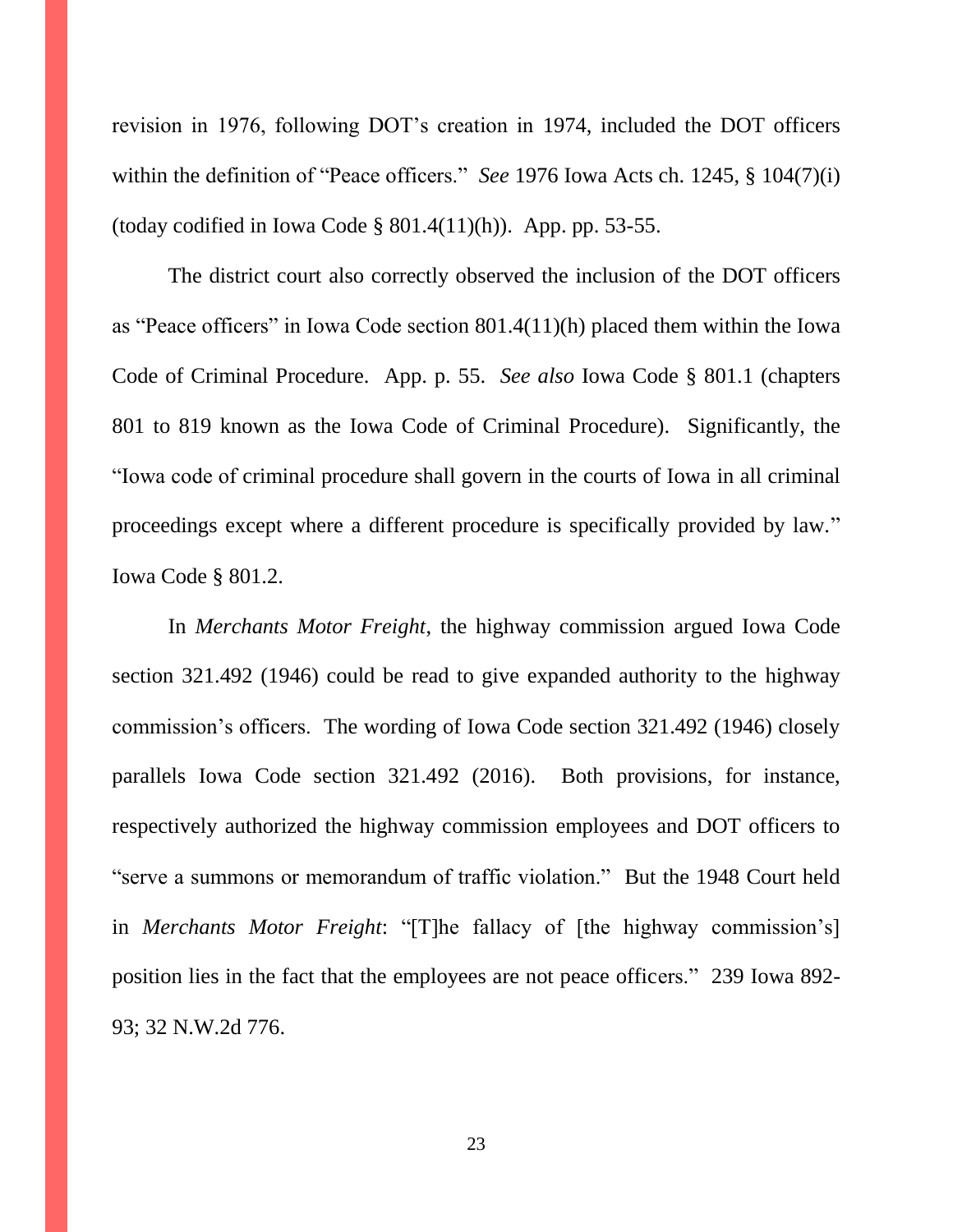*Merchants Motor Freight* noted Iowa Code section 321.1(45) (1946) defined a peace officer to mean "every officer authorized to direct or regulate traffic or to make arrests for violations of traffic regulations in addition to its meaning in section 748.3." 239 Iowa at 893, 32 N.W.2d at 776. This shows a major distinction between the law in 1948 from the law when Werner was stopped in 2016. Iowa Code section 748.3 (1946) did not define "Peace officers" to include the highway commission's employees. Today, for purposes of chapter 321, the term "Peace officer" means "every officer authorized to direct or regulate traffic or to make arrests for violations of traffic regulations *in addition to its meaning in section 801.4*." Iowa Code § 321.1(50) (emphasis added). Iowa Code section 801.4(11)(h) explicitly designates the DOT officers as "Peace officers." Therefore, today's meaning of "Peace officer" in chapter 321 includes DOT's officers, unlike the highway commission officers of 1948.

The district court held the inclusion of DOT's officers in the Iowa Code of Criminal Procedure as "Peace officers" pursuant to Iowa Code section 801.4(11)(h), together with the "Peace officer" definition in section 321.1(50) which incorporates the 801.4 designation and defines "Peace officer" to be an officer "authorized" to arrest for violations of traffic regulations, was an expression of legislative intent imbuing DOT officers with "authority to conduct a traffic stop of those they have reasonable cause to believe are speeding." App. p. 55.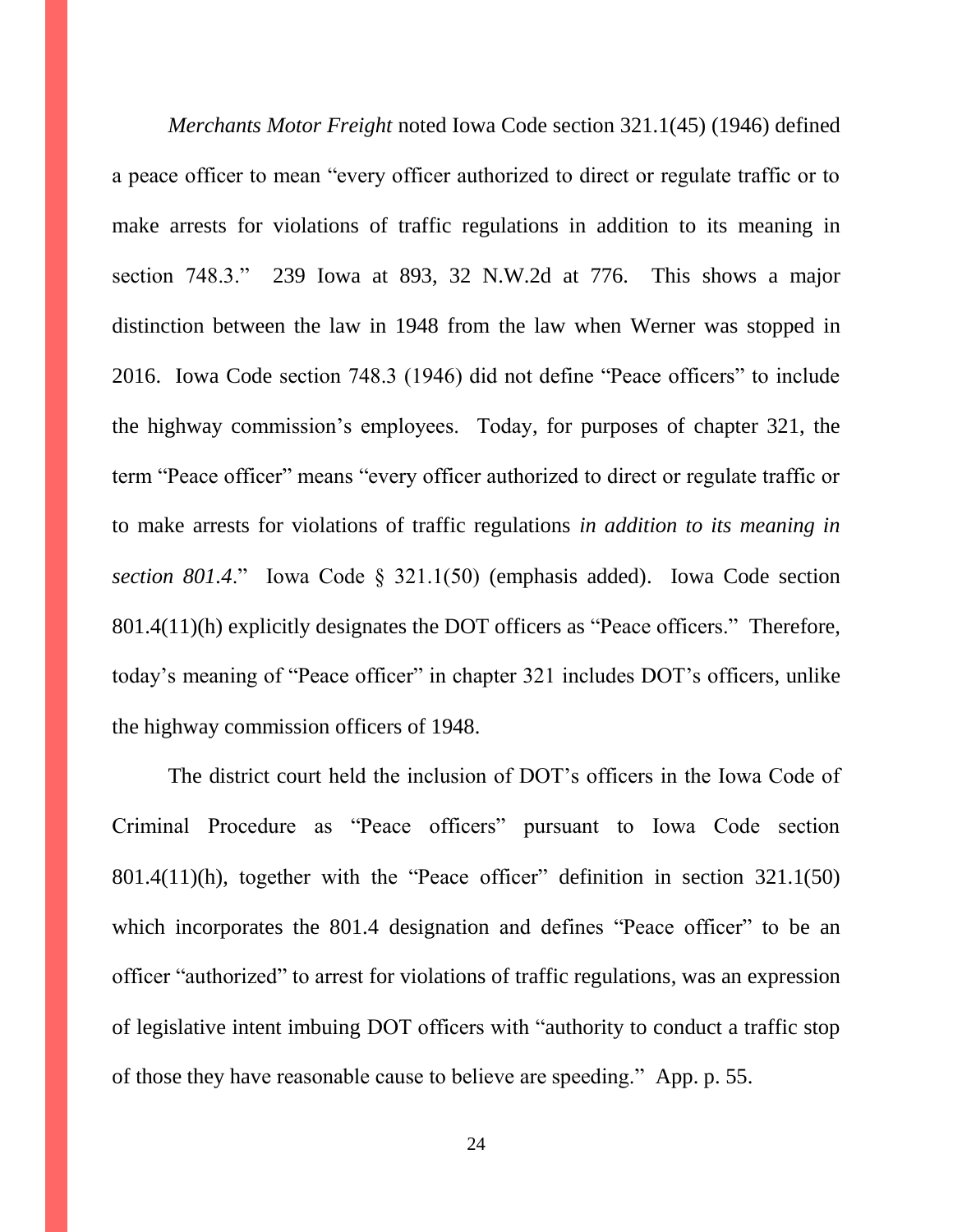The attorney general in 1990, with reliance upon *Merchants Motor Freight*, reached the conclusion DOT officers did not have general arrest powers under Iowa Code section 804.7 but were limited by Iowa Code section 321.477 (1989) to arrests "for violations of the motor vehicle laws relating to the operating authority, registration, size, weight, and load of motor vehicles and trailers and registration of a motor carrier's interstate transportation service with the department." 1990 WL 484921 \*2. Yet, the district court's differing view is cogent and presents an alternative ground for affirmance. *See also City of Cedar Rapids v. State*, 478 N.W.2d 602, 605 (Iowa 1991) (in the context of a weight enforcement case DOT officers said to have enforcement authority to "ticket city vehicles for *state law violations* within the city, including overload violations") (emphasis added).

The result in *Merchants Motor Freight* was based upon the premise the definition of "Peace officer" in then Iowa Code section 321.1(45) (1946) could not expand the grant of authority in Iowa Code section 321.477 (1946) because the highway commission officers were not peace officers. That is no longer the case as the district court noted. Remarkably, Werner at page 31 of his brief contends the definition of peace officer in Iowa Code chapter 321 "remains materially unchanged from the time of *Merchants Motor*." But that is not true. Iowa Code section 321.1(50), with its inclusion of the definition of "Peace officers" found in "Iowa Code section 801.4," now undeniably embraces the DOT officers for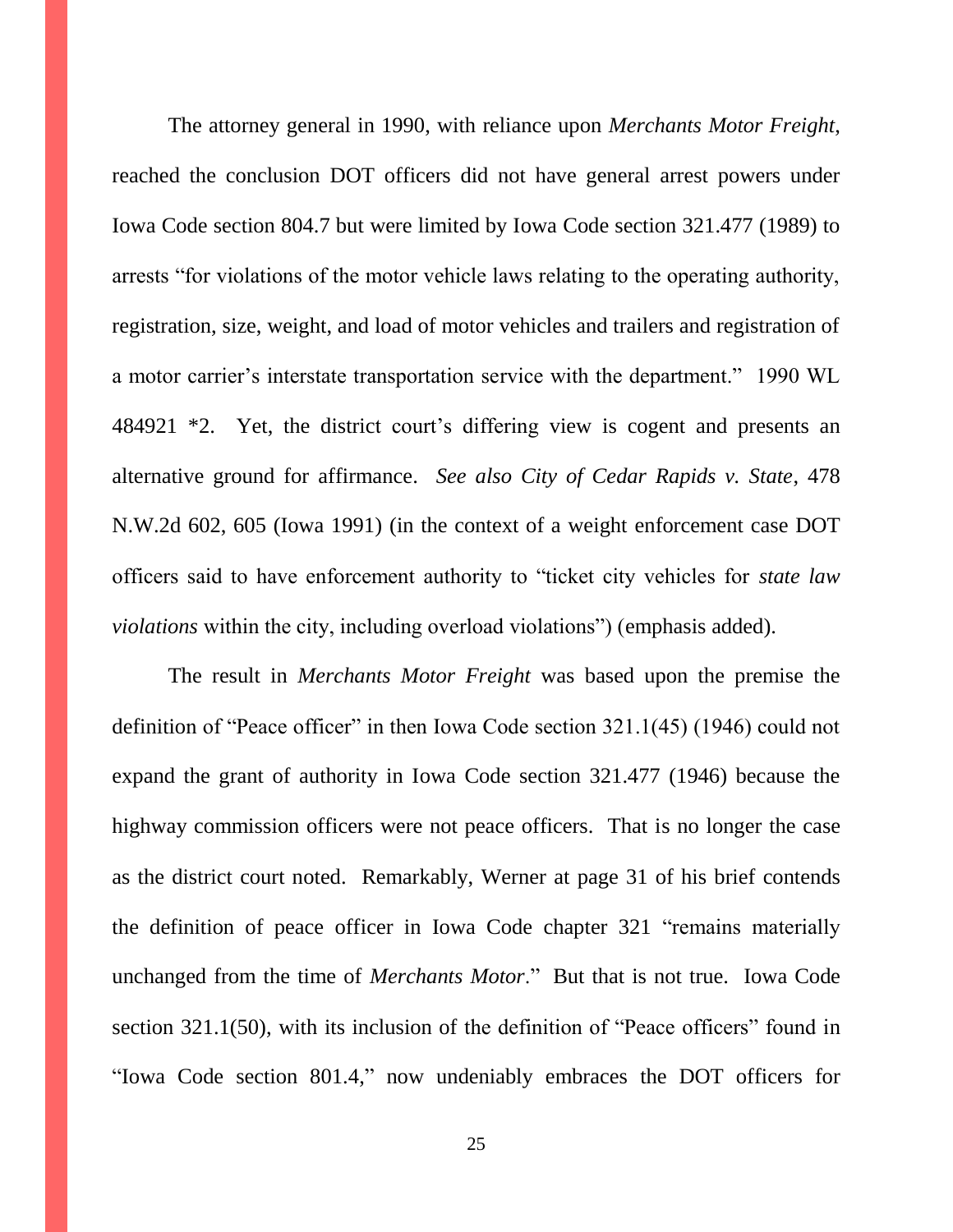purposes of the chapter 321 definition of "Peace officer." That represents a most material change contrary to Werner's assertion.

At page 33 of his brief Werner argues the district court "went awry" because the definition of "Peace officers" in section 801.4(11)(h) includes officers designated by resolution "under section 321.477." Werner contends the analysis must circle back to section 321.477 (2016), and this means the DOT officers must be limited to enforcing only those offenses enumerated in that statute. However, if that is so, consider the hypothetical below.

There is no question the officers have authority to stop vehicles and issue citations under section 321.477 (2016) for "size, weight, and load." But assume a semi driver, whose rig's size, weight and load checks out, but who is observed maintaining within the vehicle an illegal speed detection jamming device. *See*  Iowa Code § 321.232 (speed detection jamming device may be seized by a "peace officer"). What if the driver, in response to a DOT officer's inquiry about the device, tells the officer to "Jump in a lake!" and proceeds to drive away in defiance of the officer's order. The DOT officer, who Werner admits is a peace officer under Iowa law, should be able to pursue the fleeing driver, stop the vehicle and arrest the driver for willful failure to comply with the order of a "peace officer." *See* Iowa Code § 321.229. However, under Werner's analysis, the officer is precluded from doing this because DOT officers would have no enforcement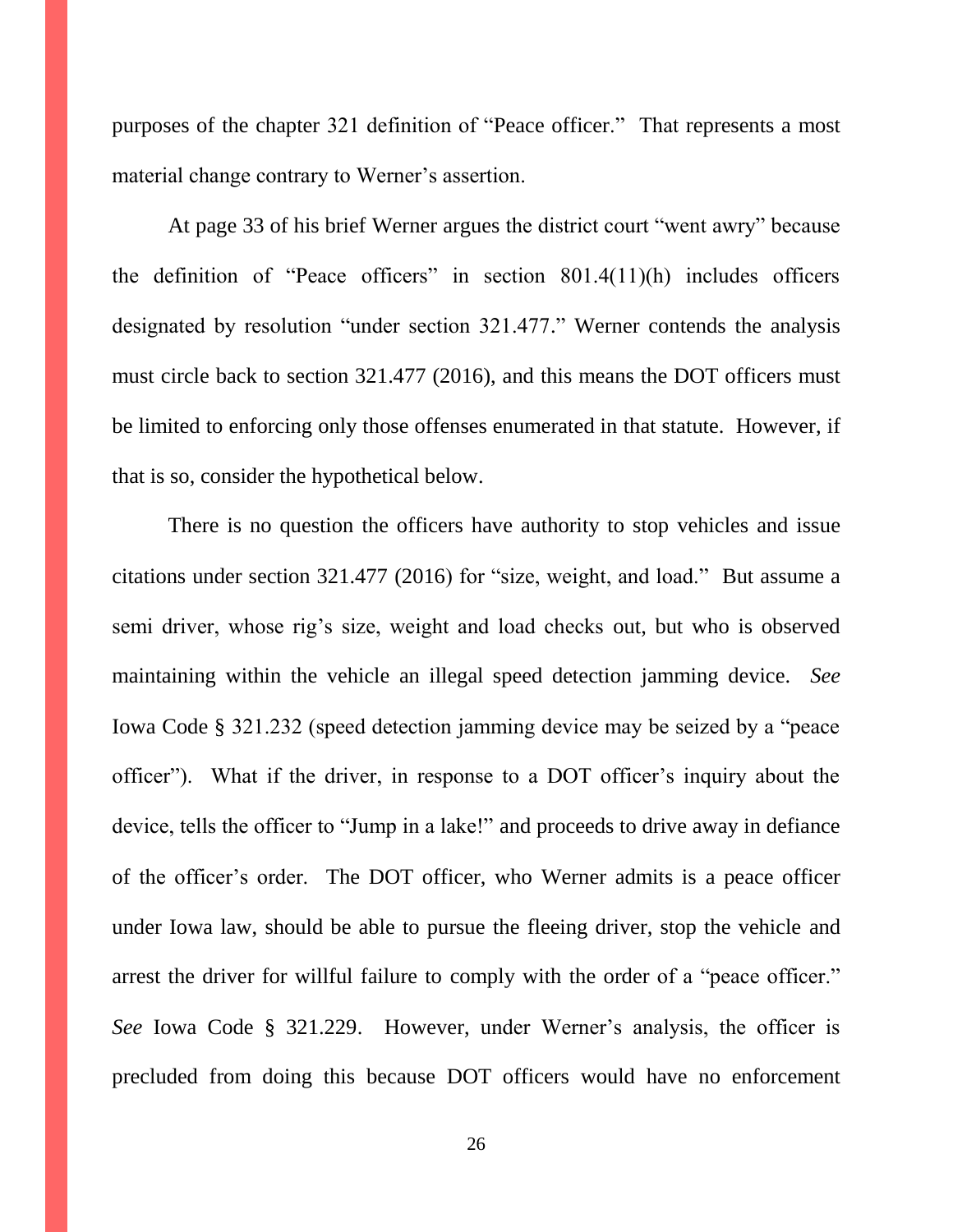authority beyond the offenses itemized in section 321.477 (2016). Werner does not recognize the DOT officers as falling within the definition of Iowa Code section 321.1(50). The district court, therefore, was correct in recognizing as very significant the modern era's defining of the DOT officers as "Peace officers." The status of individuals as peace officers means "they have authority to make arrests that the general public does not have." *State v. Brooks*, 888 N.W.2d 406, 414 (Iowa 2016).

This significance can also be illustrated within the context of Iowa's laws relating to school bus safety. Iowa has enacted statutes designed to afford school children with broad protection when entering and exiting school buses. This legislation is referred to as the "*Keep Aware Driving – Youth Need School Safety Act*." *See* Iowa Code § 321.372. The legislature in Iowa Code section 321.380 made it the duty "*of all peace officers* and of the state patrol to enforce the provisions of sections 321.372 to 321.379" (emphasis added). "All" peace officers include DOT's officers.

But if the *Merchants Motor Freight* analysis is extended to DOT, Iowa's school children are denied protection from DOT's officers when entering and exiting their buses because the DOT officers would not be peace officers for purposes of chapter 321. Nor is the *Keep Aware Driving – Youth Need School Safety Act* included within the offenses listed in section 321.477 (2016).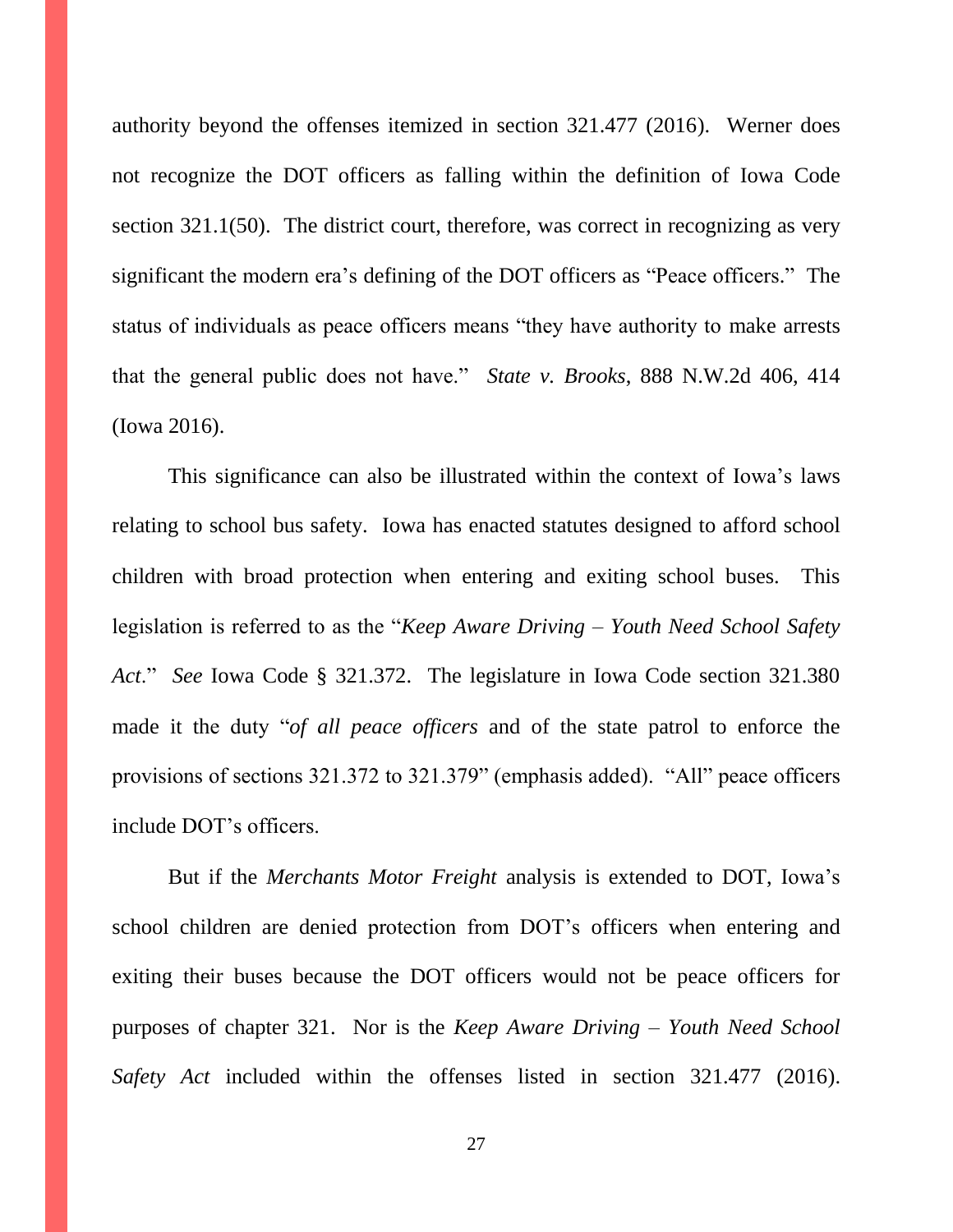Therefore, under Werner's view, a motorist could illegally pull around a stopped school bus with its stop arm and red flashing warning lamps activated in the presence of a DOT officer, but the officer has no authority to act because that offense is not embraced within Iowa Code section 321.477 (2016). This is why the unbending application of the *Merchants Motor Freight* rationale is not viable given today's statutory framework.

# (2) *Today a valid citizen's arrest can result regardless of whether a peace officer purports to act in an official capacity.*

*Merchants Motor Freight's* basing of its decision, at least in part, upon the notion the highway commission officers were not even peace officers is not the only example where today's law varies from that applied by the Court in 1948. Werner raises an issue about Officer Glade having pulled Werner over while Glade was "on patrol, acting in his official capacity." Werner brief, p. 36. He noted the officer's use of "State-issued equipment – uniform, badge, radar detector, marked vehicle, flashing overhead lights, and siren," along with Officer Glade's assertion of "the authority of the State when he detained and cited Mr. Werner." Werner's brief, p. 36. This was the analysis *Merchants Motor Freight* employed as well:

Appellants state that even though no statutory authorization exists for enforcing the motor vehicle laws, as to license and registration, a violation thereof constitutes a misdemeanor, Section 321.17. That when committed in his presence any person may arrest, and the fact that the defendants are clothed with the authority of peace officers, does not prevent them from acting as individuals. This no doubt is true, but is not a question presented here for determination. The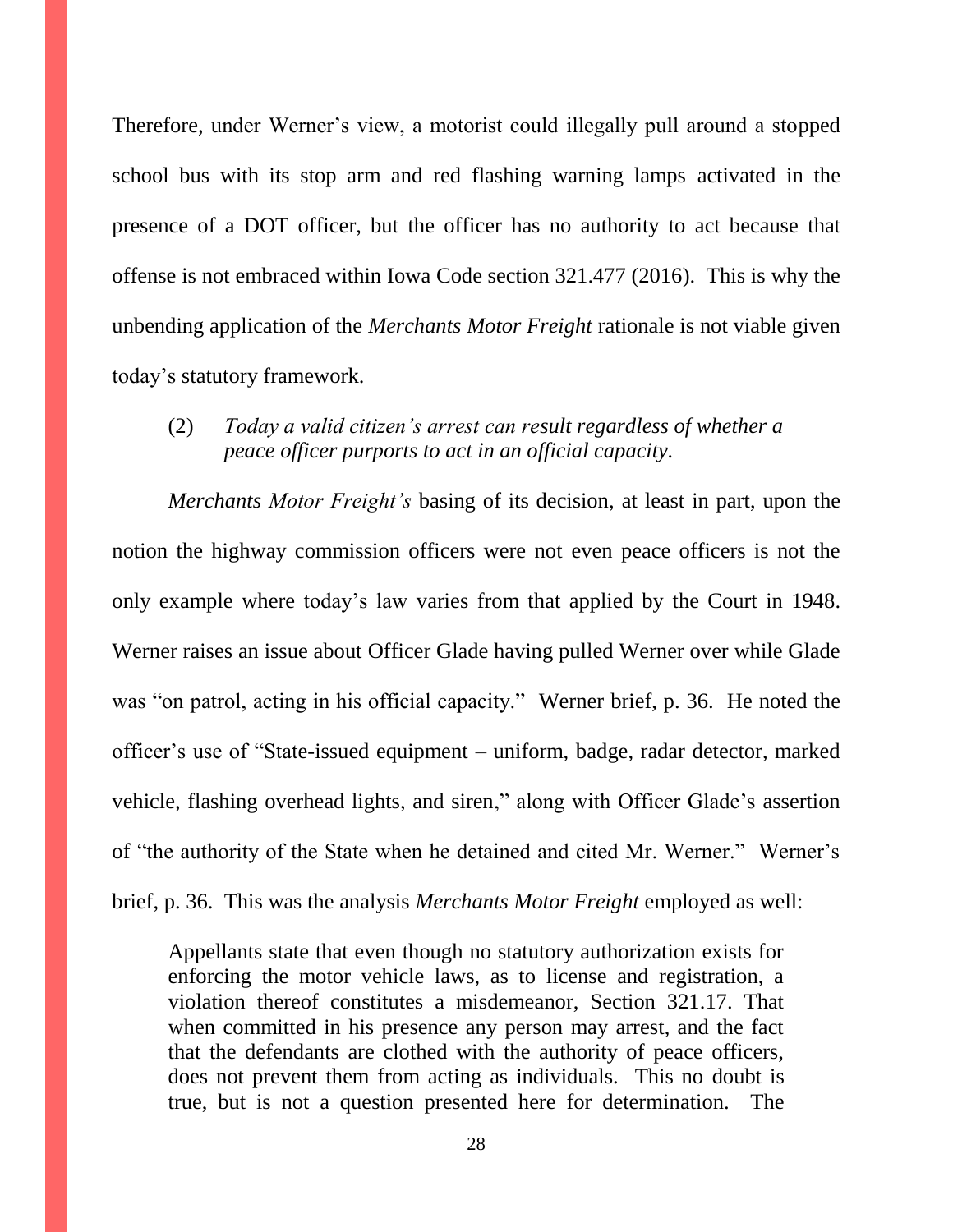record clearly shows that defendants acted, and in the future will act, officially and under orders from the Highway Commission. Furthermore, the appellants do not threaten arrests and have not arrested. They have issued summonses which are not authorized by Section 755.5. There is not merit in this contention.

239 Iowa at 893, 32 N.W.2d at 776.

*Merchants Motor Freight* concluded a valid citizen's arrest could not be made by highway commission employees unless they acted as "individuals" instead of acting "officially." This same argument appears in the brief Merchants Motor Freight filed with the Iowa Supreme Court clerk on March 25, 1948, where

it was argued at page 26:

The defendants have not been acting as private citizens, but have been acting in their official capacity only and at the expense of the State. The defendants have issued summonses for improper registration. But a private person has no authority to issue a summons. See Section 321.485, Code of Iowa, 1946 which authorizes issuance of a summons by a peace officer.

(Citations to the record omitted).

This sort of argument, while valid in 1948, is now outdated. Today it does not matter whether a peace officer has acted "officially" in determining whether a valid citizen's arrest has resulted. The officer's subjective intent has no relevance, *i.e.*, whether he or she thinks the arrest is being made "officially" or as a "private" person." Iowa Code section 804.9(1) provides: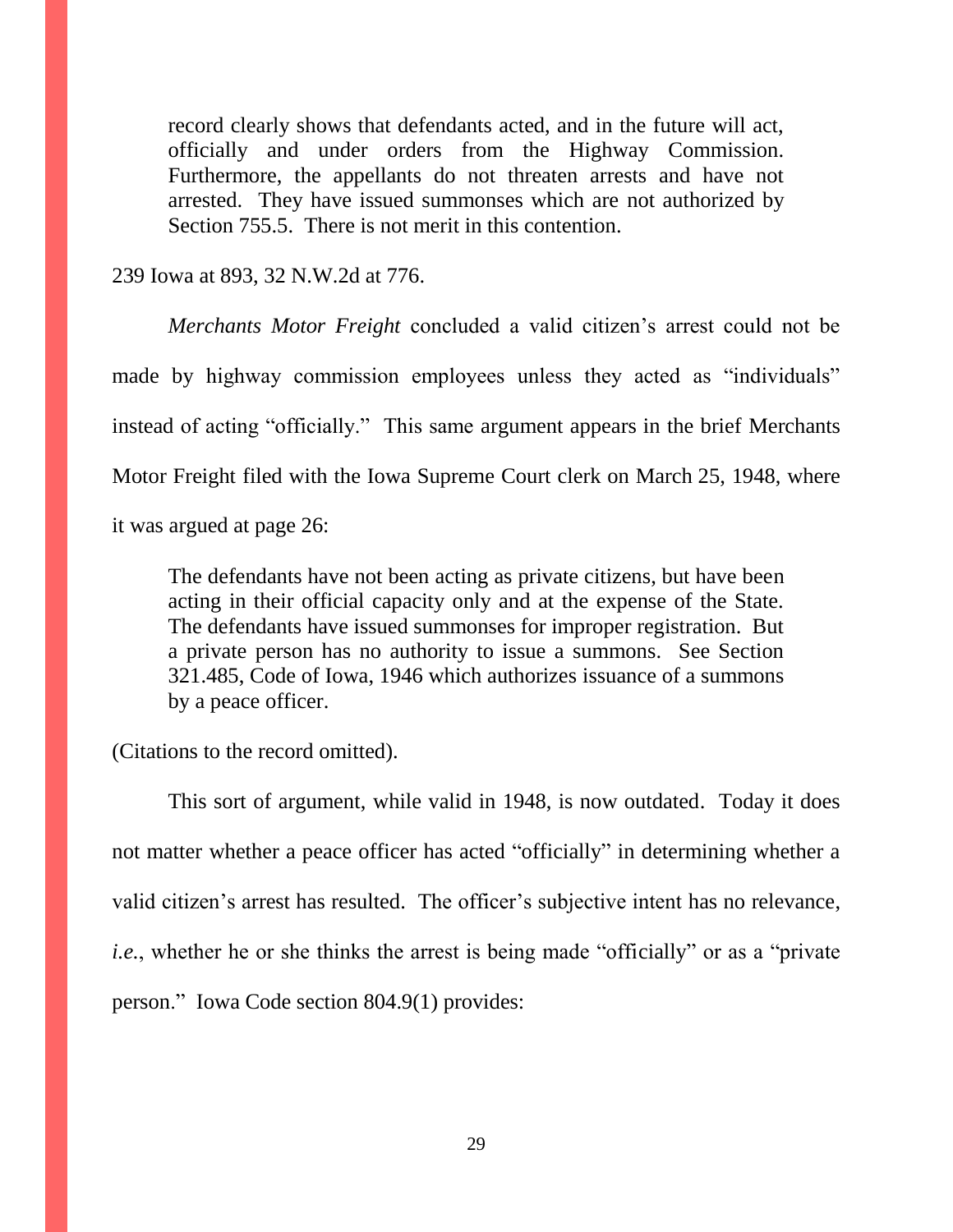A private person may make an arrest:

1. For a public offense committed or attempted in the person's presence.

What matters is whether the public offense giving rise to the arrest was committed or attempted in the presence of the person making the arrest. A peace officer's use of the "indicia" of office in making a citizen's arrest was, in fact, authorized in *State v. Lloyd.* Lloyd complained the South Dakota officer lacked authority in Iowa to signal Lloyd to pull over by turning on the squad car's "overhead lights." 513 N.W.2d at 745*.* This argument was premised on the idea "a private citizen" would have lacked those means to stop someone and would be constrained from pursuing a violator because of speed restriction laws, or the prohibition on equipping a non-emergency vehicle with "sirens and bells." *Id*. The *Lloyd* Court rejected this position:

We believe that officer Sandage's use of the indicia of his office was proper and that this conclusion is consistent with the limitations on ordinary private citizens in making citizen's arrests.

*Id.* The Court noted the inability of a peace officer to employ the means of a peace officer to stop a lawbreaker would result in unsound public policy. *Id*.

The Court in *Lloyd*, 513 N.W.2d at 745, also approvingly cited to Restatement (Second) of Torts § 121, comment d. Comment d provides:

*The peace officer has all the privileges of arrest which*, by the rules stated in §§ 119 and 120, *are conferred upon one not a peace officer*. In such a case, his privilege to arrest is not dependent upon his being a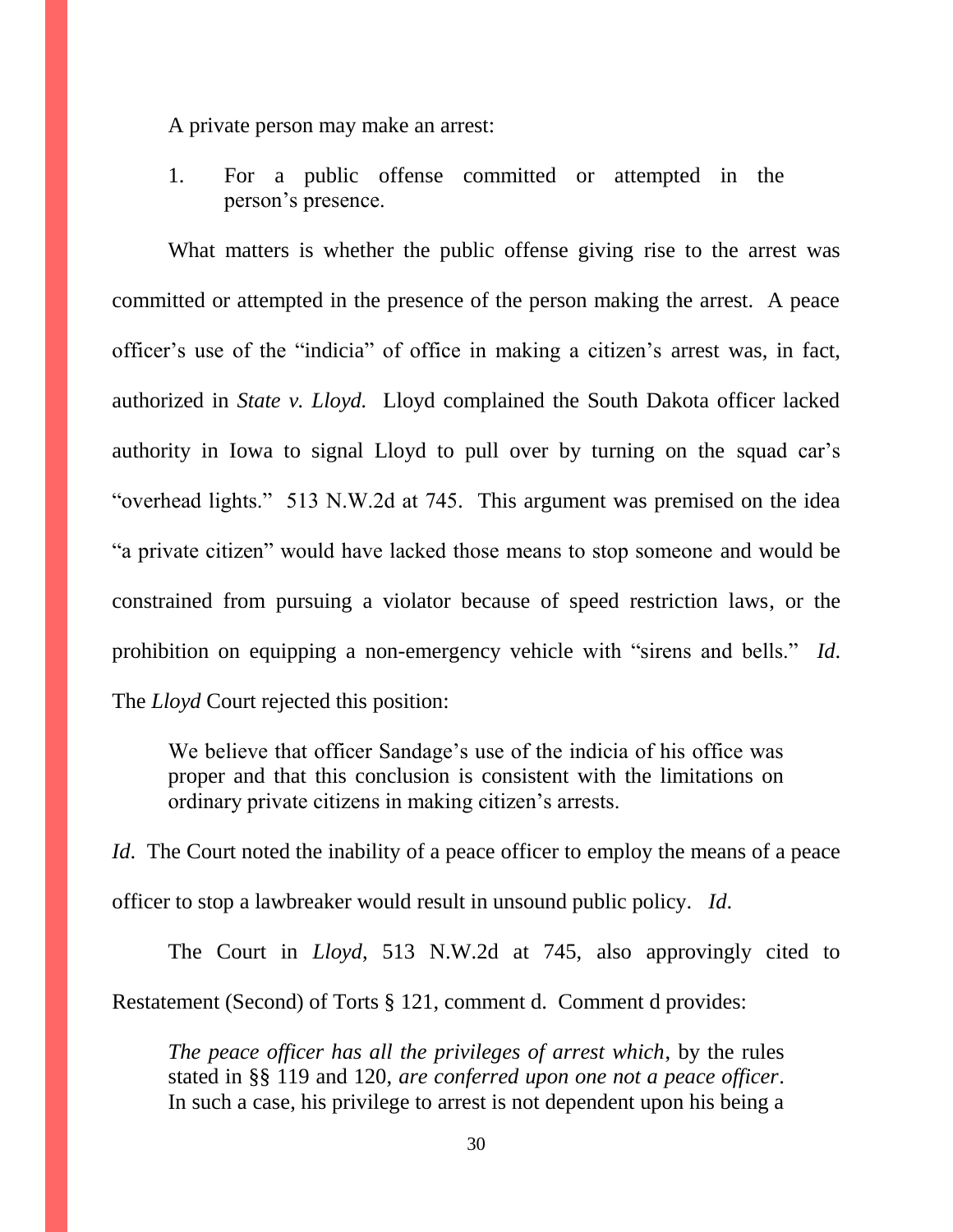peace officer; and *it is immaterial whether he purports to act in his capacity as peace officer or as a private person or whether he is or is not acting within* the territorial or *other limits of his designation*.

(Emphasis added). The *Merchants Motor Freight* holding under which an officer acting "officially" is deemed unable to effectuate a citizen's arrest is, therefore, no longer valid.

(3) *Today a peace officer may charge a violator by means of a citation or summons when the officer's conduct is covered by Iowa Code section 804.9(1).*

Yet a third reason exists for concluding *Merchants Motor Freight* no longer sets forth the law pertaining to offenses committed in an officer's presence. The Court in *Merchants Motor Freight* held: "[T]he appellants [highway commission officers] do not threaten arrests and have not arrested. They have issued summonses which are not authorized by Section 755.5." 239 Iowa at 693, 32 N.W.2d at 776. Section 755.5 (1946) was Iowa's citizen's arrest statute at the time of *Merchants Motor Freight*. Once again, the decision in *Lloyd* establishes why this rationale is no longer operable. *Lloyd* directly addressed the citation (summons) issue. Officer Sandage in *Lloyd* had issued a citation and a warning ticket. The Court in *Lloyd* upheld this procedure within the context of Iowa Code section 804.9 concluding even if Officer Sandage's conduct amounted to "something less than a technical arrest," it was "no less valid than a formal citizen's arrest." 513 N.W.2d at 744.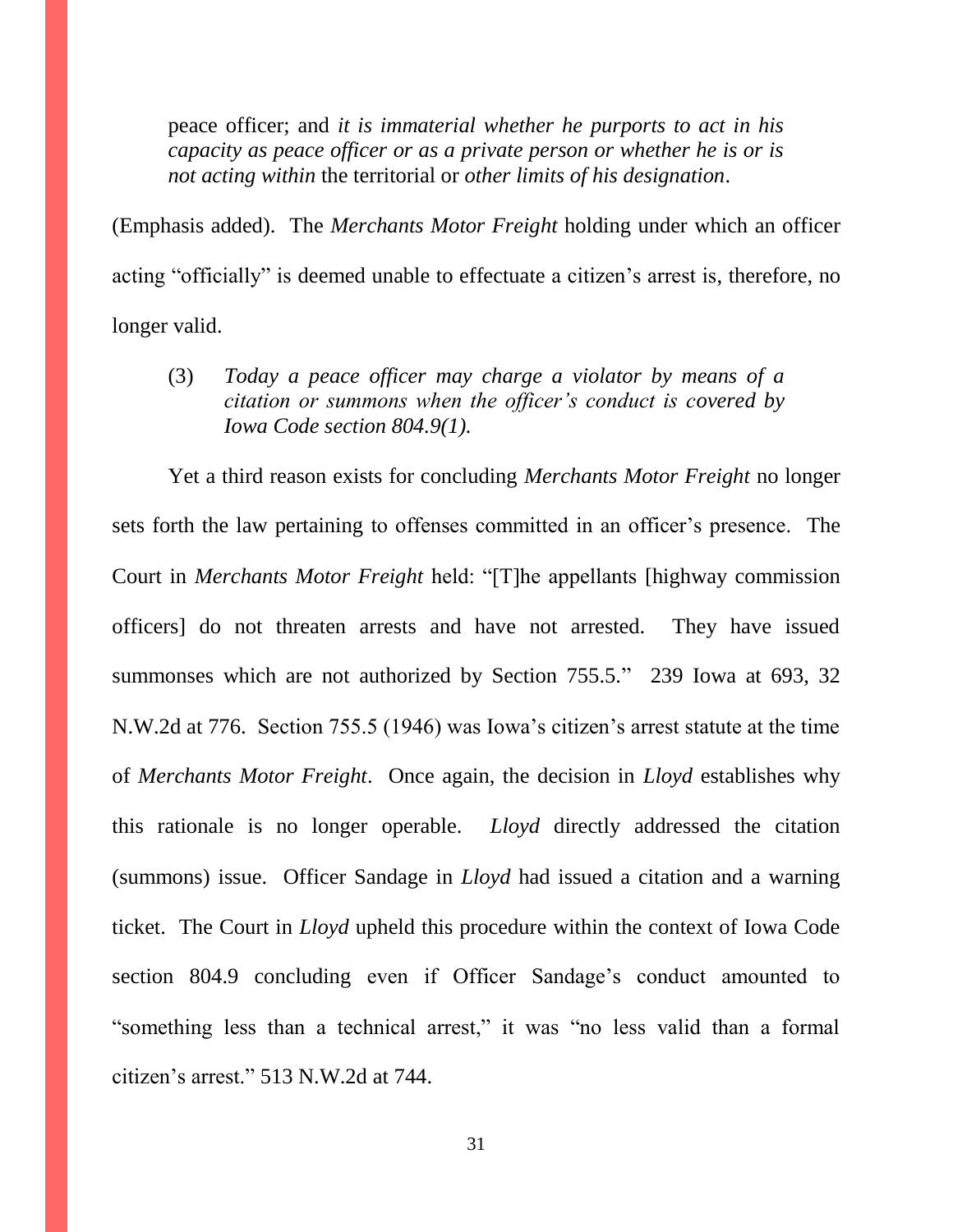Today, because of *Lloyd*, a peace officer, consistent with Iowa Code section 804.9, may lawfully issue a citation in lieu of formal arrest. If the officer's conduct would authorize a full-blown arrest using the citizen's arrest doctrine, the officer can also charge the person through a citation. *See Lloyd*, 513 N.W.2d at 744. ("Officer Sandage could have made a valid citizen's arrest for Lloyd's failure to have lighted taillights and for his expired registration."). There is no need, if citation procedure is used, to hold the defendant for appearance before a magistrate pursuant to Iowa Code section 804.24. The authority to issue a citation is subsumed within the authority to arrest.

### **C.** *State v. Lloyd* **Governs When Considering Whether a Peace Officer's Conduct Has Resulted in an Arrest Under Iowa Code section 804.9(1).**

Just as a matter of appropriate legal method, in determining today whether a peace officer's conduct resulted in a citizen's arrest under Iowa Code section 804.9, does it make sense to travel back to 1948 and *Merchants Motor Freight* where the Court determined highway commission employees were not even "peace officers" and where citizen's arrest authority was rejected because it was concluded the highway commission employees were acting "officially" and issuing "summonses"? 239 Iowa at 893, 32 N.W.2d at 776. And a case, too, decided almost three decades before Iowa's revision of its criminal code in 1976?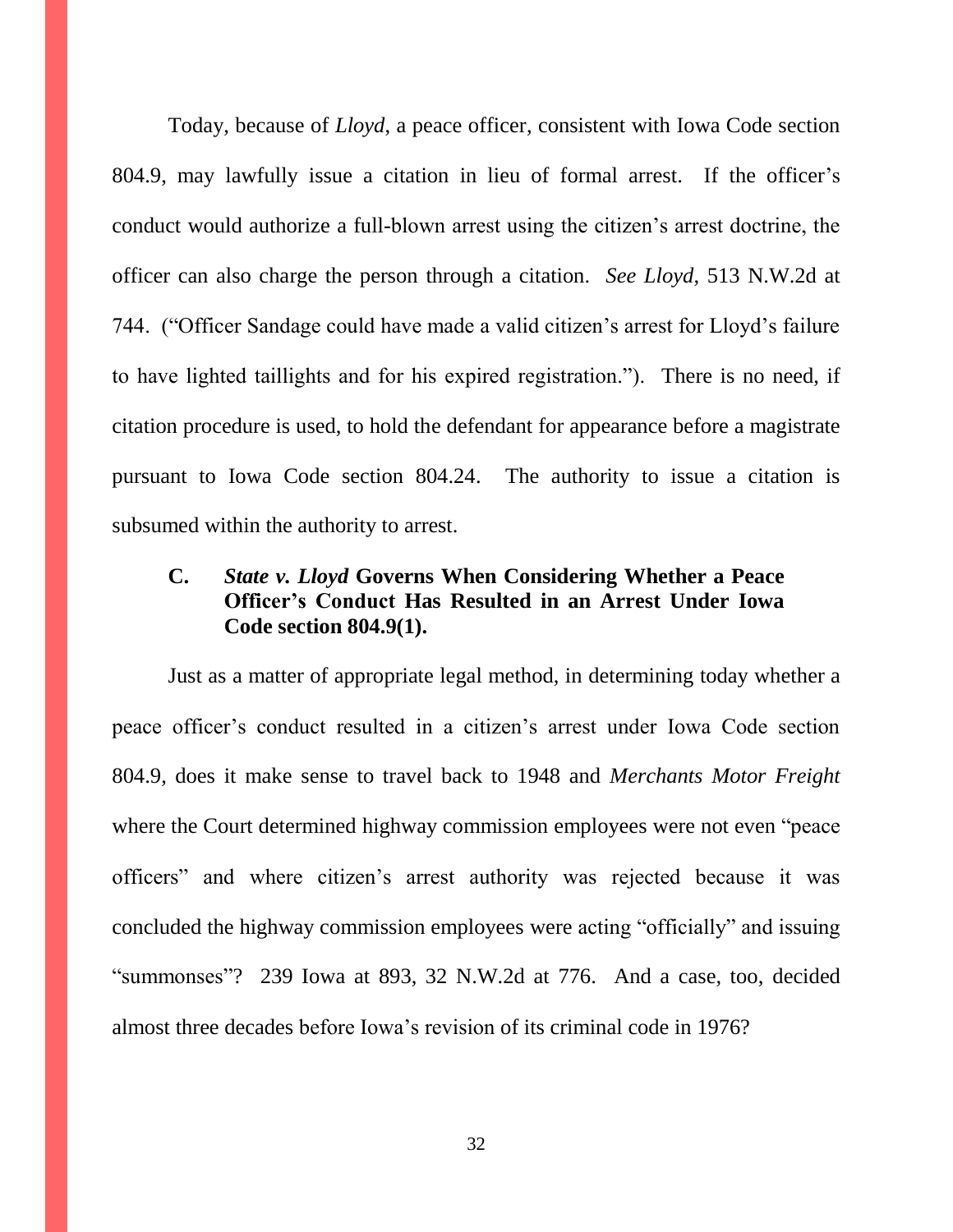Doesn't it make more sense to look to *State v. Lloyd*, 513 N.W.2d 742 (Iowa 1994)? *Lloyd* was decided in the modern era of Iowa criminal procedure. It involved a peace officer, and it directly implicated the question of whether the officer's conduct resulted in a valid citizen's arrest since he otherwise lacked law enforcement authority. Logically, as did the district court here, one would look to *Lloyd* because that case sets forth the applicable principles pertaining to arrest when a peace officer is confined to the authority a "private person" possesses.

 *Lloyd* provides relevant instruction on several points. First, *Lloyd* makes clear the citizen's arrest provisions in Iowa Code section 804.9 apply to any "public offense" including felonies and misdemeanors. 513 N.W.2d at 745*.*  Second, the citizen's arrest provisions extend to traffic offenses. *Id.* at 744. Third, citation issuance is permissible as part of a citizen's arrest. *Id*. at 743-744. Fourth, though Officer Sandage awaited an Iowa officer to process an OWI charge, the Court held he did not have to and could have taken "Lloyd into custody on the basis of his belief that Lloyd was operating his truck" in violation of Iowa's OWI law. *Id*. at 744. Fifth, when a peace officer's conduct triggers Iowa Code section 804.9(1), the officer retains the "indicia of his office." *Id*. at 745.

One would not know from reading Mr. Werner's brief *Lloyd* had already settled assertions Werner makes in seeking the district court's reversal. Consider these points from Werner's brief: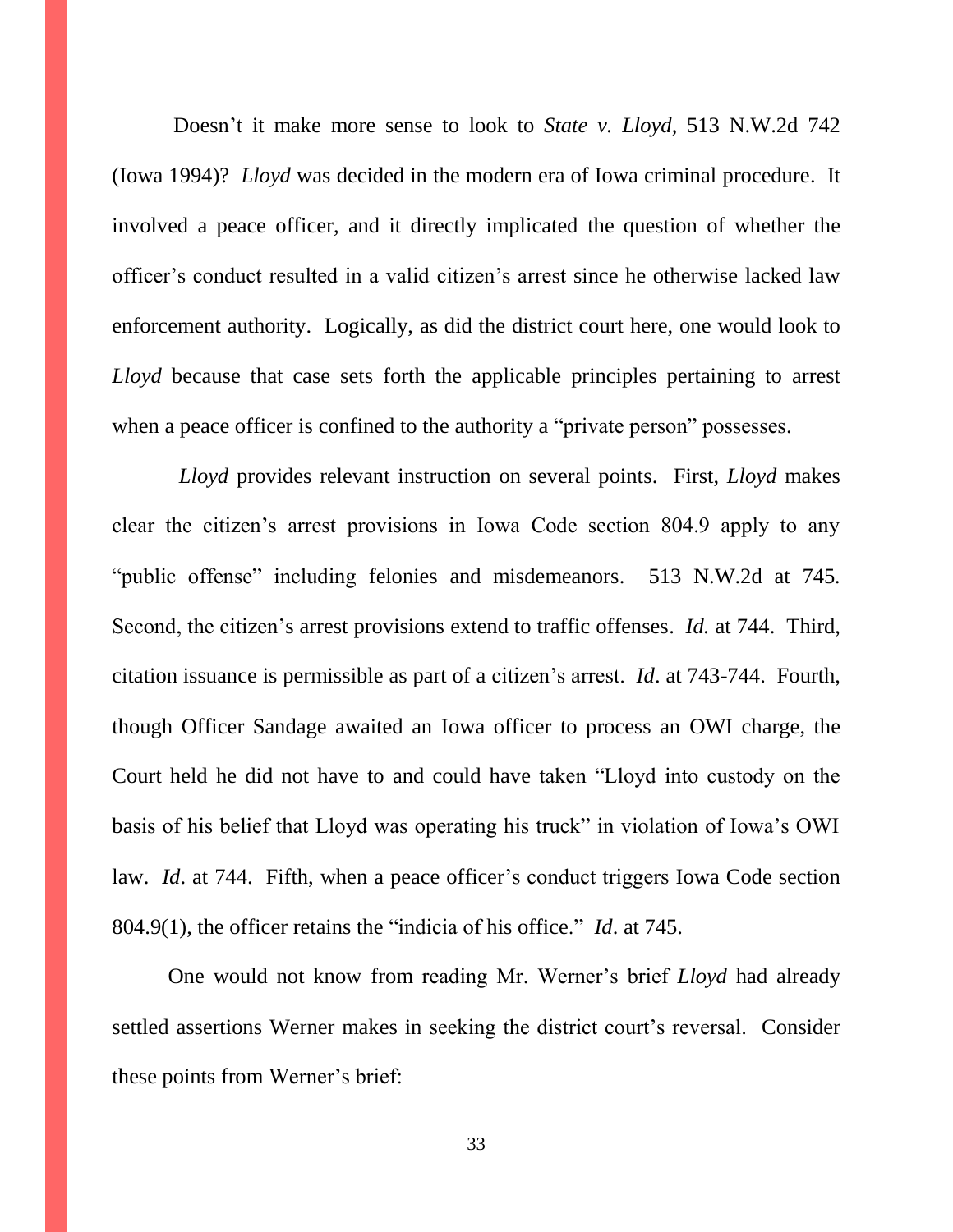- 1. "One, IDOT Officer Glade was not acting as a 'private person' when he pulled Mr. Werner over for speeding." Werner brief, p. 36.
- 2. "Two, IDOT Officer Glade did not take Mr. Werner before a magistrate or deliver Mr. Werner to a peace officer and accompany the officer before the magistrate." Werner brief, p. 37.

Both of Werner's points are refuted by simply reading *Lloyd*. *Lloyd* made it crystal clear it is *immaterial* for determining the validity of a citizen's arrest whether the officer acts in the capacity of a peace officer or as a private person. Indeed, *Lloyd* cited with approval to Restatement (Second) of Torts § 121, comment d, and the Restatement's use of the word "immaterial" in concluding it does not matter. 513 N.W.2d at 745.

Werner argues a citizen "who observed a violation of a traffic law would not have the ability to pull another motorist over and run that motorist's license and registration through a law enforcement database." Werner brief, p. 36. Then, at pages 36-37 of Werner's brief, Werner cites to *Lloyd* as authority quoting out of context this passage from the opinion:

Although a private citizen would have had the *authority* to arrest [a motorist] for the public offense of driving with defective taillights, such a private citizen would have lacked the *means* to flag [a motorist] down and ensure that the violation be sanctioned.

513 N.W.2d at 745 (emphasis original to the Court's opinion; emphasis omitted by Werner in his quote from the opinion). Werner follows this quote from *Lloyd* with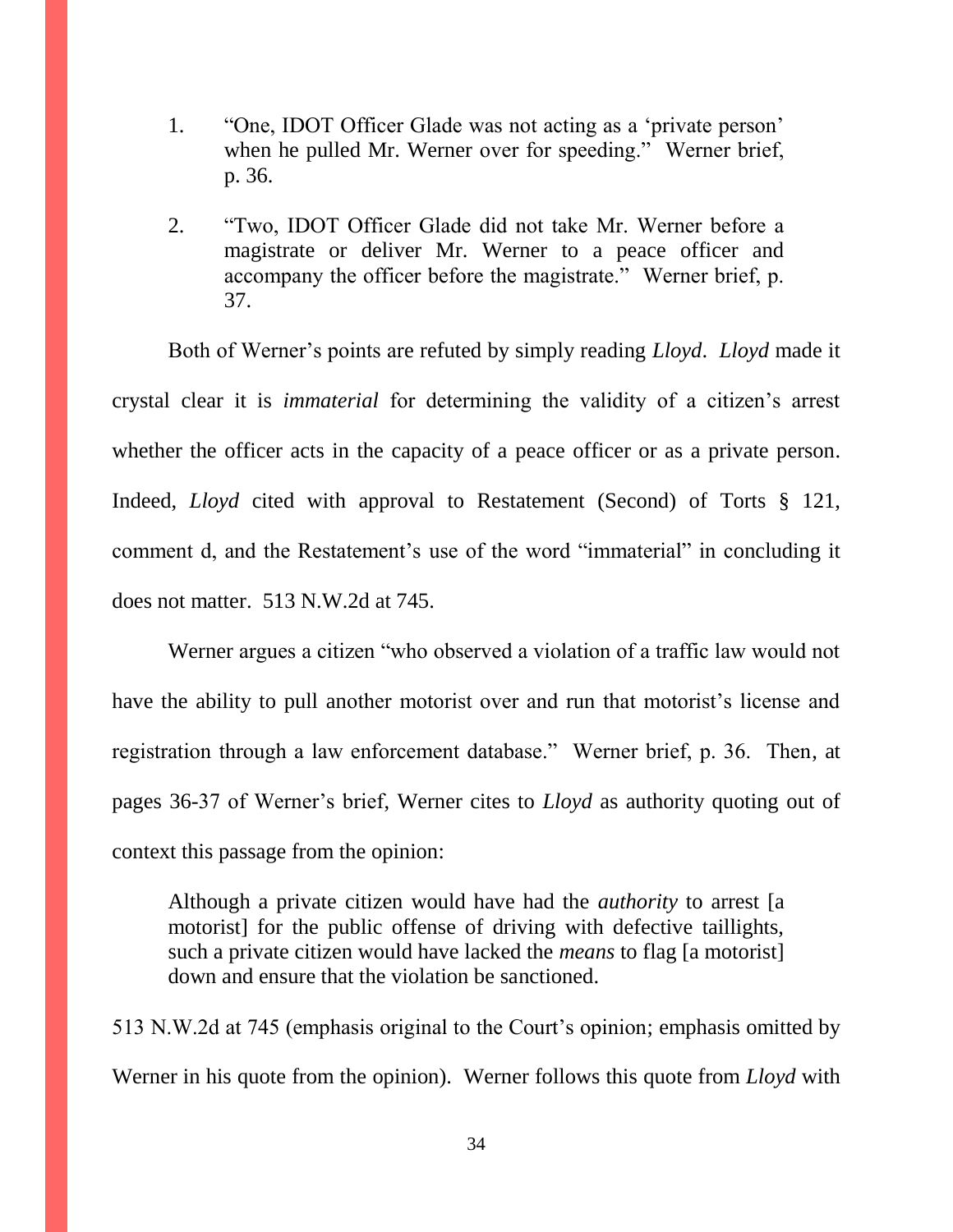citation to Iowa Code section 321.433, also cited in *Lloyd*, barring the use of sirens and bells in vehicles, except in the case of authorized emergency vehicles.

Werner has engaged in an astounding display of forensic legerdemain in the way he has quoted *Lloyd*. By quoting the portion of the *Lloyd* decision referenced above, one might come away with the idea *Lloyd* had adopted Werner's argument, *i.e.*, citizen's arrest is not available to a peace officer because a private person would not have the means to use a police car's flashing lights to pull someone over. But that is not what the Court concluded. *Lloyd*, in the context of an arrest validated under section 804.9, *endorsed* the officer's use of the "indicia of his office" meaning the officer could use his squad car's overhead lights to accomplish the traffic stop. 513 N.W.2d at 745.

The Court's characterization of Lloyd's argument fits the argument Werner makes in his brief: "When the officer takes police action as a private citizen, the argument goes, he must act like a private citizen." *Id*. But *Lloyd* rejected that argument unequivocally. It was that argument *Lloyd* was referencing when the Court noted its "symmetry" was undermined by "its unwise policy." *Id.*

*Lloyd* also stands for the proposition a valid citizen's arrest under Iowa Code section 804.9 may be accomplished through a citation. The citation procedure obviates the need for formally arresting the subject with the requirement of an appearance before a magistrate to gain release. This refutes Werner's argument a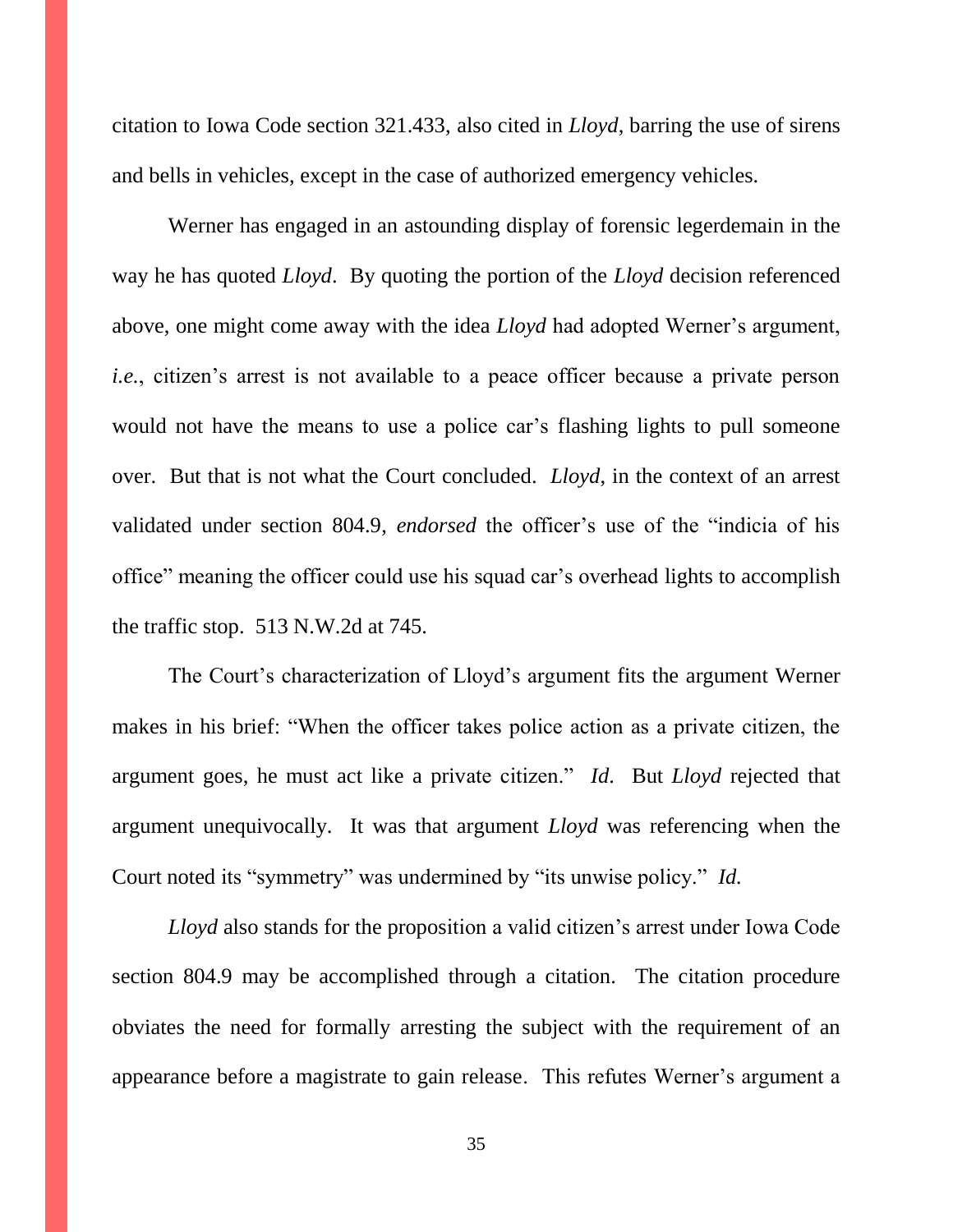valid citizen's arrest could not have been made if the arrestee was not taken before a magistrate pursuant to Iowa Code section 804.24.<sup>4</sup> *Lloyd* noted the defendant's argument: "We first consider defendant's contention that no valid citizen's arrest could have occurred because officer Sandage only issued him a citation and a warning." 513 N.W. 2d at 743. *Lloyd* rejected this argument noting a "citation in lieu of arrest is merely a procedure used by police to avoid taking a suspect of minor violations into custody." *Id*.

Therefore, *Lloyd* concluded if an officer has the authority to make a formal arrest with placement of the subject in custody, the less restrictive process of citation issuance provided by Iowa Code chapter 805 may be properly used. 513 N.W. 2d at 744 ("But if, as we believe, officer Sandage's conduct amounted to something less than a technical arrest, it was not thereby less lawful.").

The citation process offers further example why the district court was right in finding significant the modern law's inclusion of DOT officers as "Peace officers" within the Iowa Code of Criminal Procedure. Under the criminal procedure code DOT plays an integral role in the establishment of the uniform citation and complaint form utilized by Iowa law enforcement officers in charging

<sup>4</sup> Interestingly, Werner's argument is implicit with an admission against interest. In making this argument he essentially concedes the officer would have authority to make the arrest but he merely quibbles about a point of procedure concerning whether the arrest was perfected if the detainee was not presented before a magistrate pursuant to section 804.24.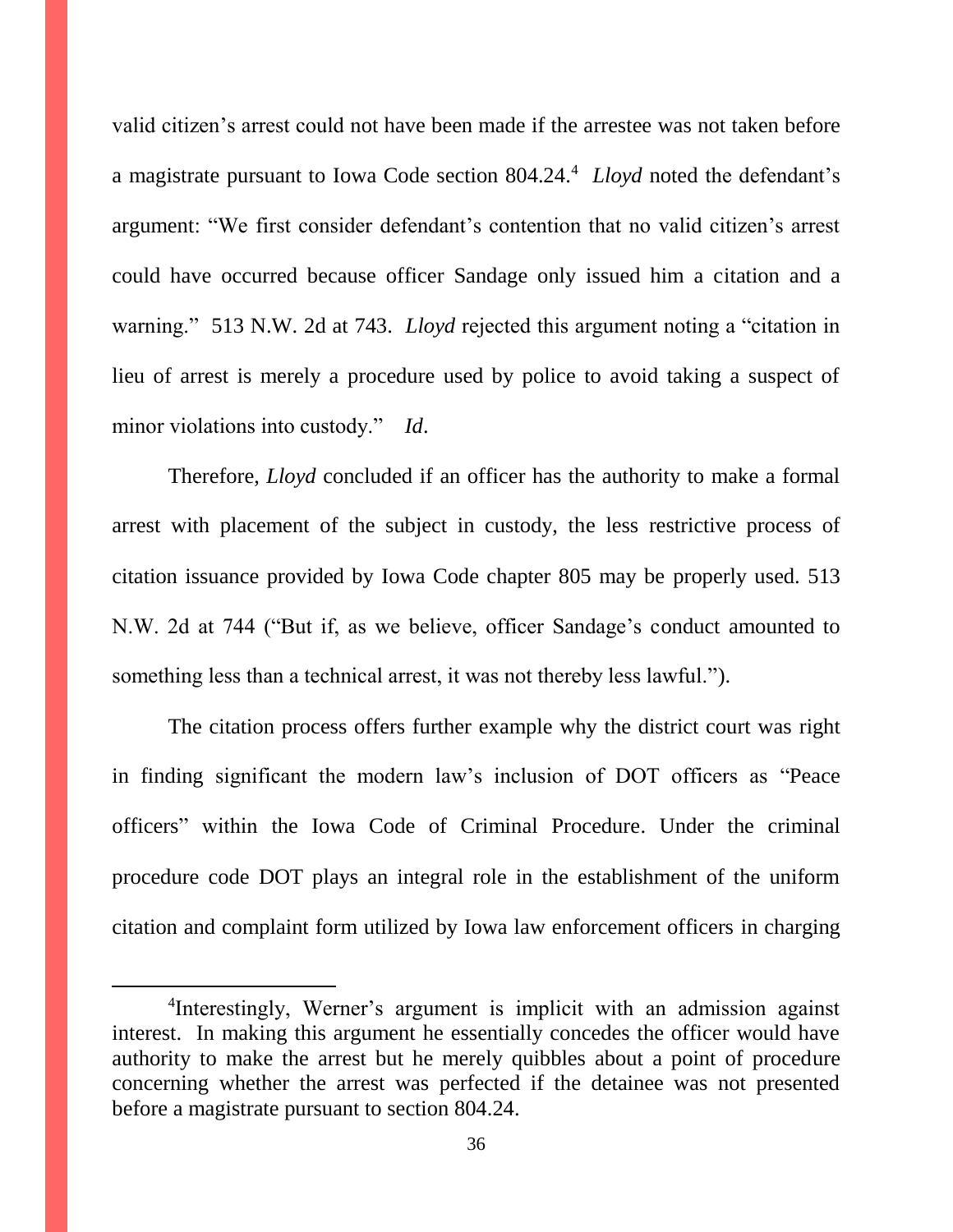traffic offenses. *See* Iowa Code § 805.6(1)(a) (directing the commissioner of public safety, the director of transportation and the director of the department of natural resources to "adopt a uniform, combined citation and complaint which shall be used for charging all traffic violations in Iowa under state law or local regulation or ordinance …."). This, too, is at odds with the notion DOT's role in the enforcement of Iowa Code chapter 321 is as severely limited as urged by Werner. The availability of the citation procedure renders unnecessary the need for an appearance before a magistrate under Iowa Code section 804.24.

But a more basic reason exists to reject Werner's contention: Werner was afforded a timely appearance before a magistrate. Werner's brief at page 37 states in relevant part:

IDOT Officer Glade did not take Mr. Werner before a magistrate or deliver Mr. Werner to a peace officer and accompany the peace officer before the magistrate. IDOT Officer Glade dropped Mr. Werner at the Iowa County Jail and filed a Complaint and Affidavit with the clerk of court.

Werner was not merely "dropped" at the jail. He had been arrested as the defendant admits. He, therefore, underwent formal booking procedures, meaning he received an initial appearance before a magistrate as a prerequisite to gaining pretrial release. An initial appearance order issued by Magistrate Leinen is in the record. App. pp. 7-9.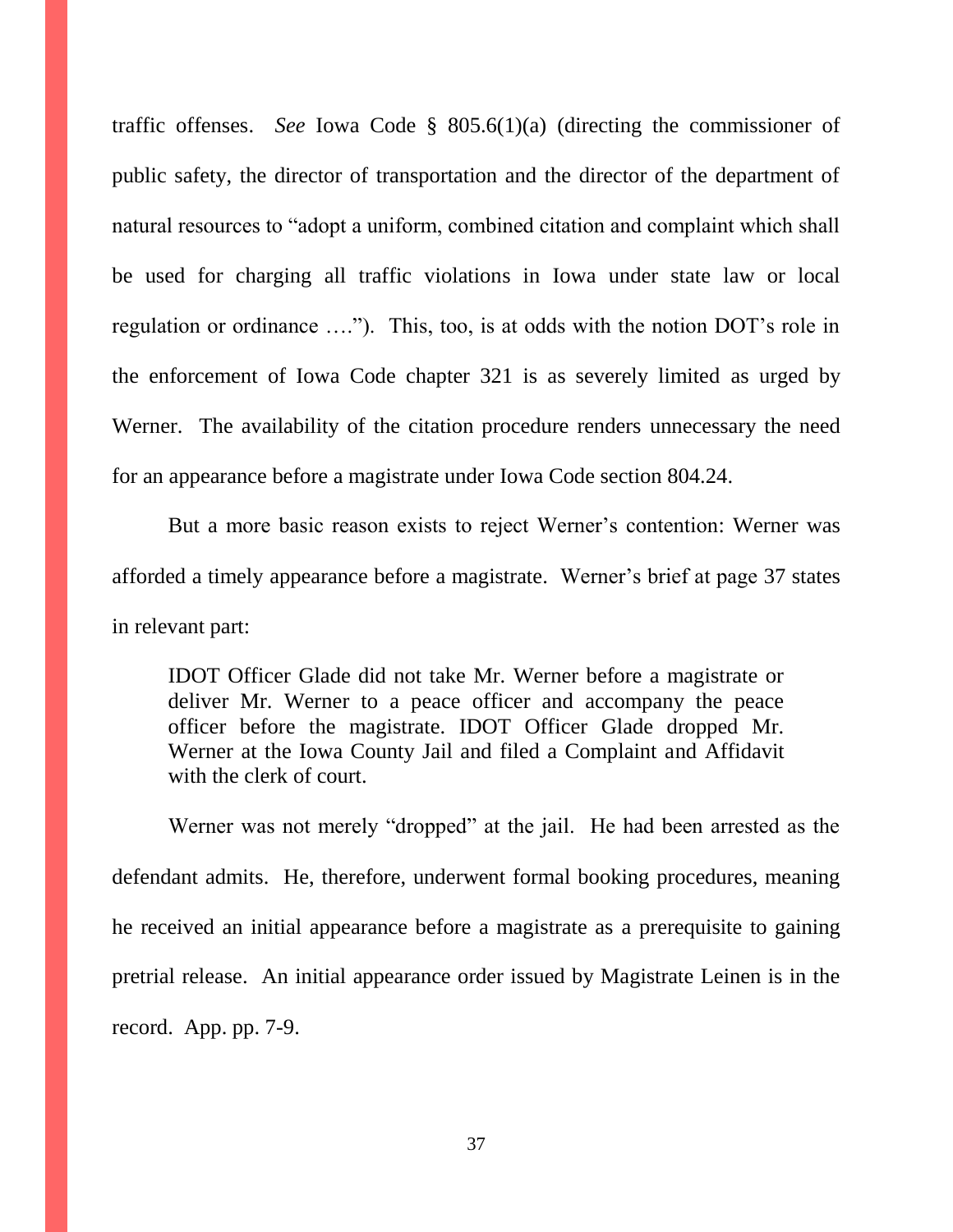Magistrate Leinen's order is silent about who was with Werner at the initial appearance. But it is immaterial whether Officer Glade accompanied Werner to the initial appearance. Werner received appropriate due process having been accorded the initial appearance without delay. The scenario where a peace officer has effected a citizen's arrest must be distinguished from the situation where the arresting party is not a peace officer. The officer, as noted before, retains "indicia" of office. Officer Glade completed a complaint and affidavit consistent with typical law enforcement procedure. App. pp. 5-6. The obvious reason for having a subject accompanied by the "private citizen who has arrested another," *see* Iowa Code § 804.24, is to ensure there is an appearance before a magistrate, along with an explanation why the citizen's arrest occurred. That reason was achieved by Officer Glade's completion of the complaint and affidavit which set forth the factual basis for Werner's arrest, and the record is clear a timely appearance took place. The purpose behind section 804.24 was fulfilled. Werner's argument is without merit.

Werner also formulates four other reasons why he thinks *Lloyd's* analysis is inapplicable. First, he argues the officer in *Lloyd* would have had authority to stop Lloyd in South Dakota. Werner brief, p. 40. Therefore, the initial pursuit was lawful. But Lloyd was not stopped in South Dakota; he was stopped in Iowa. Therefore, Werner has coined a distinction without a difference. Once the South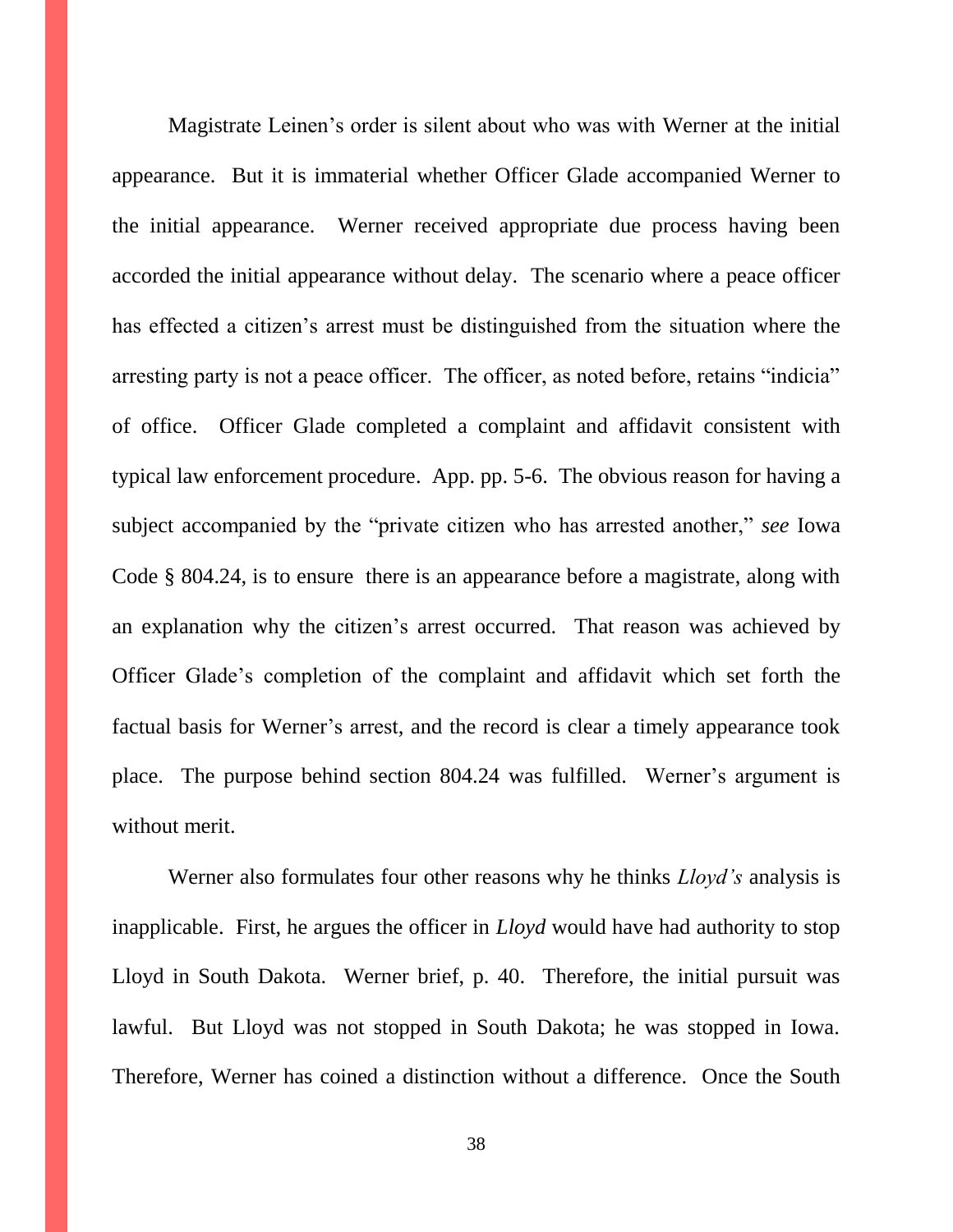Dakota officer entered Iowa he had no more arrest authority than a private person. It was Iowa's citizen's arrest statute, and nothing else, which validated his stop and citation issuance. Similarly, if a DOT peace officer does not have official authority as a DOT officer to stop a motorist, the DOT officer, like the officer in *Lloyd*, has the authority of a "private person" to arrest. *See also State v. O'Kelly*, 211 N.W.2d 589, 595 (Iowa 1973), *cert. denied*, 417 U.S. 936, 94 S.Ct. 2652, 41 L.Ed.2d 240 (1974) (a peace officer without official authority is treated in the law as a "private person" and the officer's arrest will be deemed lawful if the circumstances would permit a private person to make an arrest).

Next, Werner argues *Lloyd* did not "involve an official law enforcement policy of citizen's arresting to avoid statutory restrictions on power." Werner brief, p. 40. Werner argues there is an internal DOT policy to "enforce all traffic laws, irrespective of the type of vehicle." Werner brief, p. 41. The policy is not internal; it is in plain view for the public to see. It is found in Iowa Code section 804.9(1). The statute is a clear public policy expression empowering individuals to arrest when a person commits a public offense within their presence. *Cf. Ballalatak v. All Iowa Agriculture Ass'n*, 781 N.W.2d 272, 278 (Iowa 2010) (workers' compensation statutes are public policy expressions that employers are required to compensate employees for injuries in the workplace).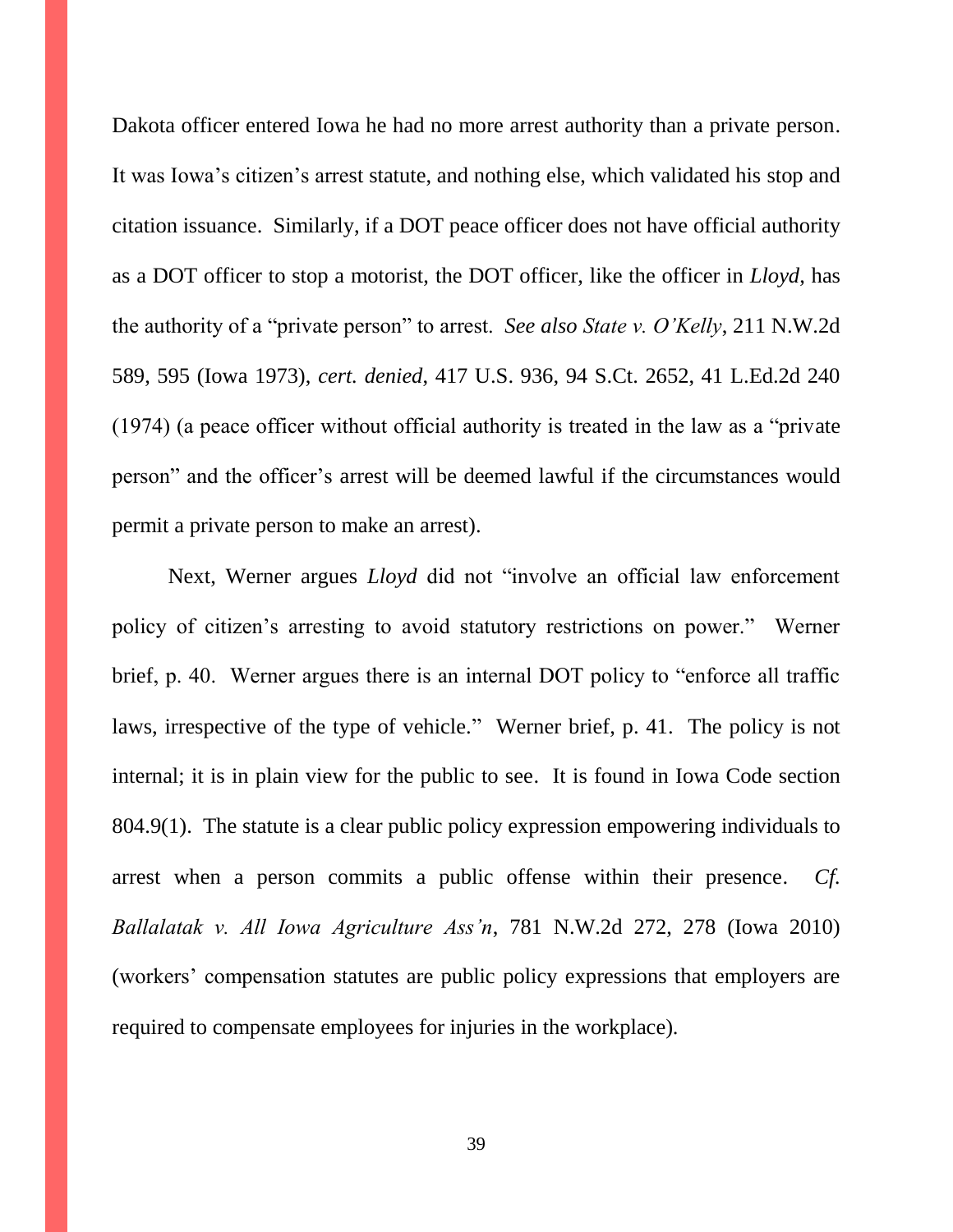DOT is charged with the duty of "enforcing" the traffic laws. Iowa Code § 321.3. DOT's mission statement contemplates the agency's involvement in the "regulation" of transportation in this state. Iowa Code § 307.2. It would be absurd to think DOT had instructed its peace officers to ignore traffic violations occurring in their presence. Of course, its officers have been told they may enforce the traffic laws when they witness offenses. Iowa Code section 804.9(1) specifically permits it. This is entirely consistent with DOT's public safety mission, including its obligation for maintenance of the primary highway system. *See*, *e.g.*, Iowa Code § 313.36.

Nor is there a limit on the number of times citizen's arrest authority can be applied. The doctrine exists to promote a civil society and public safety. A shopkeeper, for example, may make as many citizen's arrests as necessary to stop shoplifters from stealing the store's inventory. If the doctrine did not exist, the shopkeeper would be powerless and would have to await police arrival to stop the theft from the store. But it is unlikely many thieves would accommodate the shopkeeper by voluntarily remaining on premises until police arrive. Similarly, if a roadway infraction occurs in the presence of a DOT officer, the officer's ability to promote public safety will be eviscerated if the officer is powerless to act upon what has taken place in the officer's presence.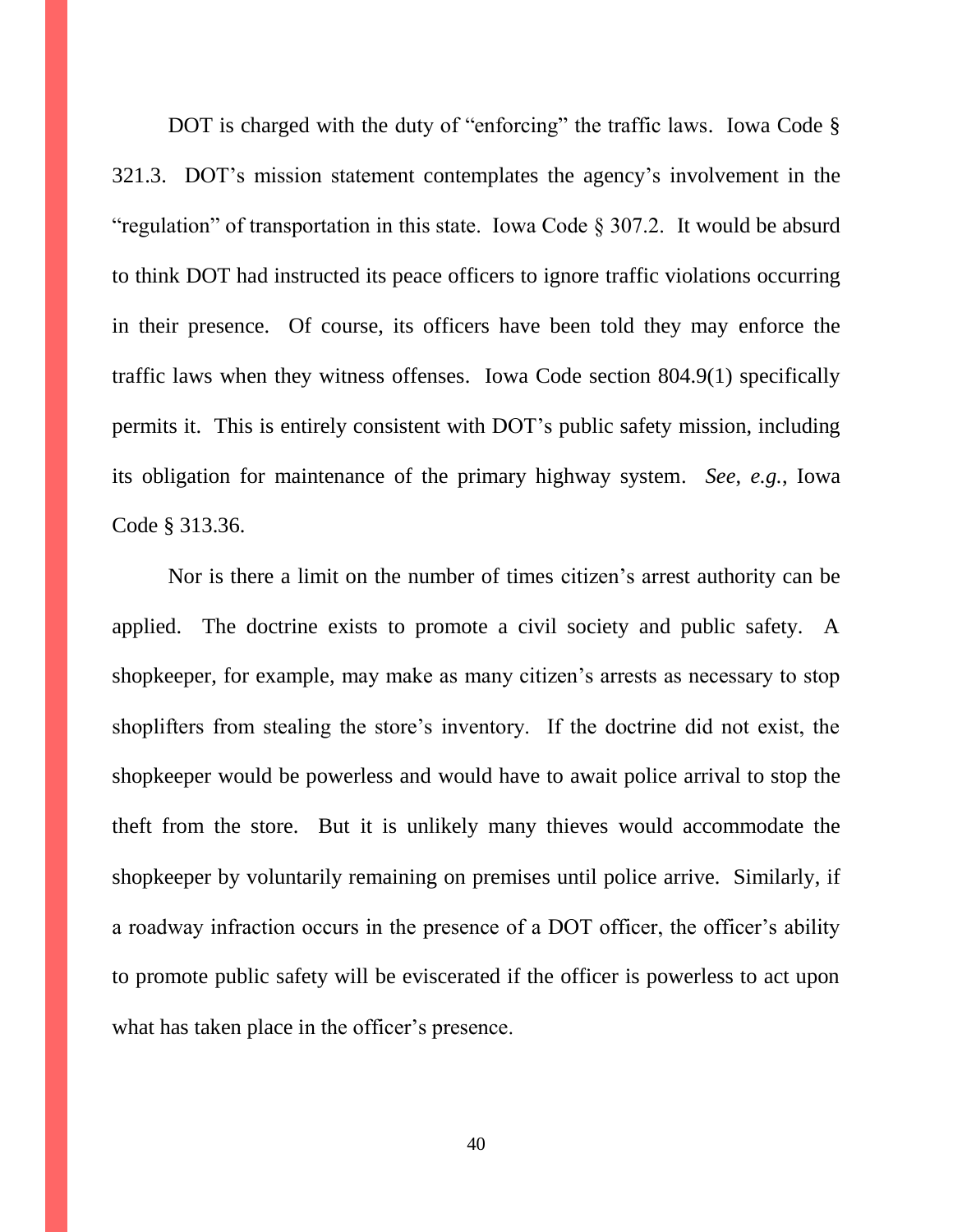The Iowa Supreme Court has held peace officers have a separate "public

safety function" permitting them to stop vehicles. In relation to the authority of a

park ranger it was held:

In the present case, the park ranger's authority to stop defendant's vehicle was derived from two sources. First, it is specified in Iowa Code section 321.285 that

[a]ny person driving a motor vehicle on a highway shall drive the same at a careful and prudent speed not greater than nor less than is reasonable and proper, having due regard to the traffic, surface, and width of the highway and of any other conditions then existing.

The ways of travel in state parks are public highways if open to the general public. Iowa Code §§ 321.1(78), 461A.8. Although a violation of Iowa Code section 321.285 may be a misdemeanor, *see* Iowa Code section 321.482, *we believe the statute confers a public safety function on Iowa peace officers as well as a law enforcement function*. The second source of the park ranger's authority is found in Iowa Code section 461A.3, which grants to the Department of Natural Resources and its employees regulatory authority in regard to "proper public access" within the state park system. *Either or both of these statutes* support the park ranger's action in stopping defendant's vehicle.

*State v. Moore*, 609 N.W.2d 502, 504 (Iowa 2000) (emphasis added).

Werner was speeding in a work zone. DOT has regulatory authority over road work zones within its jurisdiction. *See* Iowa Code § 306.4(1) (vesting jurisdiction and control of the primary highway system in DOT); *see also* Iowa Code § 313.12 (DOT oversight of road work). The DOT officer was authorized by that same "public safety function" in Iowa Code section 321.285 which the Court upheld in *Moore*. In short, take away the right to stop and arrest for offenses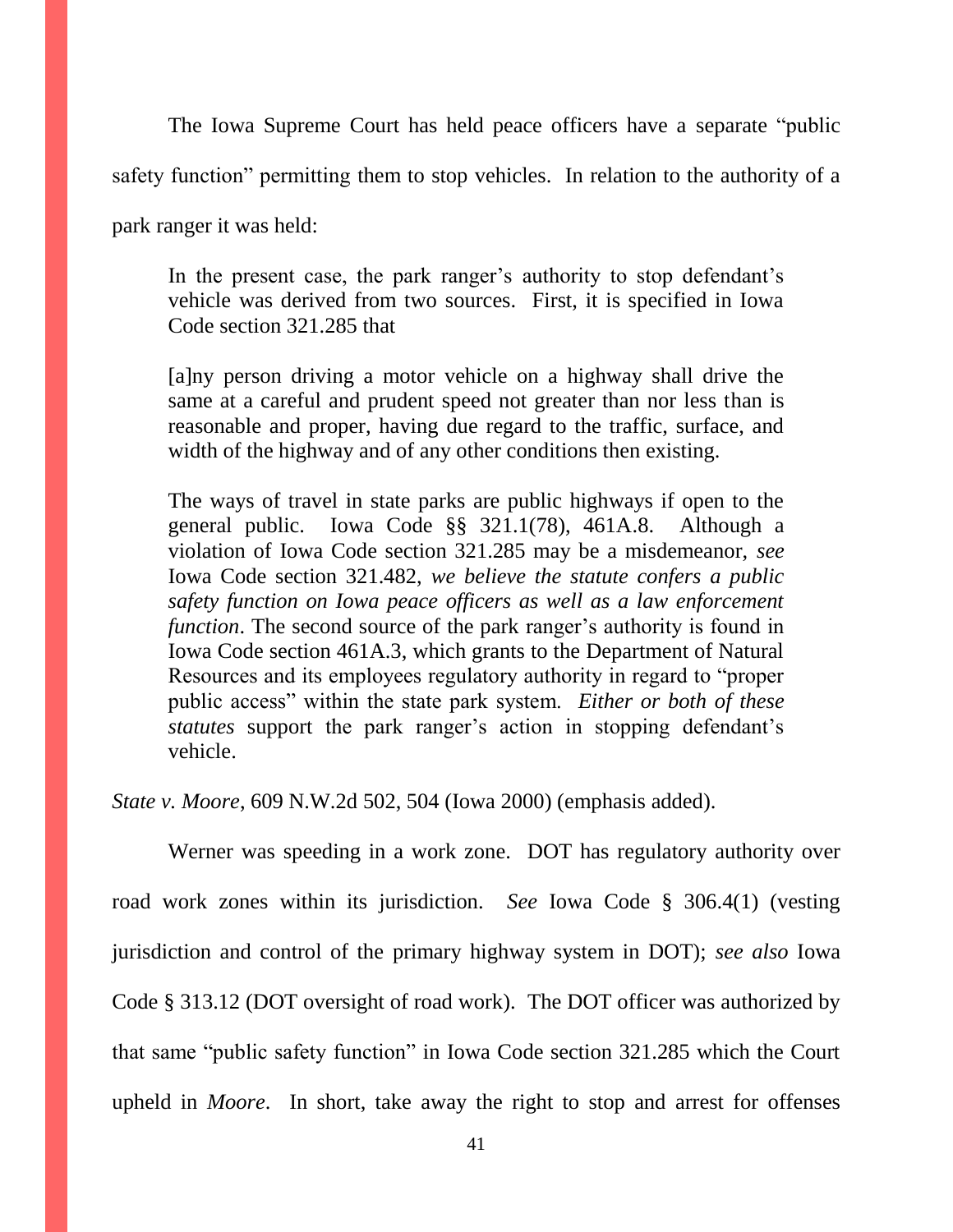occurring in the officer's presence and the "public safety function" extolled as a virtue in *Moore* is seriously undermined. That is why *Lloyd*'*s* principles cannot be confined solely to out-of-state officers coming into Iowa. *Lloyd* sets forth the law of citizen's arrest in Iowa. That law applies to each "person" for purposes of Iowa Code section 804.9. It just happens *Lloyd* has the added benefit of spelling out pertinent citizen's arrest principles in the context of a peace officer stop that resulted in a proper citizen's arrest. Nor is there any "illegal" enforcement of the law when a citizen's arrest results. A valid citizen's arrest under section 804.9 is not a means of avoiding "statutory restrictions on power." To the contrary, it is the lawful exercise of a statutory power.

Third, Werner argues *Lloyd* "never confronted" Iowa Code section 80.22. He disparages the Court in *Lloyd* calling the opinion "a classic example of strange facts making bad law." Werner brief, p. 41. He even claims the application of *Lloyd* would render Iowa Code sections 80.22 and 804.24 superfluous. Werner brief, pp. 41-42. These contentions all lack validity.

First off, Werner, as previously noted, was timely presented before a magistrate for an initial appearance. The purpose behind Iowa Code section 804.24 was met. Werner's argument concerning section 804.24 is a red herring. Plus, there was no need for *Lloyd* to "confront" Iowa Code section 80.22. The decision in *Lloyd* dealt with Iowa Code section 804.9(1), a statutory authorization

42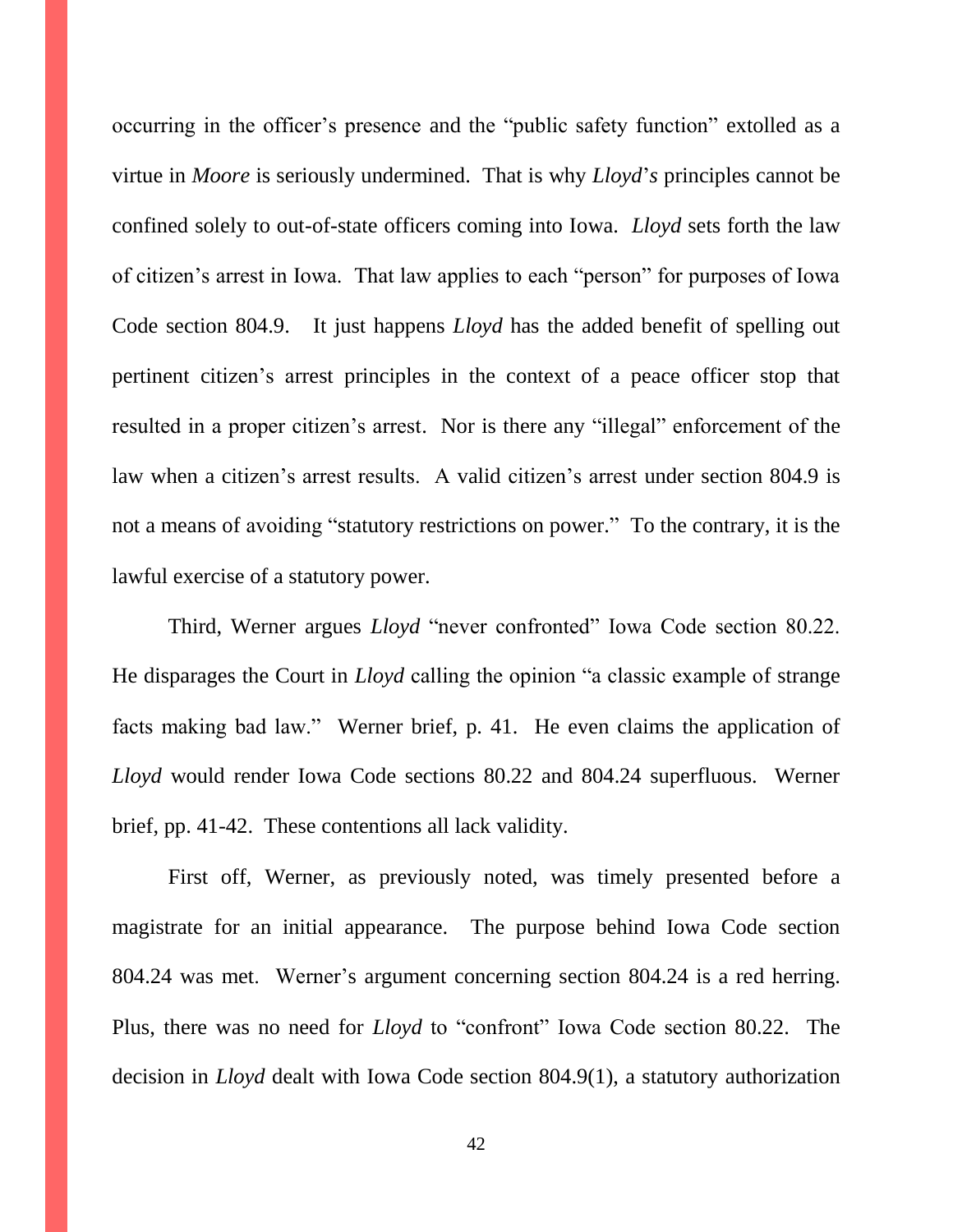to arrest available to all persons, including peace officers, whenever a public offense is attempted or committed in a person's presence. The power conferred by section 804.9 is independent.

Werner suggests DOT is "usurping" the authority of DPS, Werner brief, p. 41, and later argues DOT has committed a "separation of powers" violation. Werner brief, p. 43. First, as a matter of basic civics, there are three branches of government: executive, legislative and judicial. Both DOT and DPS are in the executive branch. There is no "separation of powers issue."

Furthermore, notwithstanding Iowa Code section 80.22, there is no wall of separation between DPS and DOT. Iowa Code section 321.2(3) requires both agencies to "cooperate to insure the proper and adequate enforcement of the provisions of [Iowa Code chapter 321]." It is doubtful fellow peace officers at DPS would appreciate a DOT peace officer, upon witnessing a vehicle recklessly speeding 100 miles per hour down Interstate 80 past a DOT weigh station, taking a stance of nonchalance with the attitude: "It's not my job – let DPS do it." That would hardly qualify as cooperating with DPS to insure proper and adequate enforcement as required by section 321.2(3).

Therefore, contrary to Werner's argument, the application of *Lloyd* to these facts does not render Iowa Code sections 80.22 and 804.24 superfluous. Moreover, section 80.22 pertains to strictures on employing officers to enforce

43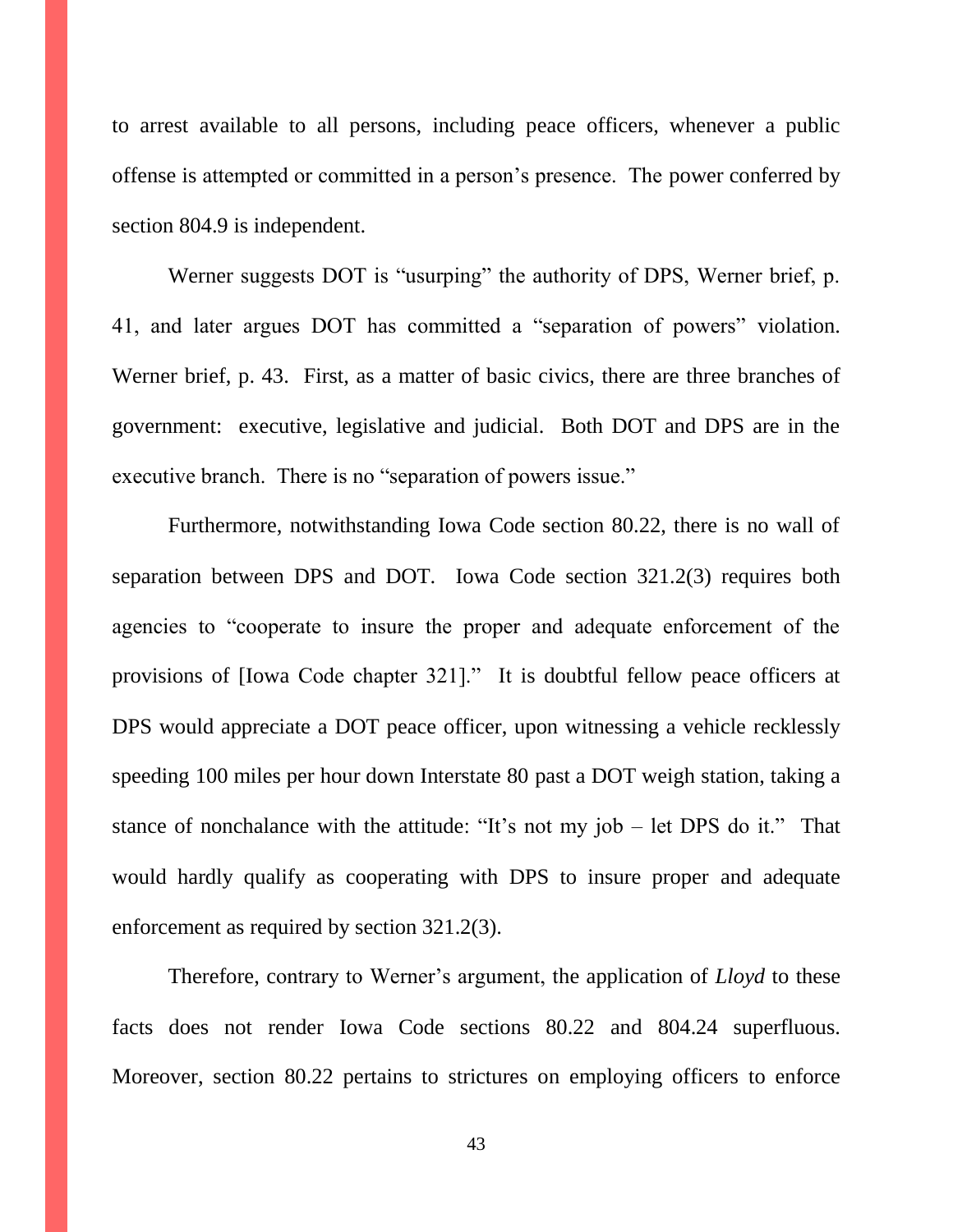provisions "specifically reserved by 1939 Iowa Acts, ch. 120" to DPS. Iowa Code section 804.9 is what was in issue in *Lloyd*. That statute represents an independent provision of law not contained within the reservation in 1939 Iowa Acts, ch. 120.

The statutes involving DOT and DPS authority regarding traffic offense enforcement, including Iowa Code sections 80.22, 321.2(1), 321.2(2), 321.2(3) and 321.3, should be read *in pari materia*. They embrace similar subject matter – the goal of promoting highway safety. They should be considered together to achieve a cohesive whole and not deemed antagonistic to one another.

For example, the legislation in 1939 Iowa Acts, ch. 120, referenced in Iowa Code section 80.22, gave DPS authority to enforce "all state laws" and "all laws relating to traffic on the public highways of the state, including those relating to the safe and legal operation of passenger cars, motorcycles, motor trucks and busses …." *See* 1939 Iowa Acts, ch. 120 § 8. This would include, for instance, laws relating to size, weight and load of vehicles. Werner at page 43 of his brief argues it is "the State Patrol's responsibility to enforce noncommercial traffic laws – not the IDOT's responsibility," implying there is an iron-clad separation whereby DOT is involved with commercial traffic while DPS is concerned with noncommercial traffic. $5$ 

<sup>5</sup>Werner's position is contradictory. Though he implies DOT may enforce laws involving commercial vehicles, if DOT is limited in enforcement solely to the offenses in section 321.477 (2016), DOT's officers would also lack the authority to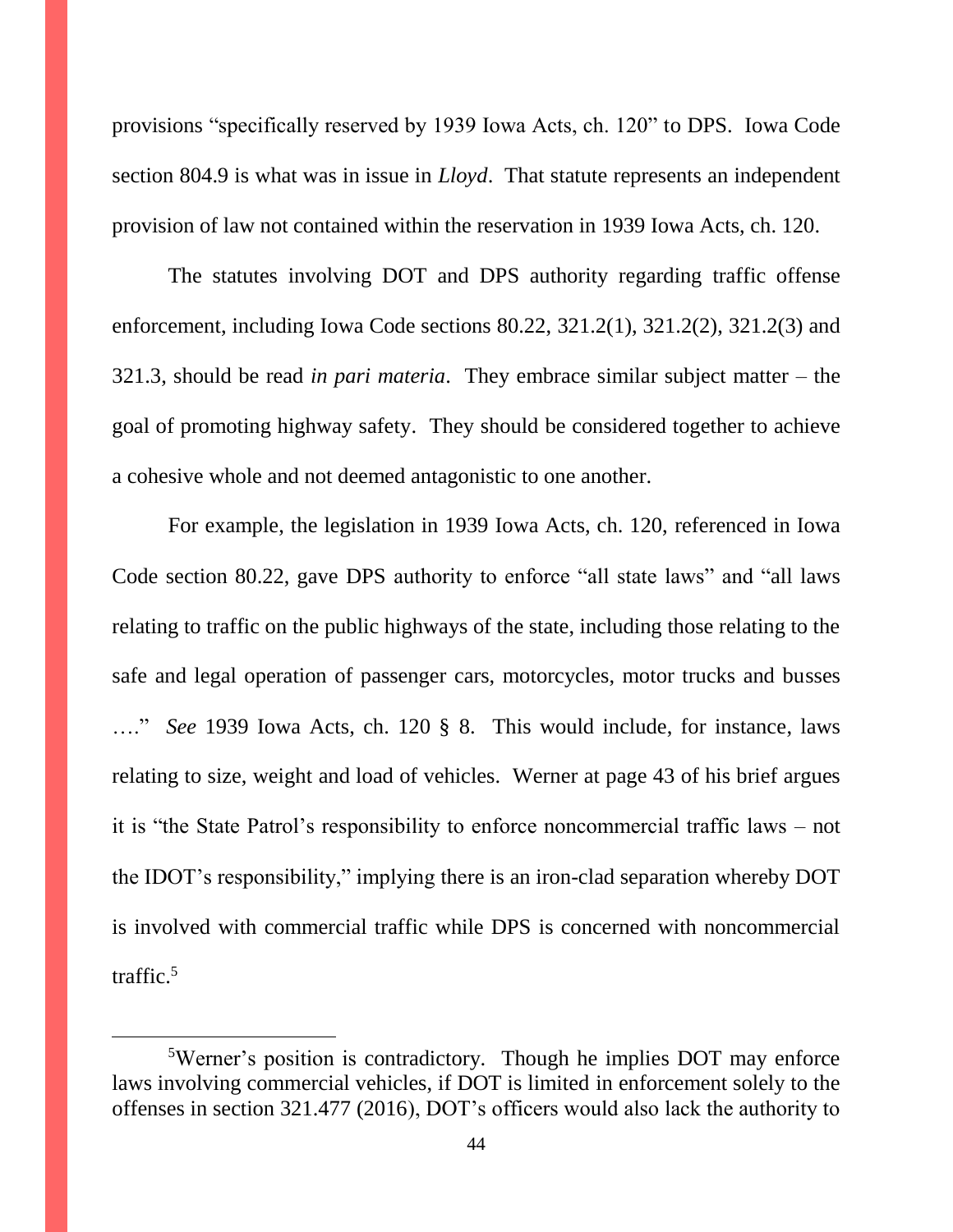DPS, however, also employs staff engaged in the enforcement of matters encompassed by the Federal Motor Carrier Safety Assistance Program, including activities such as driver license checks, equipment inspection, log book inspections and vehicle registration checks. These activities include commercial vehicles and, therefore, also fall within the domain of DOT's officers under Iowa Code sections 321.476 and 321.477 (2016). DPS maintains ten full-time inspectors and approximately 200 part-time inspectors for these sorts of commercial vehicle matters. *See* <http://www.dps.state.ia.us/ISP/specialty/mcsap.shtml>

If Werner's position was taken to its extreme, does this mean the authorization in section 321.477 (2016) for DOT peace officers to enforce laws relating to size, weight and load is invalid because it, too, usurps an authority specifically reserved to DPS by the 1939 legislation? Obviously not, which is why these provisions must be interpreted *in pari materia*. DPS and DOT both work on commercial vehicle oversight; DPS and DOT both are involved in the enforcement of provisions in Iowa Code chapter 321. *See* Iowa Code §§ 80.22, 321.2(1), 321.2(2), 321.2(3), 321.3. The provisions involving DOT and DPS should be viewed in harmony so each provision is "afforded a field of operation." *See Northwestern Bell Tel. Co. v. Hawkeye State Tel. Co.*, 165 N.W.2d 771, 774 (Iowa 1969) (discussing the *in pari materia* doctrine).

stop a semi they witness going 100 miles per hour in a DOT road work zone.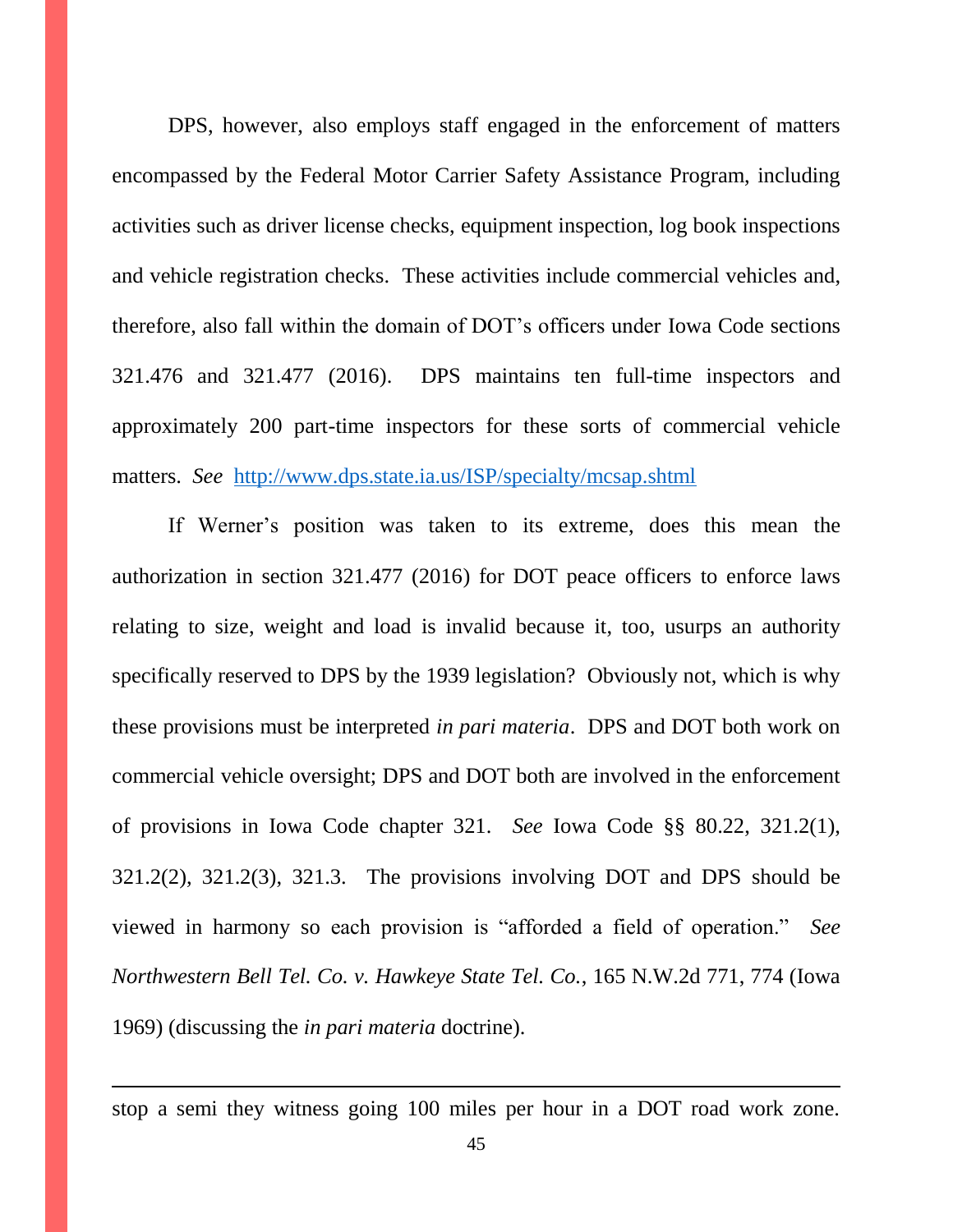Finally, Werner argues "*Lloyd* does not govern because *Merchants Motor Freight* does." Werner brief, p. 42. This is not an argument; it is a tautology. Werner's tautological prose persists when he asserts *Merchants Motor Freight*  dealt with the "exact same (*sic*) issue facing this Court: a departmental policy to exceed the scope of authority granted by Iowa Code § 321.477." Werner contends *Lloyd* is "fact-specific" and does not arise from "any wrong-doing of an Iowa officer acting pursuant to departmental policy." Werner brief, p. 42.

*Merchants Motor Freight* held the highway commission employees did not have authority under then Iowa Code section 321.477 (1946) to enforce laws pertaining to registration. At the time of *Merchants Motor Freight*, Iowa Code section 321.477 (1946) did not specify "registration" among the offenses for which authority had been conferred. The Court rejected the highway commission's argument the word "control" in section 321.477 (1946) gave its employees authority over registration and licenses. 239 Iowa at 892, 32 N.W.2d at 775-76.

*Merchants Motor Freight* also deemed the citizen's arrest issue to be a question which could not be properly considered. But it was not because of some illegal policy. Rather, it was because the Court concluded the employees were acting "officially" and issuing summonses which someone in their individual capacity would not be permitted to do. 239 Iowa at 893, 32 N.W.2d at 776.

Speeding does not fall within the offenses itemized in section 321.477 (2016).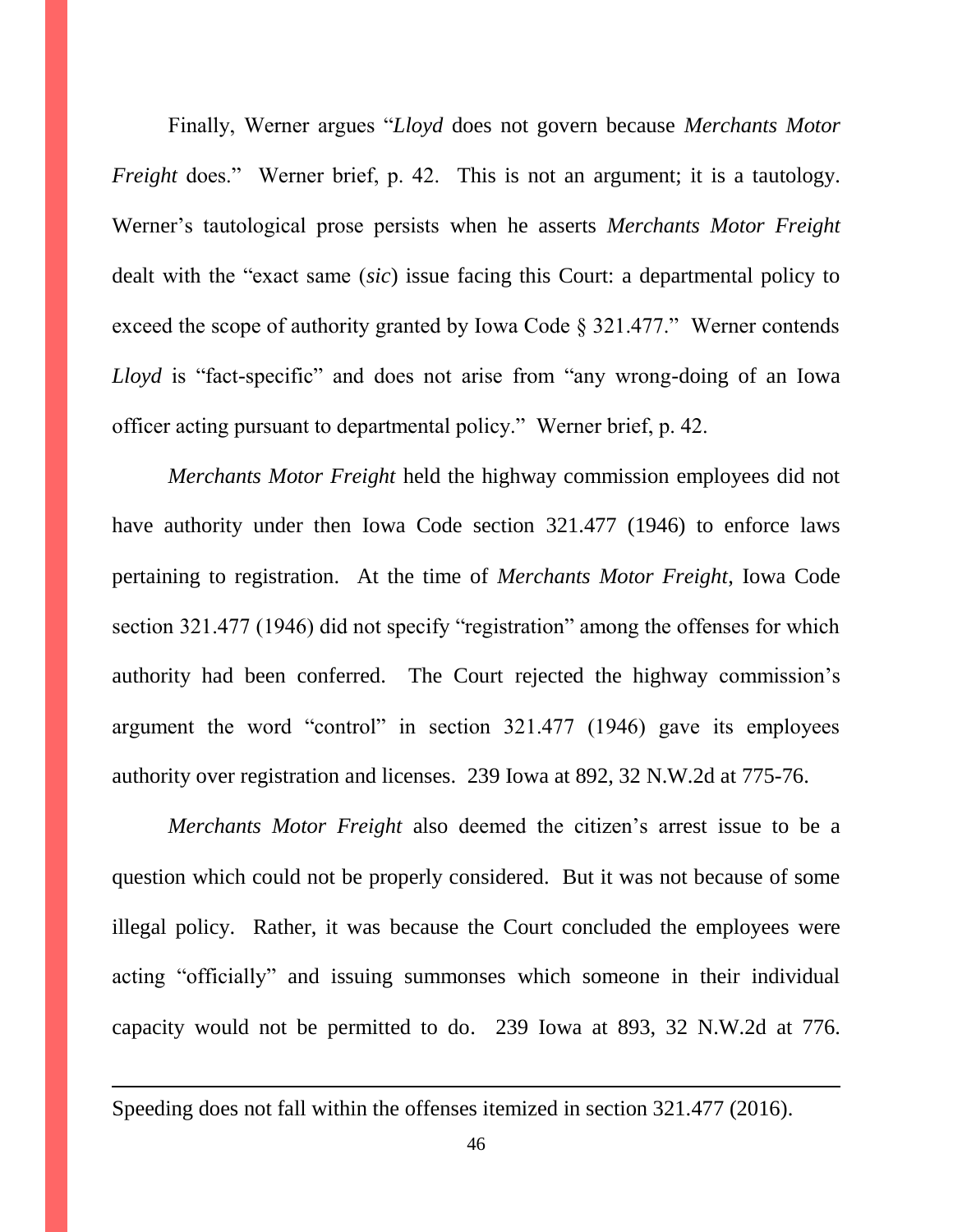Otherwise, as even the Court in *Merchants Motor Freight* conceded, the highway commission officers would have had authority to act under the citizen's arrest law:

[T]he fact that the defendants are clothed with the authority of peace officers, does not prevent them from acting as individuals. *This no doubt is true*, but is not a question presented here for determination.

*Id*. (emphasis added).

As noted earlier, it was the status of the officers, official capacity versus individual capacity, that was critical to the *Merchants Motor Freight* analysis and its conclusion citizen arrest power was not implicated. That is why, at least in respect to the citizen's arrest issue, *Merchants Motor Freight* is no longer viable. When the question is whether a peace officer acting beyond the scope of "official" authority may act as a "private person" pursuant to Iowa Code section 804.9(1), *Lloyd* governs. Moreover, *Lloyd's* analysis has been subsequently cited with approval. *See Long v. Lauffer*, 797 N.W.2d 621 (Table), 2011 WL 222530, \*6-8 (Iowa App. 2011) (approving *State v. Lloyd's* analysis concerning Iowa Code section 804.9 to uphold a citizen's arrest made by an off-duty Polk County deputy sheriff).

The previously cited Restatement comment is worth noting for an additional reason. Not only is it immaterial for citizen's arrest purposes whether the officer purports to act as a peace officer or as a private person, it is likewise immaterial whether the officer is acting within the "limits of his designation." Restatement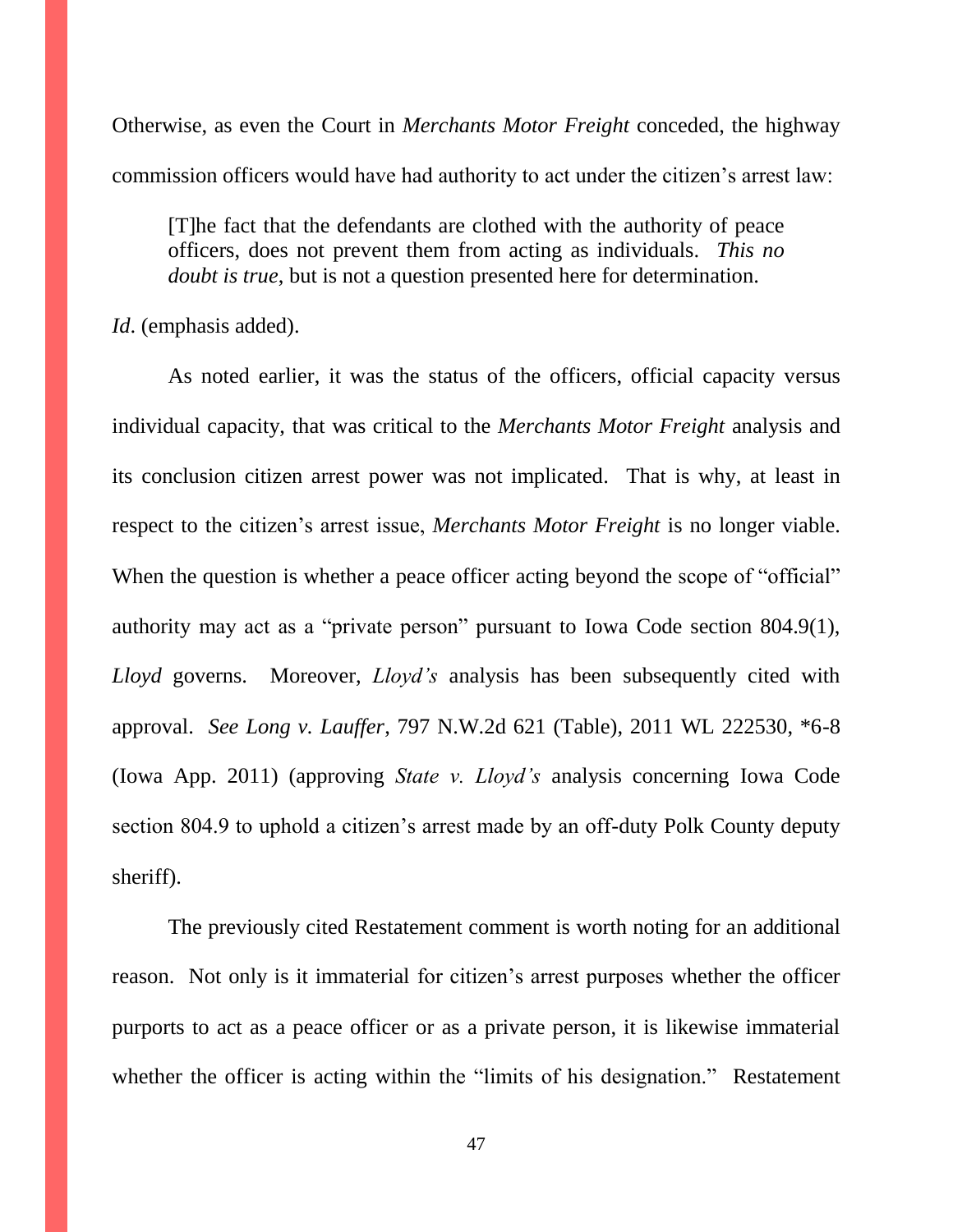(Second) of Torts § 121, comment d. That also addresses Werner's complaint about a policy to avoid statutory restrictions on power. The Restatement comment assumes the officer may be acting outside "the limits of his designation," but it does not undercut an otherwise valid citizen's arrest. The only relevant considerations under Iowa Code section 804.9(1) are: (1) whether a public offense was attempted or committed and (2) whether the public offense was attempted or committed in the presence of the person making the arrest. If those two items are satisfied, the arrest is valid under Iowa Code section 804.9(1).

Therefore, a lawful citizen's arrest by a peace officer does not involve the officer in "wrong-doing." Werner should not be permitted to project his lawlessness upon Officer Glade. The only "wrong-doing" here involved Werner's operation of his BMW at an excessive rate of speed in a road work zone when Werner knew he was not supposed to be driving because his license was revoked for an OWI test failure. Werner's position, which would exclude DOT peace officers from the authority conferred in Iowa Code section 804.9(1), should be rejected. The legislature did not exclude DOT's officers from the scope of section 804.9.

# **D. Werner's Failure to Fully Address the 1990 Iowa Attorney General's Opinion.**

Werner cites to the Iowa Attorney General's opinion from 1990. Werner brief, pp. 29-30. He notes the attorney general opined DOT's officers do not have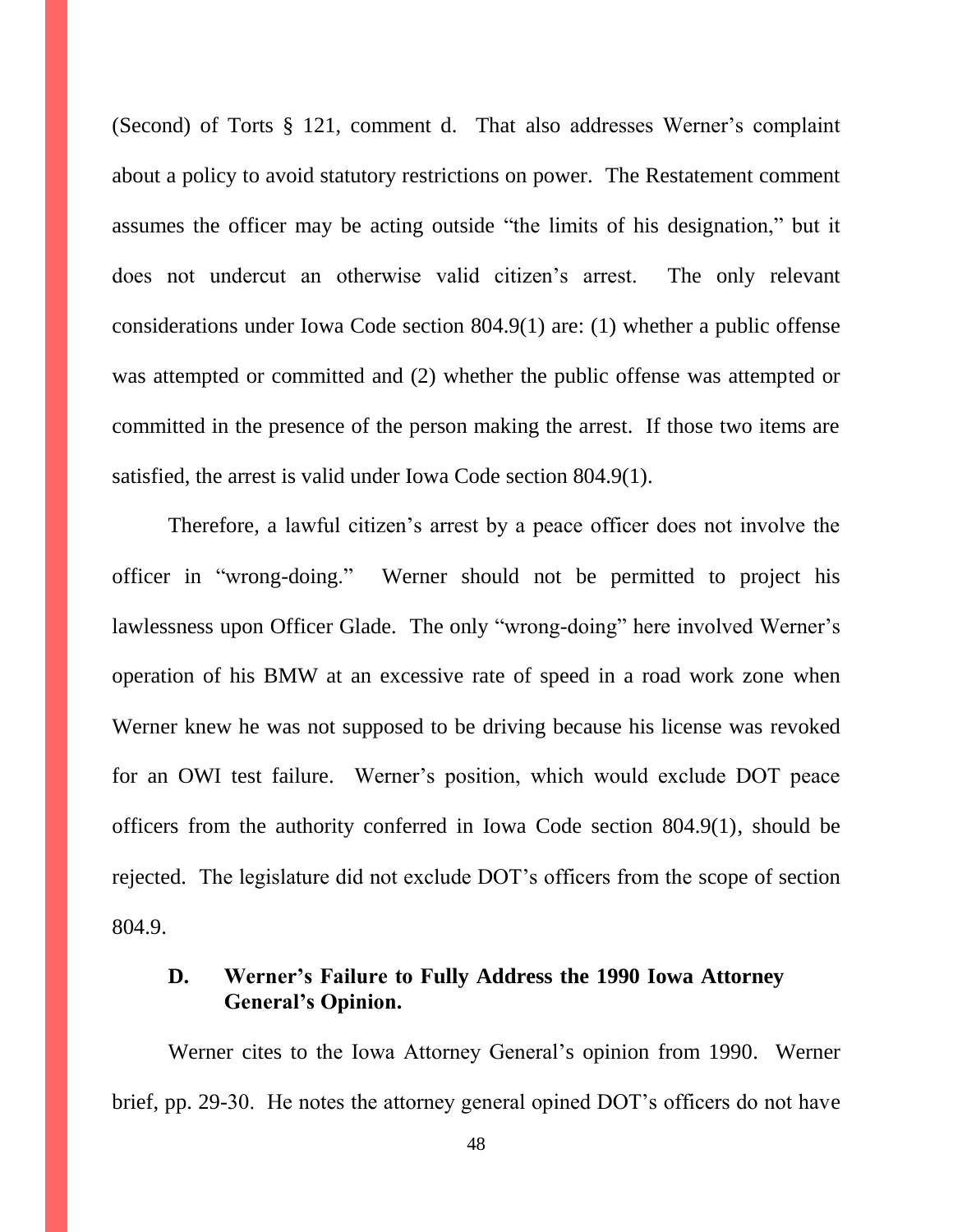"general arrest powers." But that is as far as Werner goes. Werner fails to note what else the attorney general said. Perhaps that is because the opinion, on two points pertinent to Werner's appeal, supports the position of the State.

## (1) *Attorney General says citizen's arrest is available to DOT's officers.*

The attorney general did opine DOT peace officers do not have the general arrest powers conferred by Iowa Code section 804.7. It was the attorney general's opinion Iowa Code section 321.477 (1989) limited the arrest authority of DOT officers to the offenses itemized in that provision. 1990 WL 484921, \*1-2. But the attorney general also noted the following in answer to a specific question regarding OWI enforcement:

Moreover, DOT peace officers may make arrests for OWI if, in the performance of their regular duties, the offense is committed or attempted in the officer's presence, pursuant to the citizen arrest powers of Iowa Code section 804.9 (1989). *See also* Iowa Code § 804.24 (1989) (arrests by private persons and disposition of prisoner); *State v. O'Kelly*, 211 N.W.2d 589, 595 (Iowa 1973), *cert. denied*, 417 U.S. 936, 94 S. Ct. 2652, 41 L.Ed.2d 240 (1974) (arrest by Nebraska police officer of a person in Iowa treated as an arrest by private person); *Merchants Motor Freight v. State Hwy. Com'n.*, 239 Iowa 888, 893, 32 N.W.2d 773, 776 (1948); 1988 Op. Att'y Gen. 66 (L) (an arrest by municipal police officer outside of jurisdiction, treated as an arrest by private person).

*Id.* at \*3.

It is interesting to note the attorney general cited *Merchants Motor Freight* as authority on this point. Understandably so. As noted before, *Merchants Motor*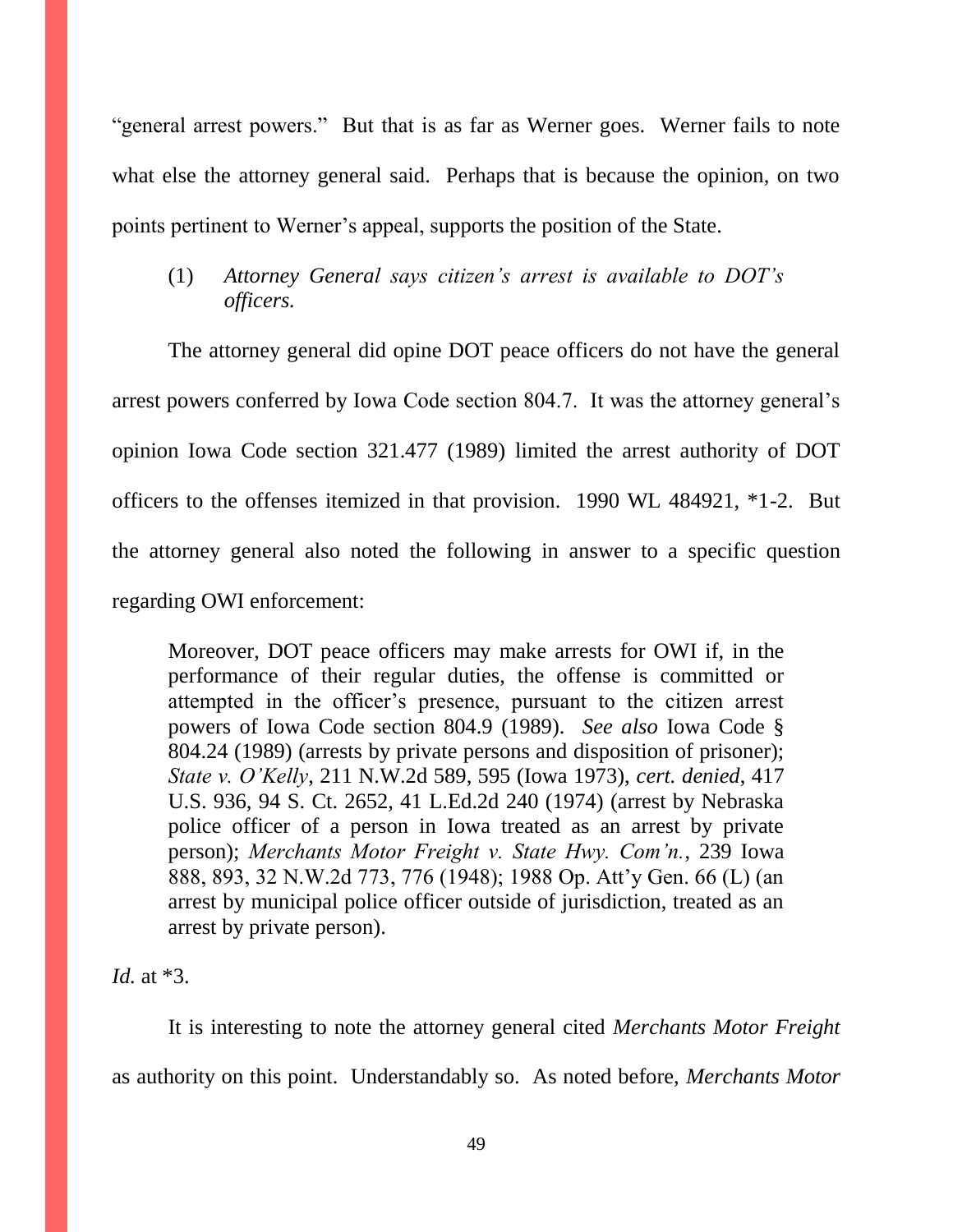*Freight* conceded the highway commission employees would have been able to make a citizen's arrest, but held citizen arrest concepts were inapplicable to that case because the officers had acted "officially."

The attorney general's opinion, however, went one step further than *Merchants Motor Freight* on the citizen's arrest question. The attorney general agreed the officers could make citizen's arrests, but also deemed it immaterial if they did so in their official capacities. Note the attorney general's conclusion an arrest for OWI could be made by the officers "in the performance of their regular duties." Four years later in *State v. Lloyd*, 513 N.W.2d at 745, the propriety of the attorney general's advice found confirmation when the Court concluded it was immaterial in perfecting a citizen's arrest whether the officer purported to act officially or as a private citizen. The attorney general's view was also consistent with Restatement (Second) of Torts § 121, comment d discussed throughout this brief.

But was the attorney general's rationale limited only to OWI? Of course not. Nor could it be. Iowa Code section 804.9 is not limited to one offense. Iowa Code section 804.9(1) applies to any "public offense." The term "public offense" includes "that which is prohibited by statute and is punishable by fine or imprisonment." *See* Iowa Code § 701.2. *See also State v. Lloyd*, 513 N.W.2d at 745 ("Thus, the status of an offense as a felony or misdemeanor has no bearing on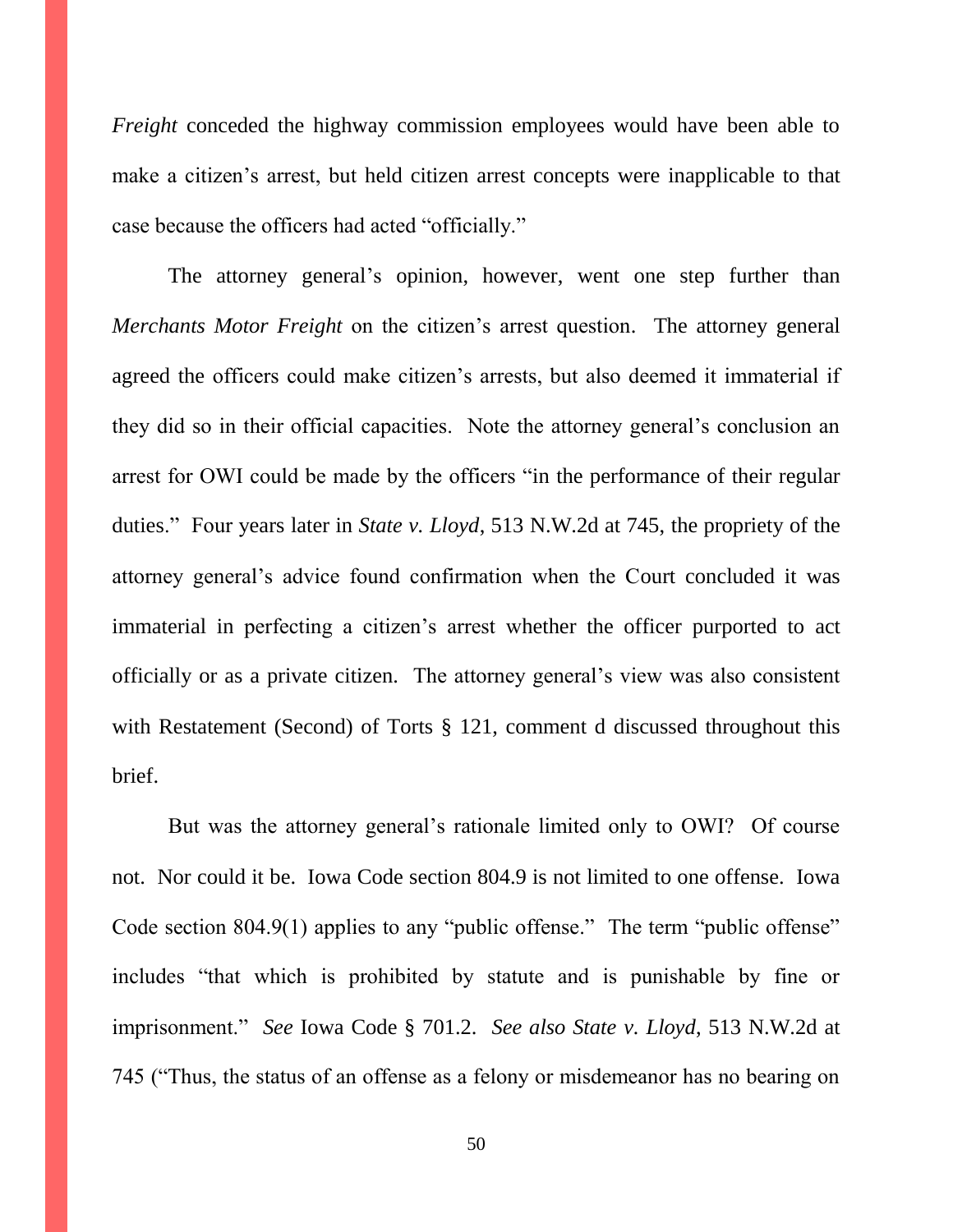the grant of authority in section 804.9."). The attorney general answered the specific question concerning OWI enforcement but his rationale regarding the citizen arrest powers in section 804.9 applies to any public offense.

Nor does the attorney general's endorsement of the citizen's arrest doctrine negate any other advice the attorney general imparted to DOT. The attorney general's conclusion DOT officers lacked "general" arrest authority under Iowa Code section 804.7 (1989) stands separately. Under the attorney general's rationale, when a peace officer lacks "general" arrest authorization there remains the separate authorization to act as a private person under the independent citizen arrest powers in section 804.9. Indeed, had the attorney general thought Iowa Code section 321.477 (1989) precluded the ability of DOT officers to make a citizen's arrest as Werner urges, there would have been no reason for the attorney general to take up section 804.9 in replying to the question concerning OWI enforcement. However, the attorney general concluded even when general arrest authority is absent, a peace officer still possesses all the power to arrest of a "private person." *See also* Iowa Code § 804.6 (arrest by warrant is to be made by a peace officer, but in all other cases arrest may be made by a peace officer or a "private person"). That means Iowa Code section 804.9(1) validates any arrest for any public offense if attempted or committed in the officer's presence.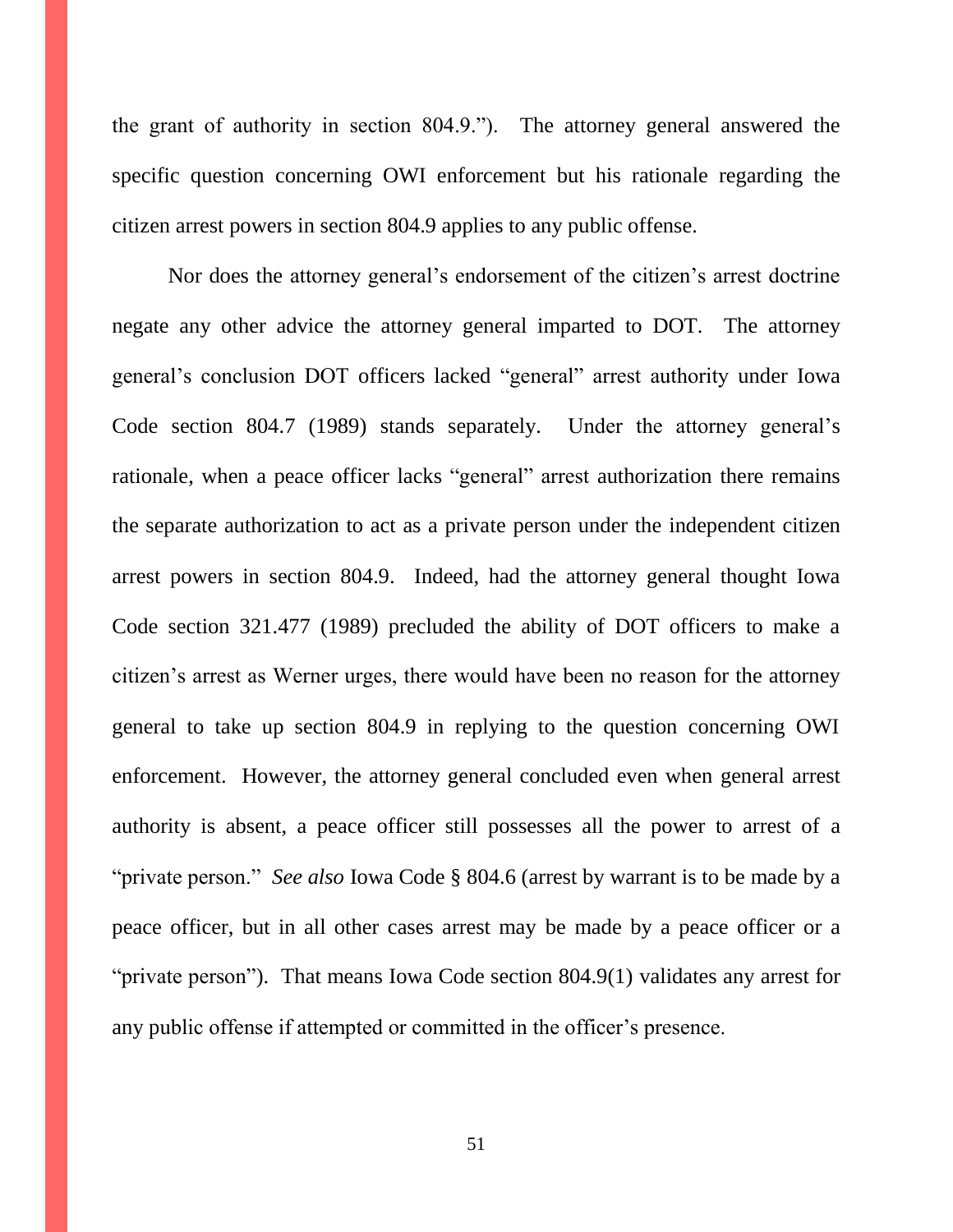# (2) *Officer Glade qualified as a peace officer under Iowa Code chapter 321J.*

The attorney general's opinion also noted one other element which supports the State's position. The crime from which this appeal is taken involves a violation of Iowa Code section 321J.21 (2015). Officer Glade was a peace officer with DOT as defined in Iowa Code section 801.4(11)(h). DOT, Officer Glade's employer, is assessed the full cost "to provide the training course which is designed to meet the minimum basic training requirements for a law enforcement officer." Iowa Code § 80B.11B(2)(a). DOT is also a voting member of the Iowa law enforcement academy council. Iowa Code §  $80B.6(1)(k)$ . These provisions demonstrate DOT's peace officers meet basic levels of competency required of law enforcement officers in Iowa.

The attorney general in the 1990 opinion noted the definition of "Peace officer" codified in Iowa Code section 321J.1(7)(e) (1989) [codified today as Iowa Code § 321J.1(8)(e)]. The term "Peace officer" for purposes of Iowa Code chapter 321J includes any law enforcement officer who has satisfactorily completed an approved course relating to drunk driving enforcement "at the Iowa law enforcement academy or a law enforcement training program approved by the department of public safety." *See* Iowa Code § 321J.1(8)(e). The attorney general, therefore, expressed the view DOT officers with the requisite training are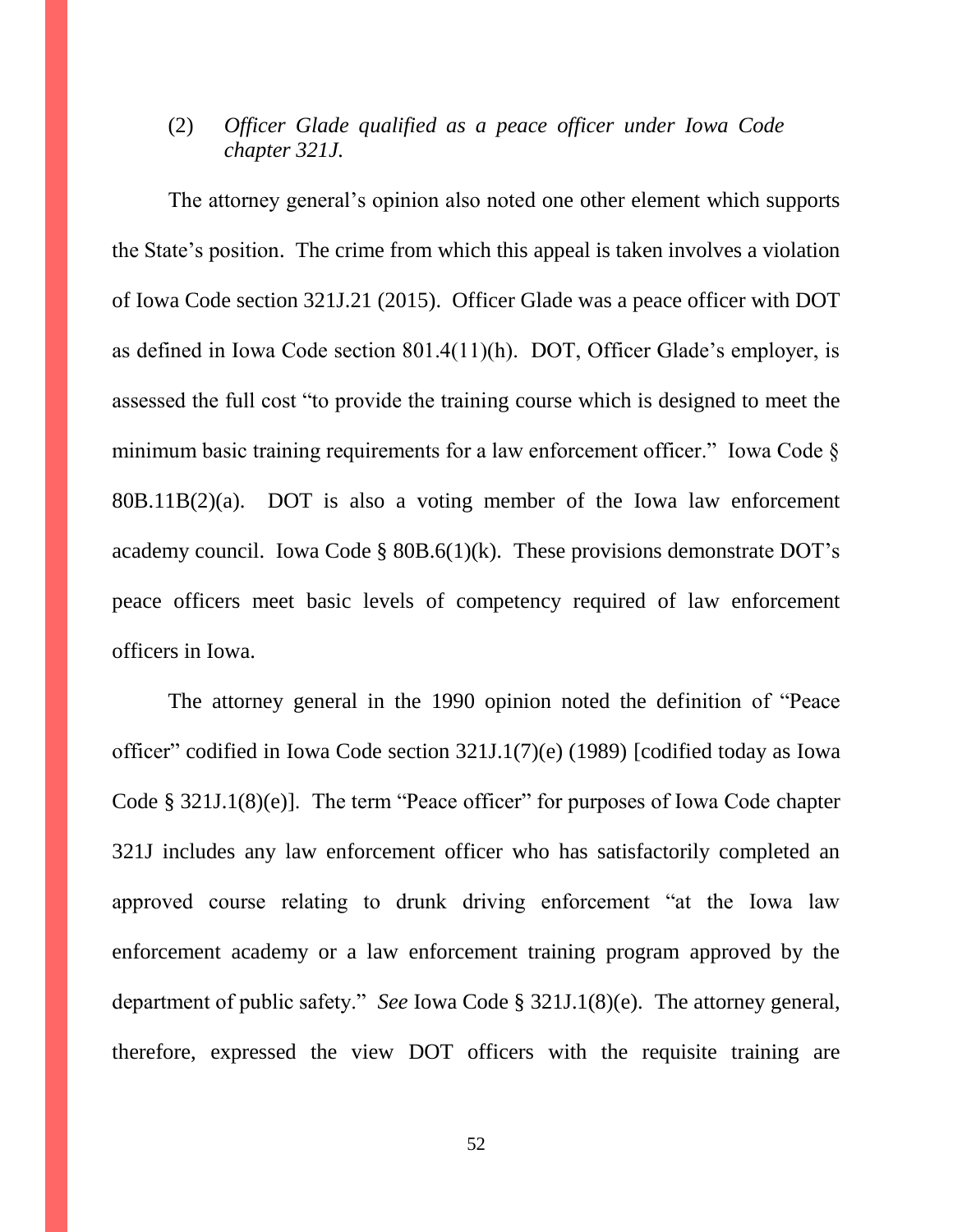separately empowered to enforce OWI violations under Iowa Code chapter 321J. 1990 WL 484921, \*2-3.

Mr. Werner was charged with a violation of Iowa Code chapter 321J. In fact, his violation of Iowa Code section 321J.21 stemmed from the fact his driver's license had been revoked for an OWI test failure. App. pp. 5, 10, 22. Consequently, for this separate reason, Officer Glade was empowered to stop Mr. Werner's vehicle and charge him with *both* speeding and driving while his license was revoked. Mr. Werner had no right to be upon the roadway in the first place. His license had been revoked. Regardless of whatever prior knowledge Officer Glade may have had concerning the status of Werner's driver's license, Officer Glade was empowered to stop Werner's vehicle as a "statutory agent" of DOT "for purposes of administering the laws of this state pertaining to revocation in Iowa of an Iowa drivers (*sic*) license." *See State v. Wagner*, 359 N.W.2d 487, 490 (Iowa 1984) (recognizing law enforcement officers in respect to chapter 321J operate as agents of DOT for administering the laws relating to driver's license revocation). For this separate reason, the district court should be affirmed.

### **E.** *State v. A-1 Disposal* **Did Not Address Iowa Code section 804.9(1).**

The other case relied upon by Werner for his contentions regarding Officer Glade's authority is *State v. A-1 Disposal*, 415 N.W.2d 595 (Iowa 1987). He asserts the decision "reaffirms" *Merchants Motor Freight*. Yet, *Merchants Motor*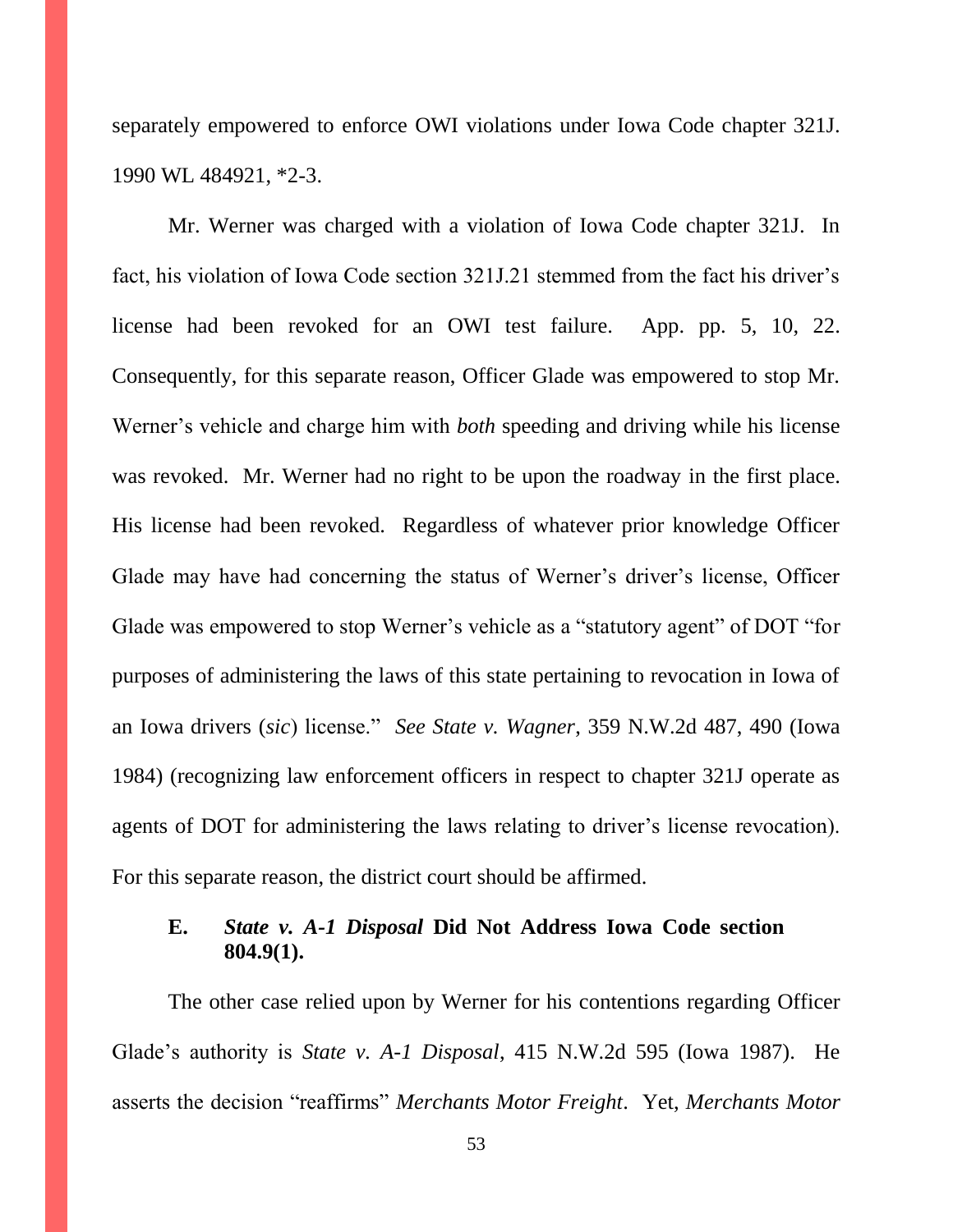*Freight* is never cited in *A-1 Disposal*. It is hard to reaffirm that which is not mentioned.

*A-1 Disposal* predates *State v. Lloyd* by seven years. The case, unlike Lloyd, never addressed issues under Iowa Code section 804.9(1) pertaining to a peace officer's authority as a "private person" to act upon traffic offenses committed in the officer's presence. *A-1 Disposal*, in fact, extended broad authority to DOT to make stops of trucks subject to regulation regardless of whether DOT implemented checkpoint protocols typically required of passenger cars. *See*, *e.g.*, *State v. Hilleshiem*, 291 N.W.2d 314 (Iowa 1980). Specifically, *A-1 Disposal* recognized the authority of DOT pursuant to Iowa Code section 321.477 (1985) to conduct random stops of commercial vehicles at temporary checkpoints in daylight hours to weigh and inspect regulated carriers for registration, weight and load. 415 N.W.2d at 601. The case resolved a statutory conflict concerning whether reasonable cause was needed to stop the commercial vehicles for weight inspection.

Most significantly, *A-1 Disposal* never represented itself as closing the door in relation to other stops which might be permitted under other statutes. Note this caveat in the decision: "We defer until a later time decisions concerning validity of stops that may occur *in other factual and legal contexts than the ones present here.*" *Id.* (Emphasis added). Therefore, *A-1 Disposal* is not controlling within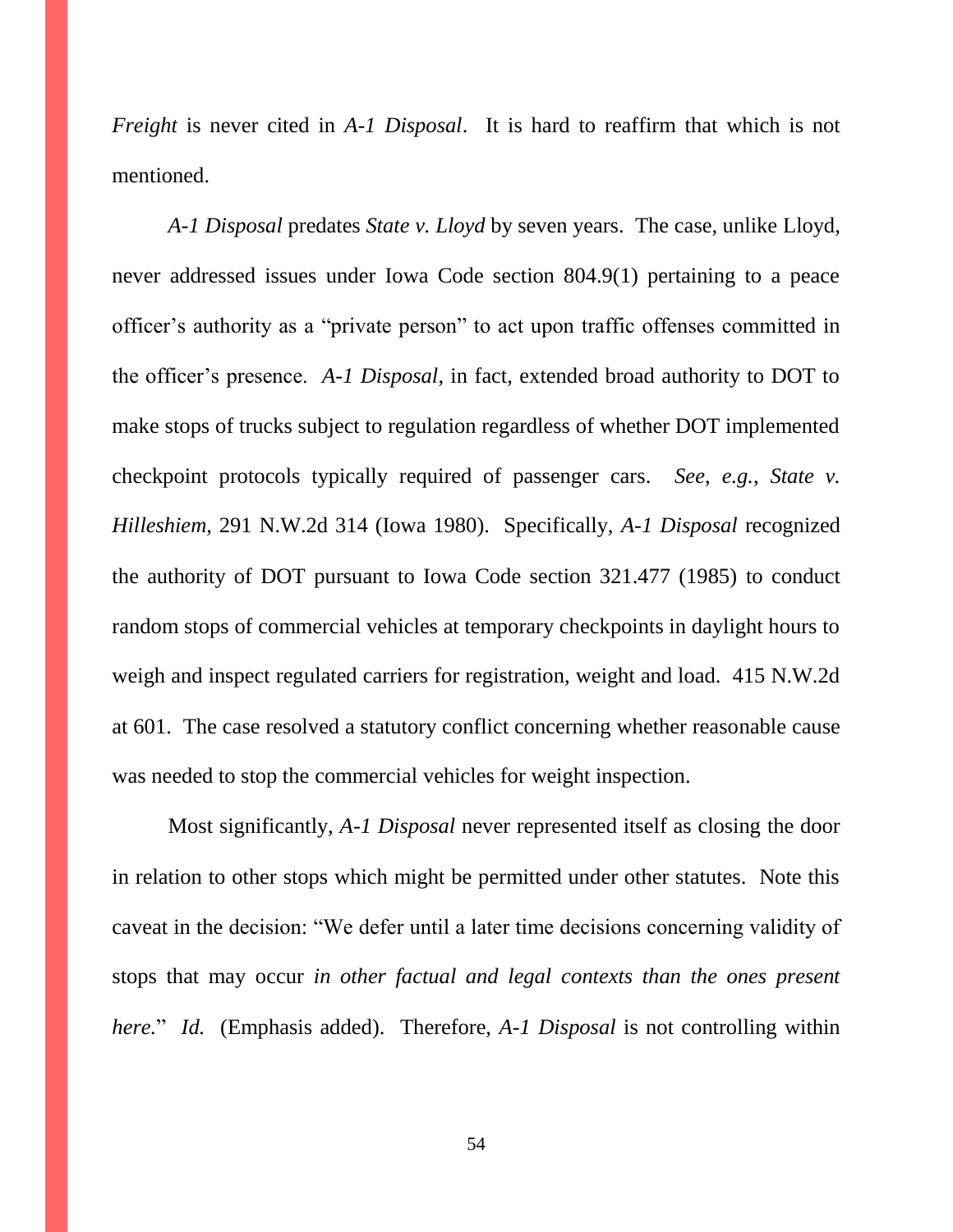the context of a DOT peace officer who witnesses a vehicle speeding through a road work zone for which DOT has oversight responsibility.

#### **II.**

# **THE AMENDMENT TO IOWA CODE SECTION 321.477 (2016) WAS NOT ARGUED TO THE DISTRICT COURT. THEREFORE, ERROR WAS NOT PRESERVED. HOWEVER, EVEN IF THIS COURT CONSIDERS THE AMENDMENT, IT OFFERS PROOF VALIDATING THE STATE'S POSITION.**

The State of Iowa, as previously noted, does not believe Werner preserved error regarding any issues presented by Iowa Code section 321.477 (as amended). The amended statute was never argued to the trial court. The amendment, as noted in this brief at footnote 2, went into effect May 11, 2017. The stipulated trial in this case took place June 5, 2017. *See* transcript, pp. 1-5 (stipulated bench trial).

It is fundamental arguments raised on appeal will not be considered if they were not also presented to the district court. *Meier v. Senecaut*, 641 N.W.2d 532, 537 (Iowa 2002). Nevertheless, even if error is found to have been preserved, the amended statute supports the State's position.

## **A. Iowa Code Section 321.477 (as amended) Affirms the Citizen's Arrest Doctrine.**

The legislature's amendment gave DOT officers general arrest powers, at least for one year. *See* Iowa Code § 321.477(1) (as amended) (officially authorizing a DOT peace officer to "enforce all laws of the state"); *see also* 2017 Iowa Acts ch. 149 §§ 3 and 4 (H.F. 463). This grant of general arrest authority was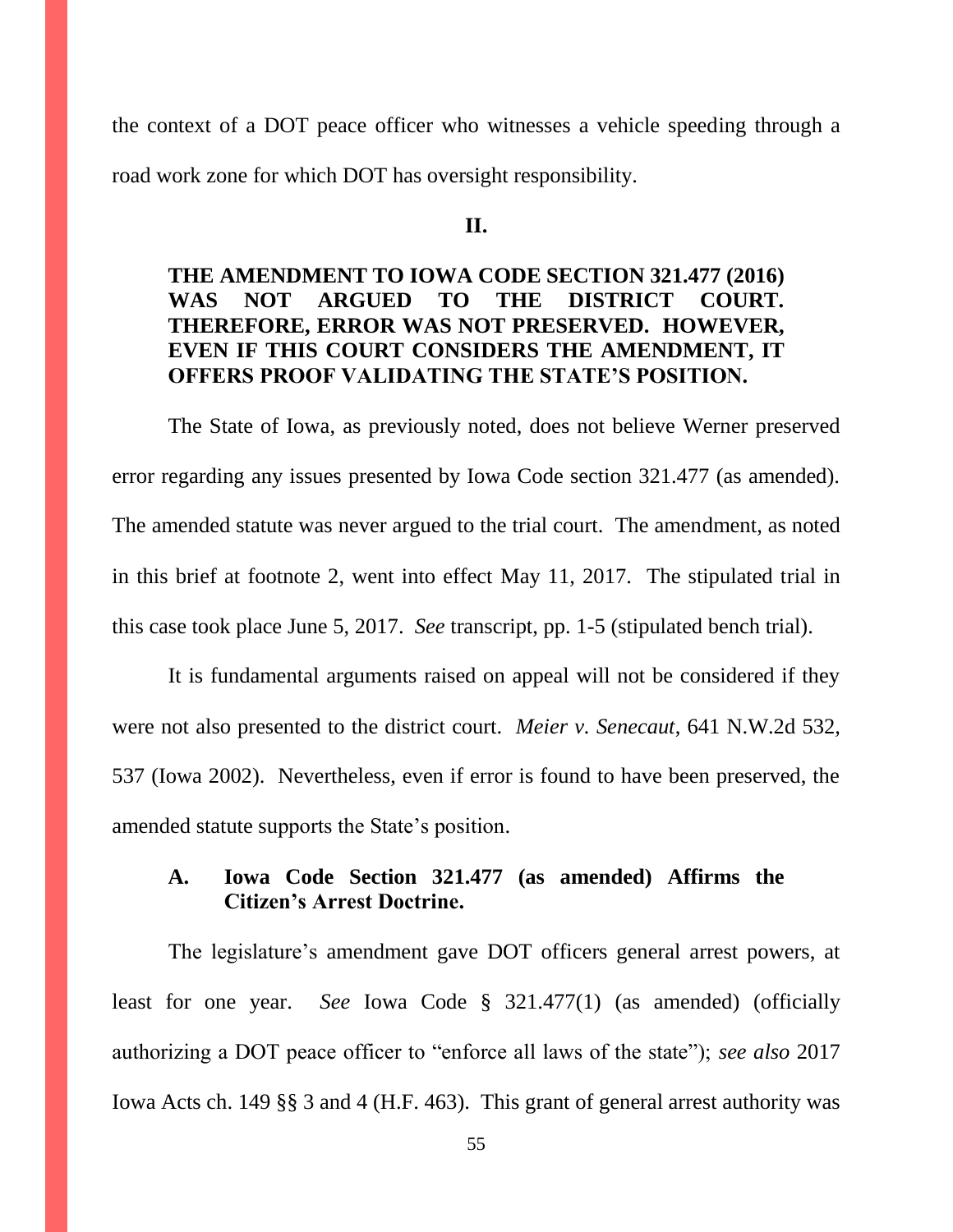not unlimited. Certain limitations were retained regarding the exercise of "general powers" within cities. Iowa Code § 321.477(3) (as amended). However, it is noteworthy Iowa Code section 321.477(4) (as amended) provides:

The limitations specified in subsection 3 *shall in no way be construed as a limitation* on the power of employees designated as peace officers pursuant to this section *when a public offense is being committed in their presence.*

#### (Emphasis added).

The retention of the power to act for an offense "committed in their presence," notwithstanding the limitations otherwise imposed within cities, was obviously intended to preserve the statutory authority in Iowa Code section 804.9(1). Consequently, the recent amendment demonstrates citizen's arrest authority is always available whenever an offense is committed in the presence of another person even if that person is a peace officer.

Werner argues the State's interpretation would render any limitations in Iowa Code section 321.477 (2016) superfluous. Werner's brief, pp. 42-43. But it is Werner whose position would read a statute right out of the Code book. Werner's position simply refuses to apply Iowa Code section 804.9 to DOT peace officers. The attorney general's opinion recognized section 321.477 (1989) as imposing a limit upon DOT general arrest authority under Iowa Code section 804.7. But the attorney general also recognized DOT officers in the performance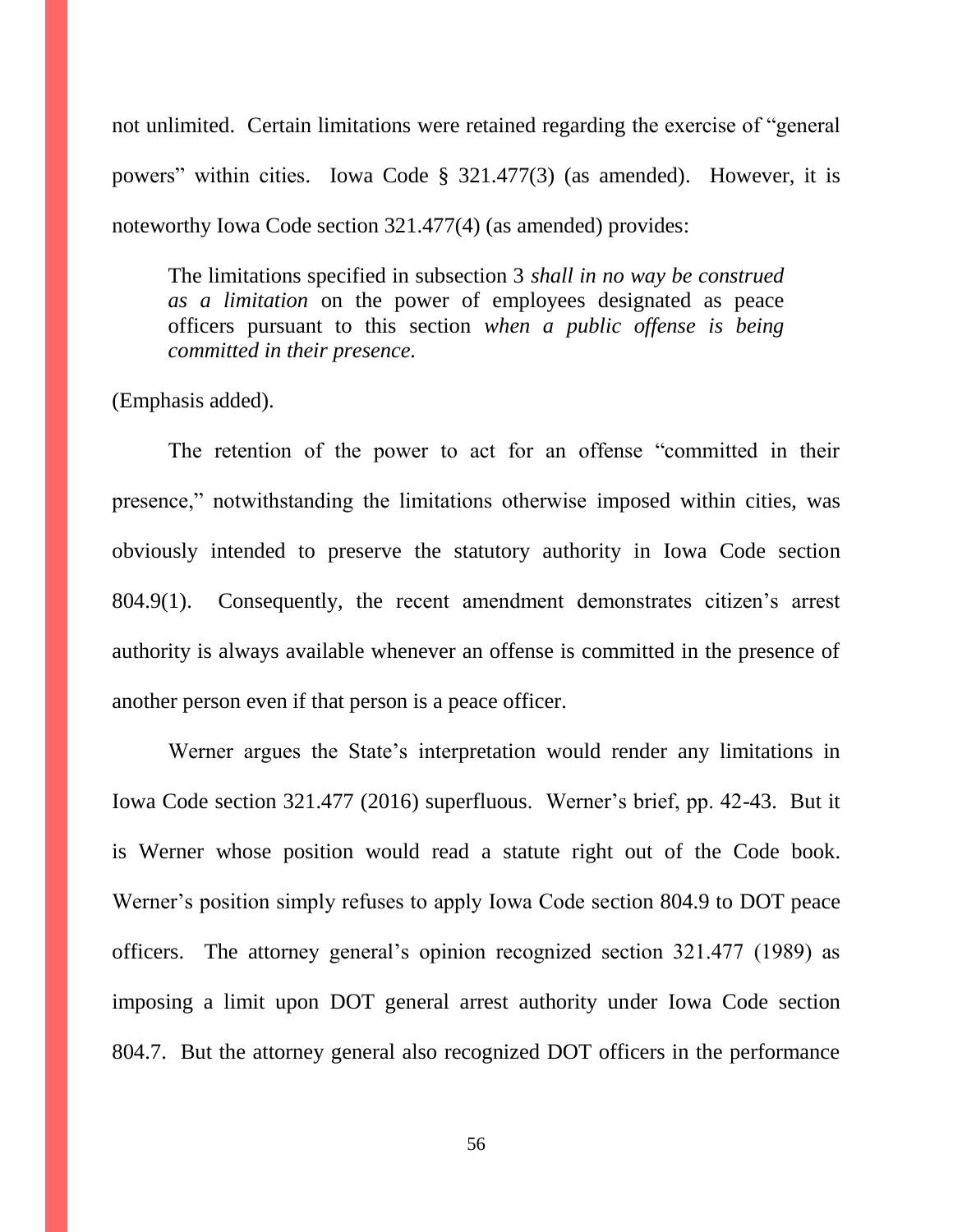of their regular duties retain authority to arrest for offenses committed in their presence. This interpretation does not render any statutory provision superfluous.

Werner's position reveals a fundamental misunderstanding of the citizen's arrest doctrine. Notwithstanding any limitation on official police power, any "private person" may act to arrest whenever an offense is attempted or committed in their presence. Werner's argument that citizen's arrest renders limitations on general arrest authority superfluous can be made whenever the citizen's arrest power is exercised. If the shopkeeper detains a shoplifter as part of a citizen's arrest, does that mean the general arrest authority provisions in Iowa Code section 804.7 are rendered superfluous? Obviously not. Citizen's arrest is an independent particularized grant of arrest authority confined to those circumstances embraced in Iowa Code section 804.9. If the attorney general in 1990 was correct that Iowa Code section 321.477 (1989) did not confer general arrest powers from Iowa Code section 804.7 (1989) upon DOT officers, it means for any offense beyond those enumerated in section 321.477 (1989), the DOT officer would have no police authority to act. But that does not mean the officer as a private person loses the separate power to arrest under section 804.9(1) when an offense occurs in the officer's presence.

What does this mean in practical application? Consider if in June 2017, subsequent to the effective date of the amendment to section 321.477 (2016), three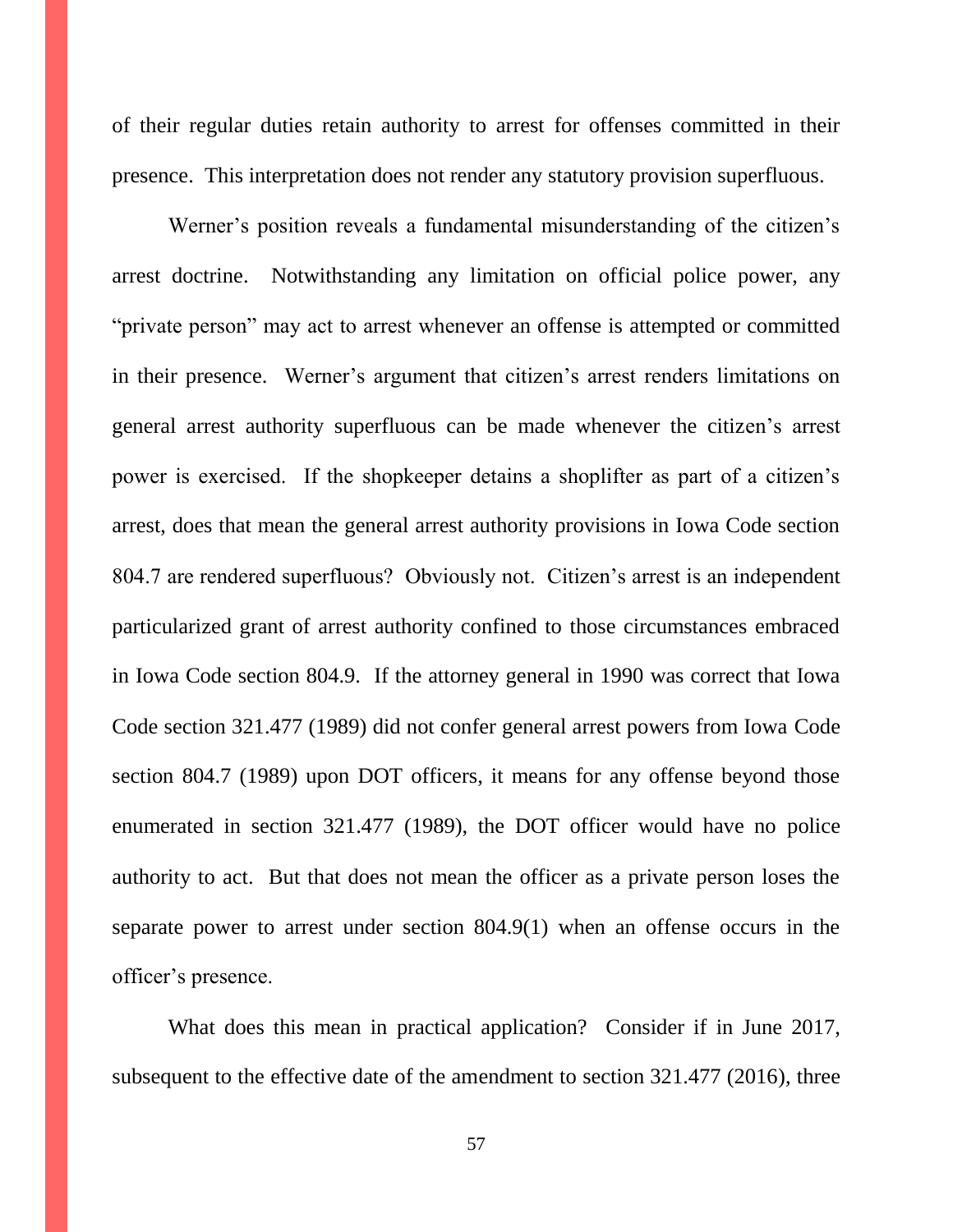highly credible eyewitnesses reported to a DOT peace officer a person had driven a car upon Interstate 80 outside city limits going the wrong way almost causing a pileup. The officer under section 321.477 (as amended) has police authority to act against the errant driver once the officer has reasonable grounds to believe the driver committed the offense. *See* Iowa Code § 804.7(2).

On the other hand, before the amendment to section 321.477 (2016), if the attorney general's opinion of 1990 is correct, that same DOT officer having received those identical three eyewitness accounts would be precluded from taking any enforcement action because the officer lacked general arrest authority and the officer had not observed the vehicle going the wrong way, *i.e.*, the offense did not take place in the officer's presence. This represents a material change of law consistent with the idea a legislative amendment intends to effectuate change. Nothing is rendered superfluous under the attorney general's opinion. All statutory enactments are accounted for. It is Werner's approach that reads section 804.9 out of the Iowa Code.

Furthermore, Werner is incorrect in suggesting a legislative amendment can never be interpreted as clarifying the law. Werner's brief, as an example, offers up matter reflective of legislative intent to clarify the enforcement missions of DPS and DOT. Werner's brief, p. 50. This Court has recognized the "time and circumstances" of an amendment may, in fact, "indicate that the legislature merely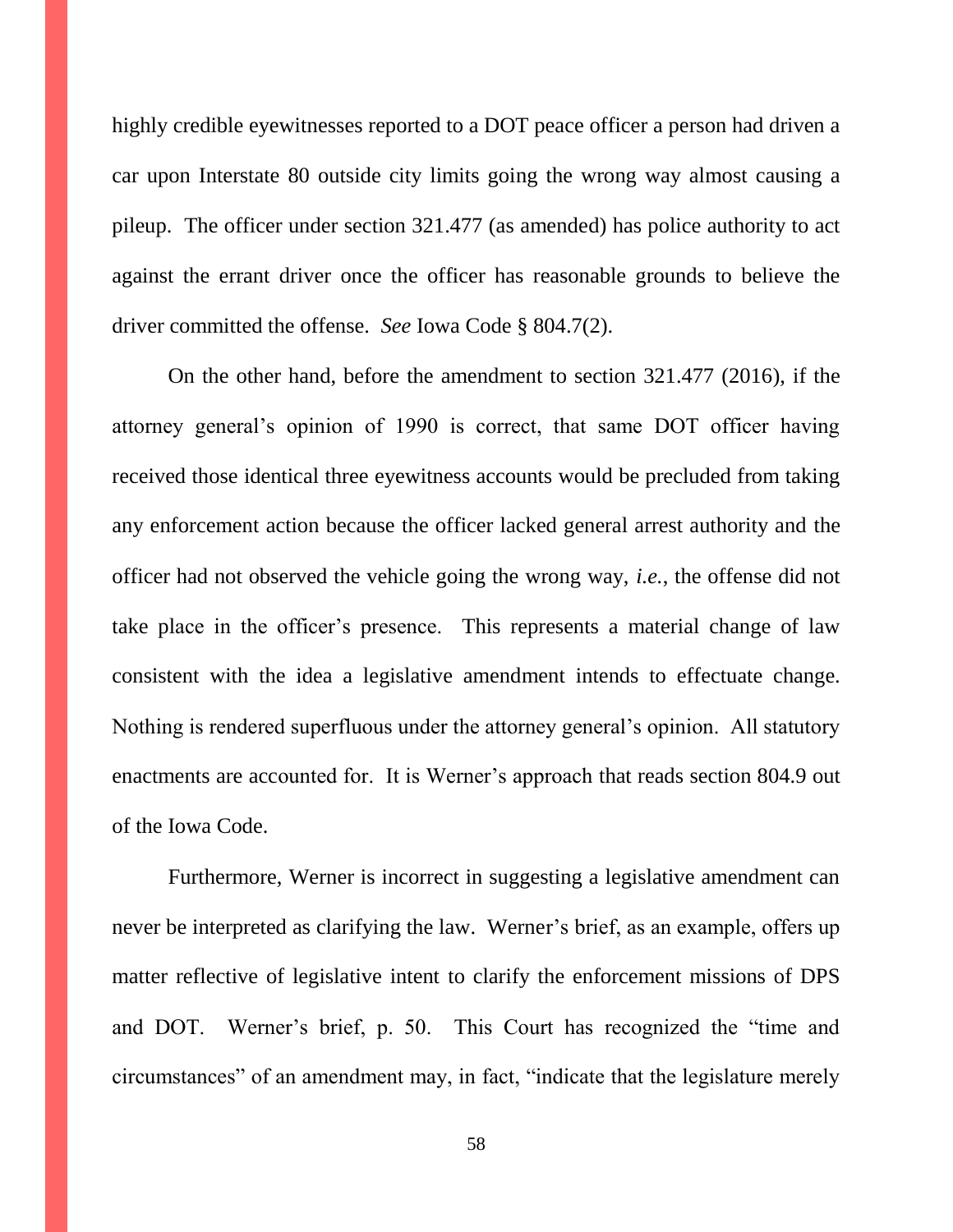intended to clarify the intent of the original enactment." *Tiano v. Palmer*, 621 N.W.2d 420, 423 (Iowa 2001).

But most importantly, the authority in Iowa Code section 804.9 to arrest for an offense committed in one's presence existed prior to the amendment to section 321.477 (2016), and the authority in Iowa Code section 804.9 remains in place today as well. The district court's reliance upon the citizen's arrest doctrine, and *State v. Lloyd*, was proper.

### **B. Newspaper Articles Are Not Legal Authority***.*

Hyperlinks are provided in footnotes 10 and 11 of Werner's brief to no less than four articles in the Des Moines Register. This includes stories in which Mr. Werner's counsel is quoted. It also includes audio from third parties purporting to describe a vehicle stop by a DOT officer in a wholly separate incident which did not even involve Mr. Werner. The quoted matter was not part of the "record on appeal" as defined in Iowa R. App. P. 6.801. *See In re Marriage of Keith*, 513 N.W.2d 769, 771 (Iowa App. 1994) ("We are limited to the record before us and any matters outside the record on appeal are disregarded.").

Newspaper articles are not legal authority. *See*, *e.g.*, *Horse v. Kirkgard*, 2014 WL 5365245 (D. Montana 2014) \*2 ("Newspaper articles are not legal authority, neither binding nor persuasive."). There is a reason for the adage: "Don't believe everything you read in the papers." News articles can be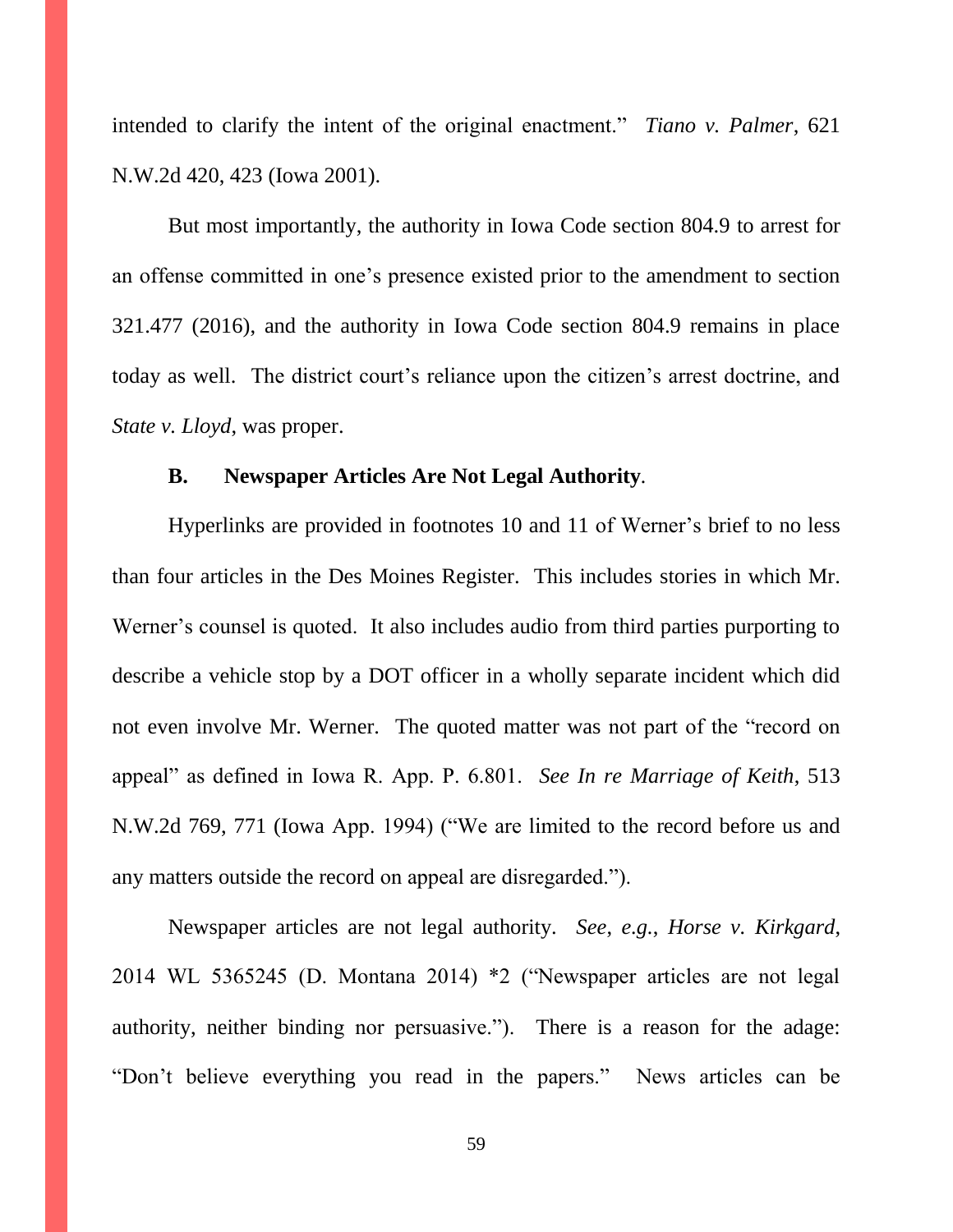incomplete, and regarding technical legal issues may omit or overlook relevant legal authority. In addition, the articles can be wrong. The year 1948 has been mentioned several times in this brief. That same year one newspaper, the Chicago Tribune, regaled readers of its early morning edition with this front-page headline concerning that November's election results: "Dewey Defeats Truman." David McCullough, *Truman* at 718 (Simon & Schuster 1992).

Plus, the writers of these news articles were not witnesses in the district court. The characterizations regarding DOT's ticket issuances and related matters are not the product of sworn testimony. There was no opportunity for crossexamination. Newspaper articles normally are not received as evidence because their contents constitute impermissible hearsay. *Jacobson v. Benson Motors, Inc.*, 216 N.W.2d 396, 399-400 (Iowa 1974).

The newspaper has been cited in opinions of this Court to illustrate statistical information, societal trends or awareness, or even countervailing points of view. *See*, *e.g.*, *State v. Plain*, 898 N.W.2d 801, 826 (Iowa 2017) (referencing statistics on African-American arrest and incarceration rates); *see also Chiodo v. Section 43.24 Panel*, 846 N.W.2d 845, 863 (Iowa 2014) (Mansfield, J., specially concurring) (citing Des Moines Register editorial to demonstrate it common knowledge Iowa law barred voting by convicted felons). But that is not what Werner is doing with his citations to news articles. He is, instead, citing the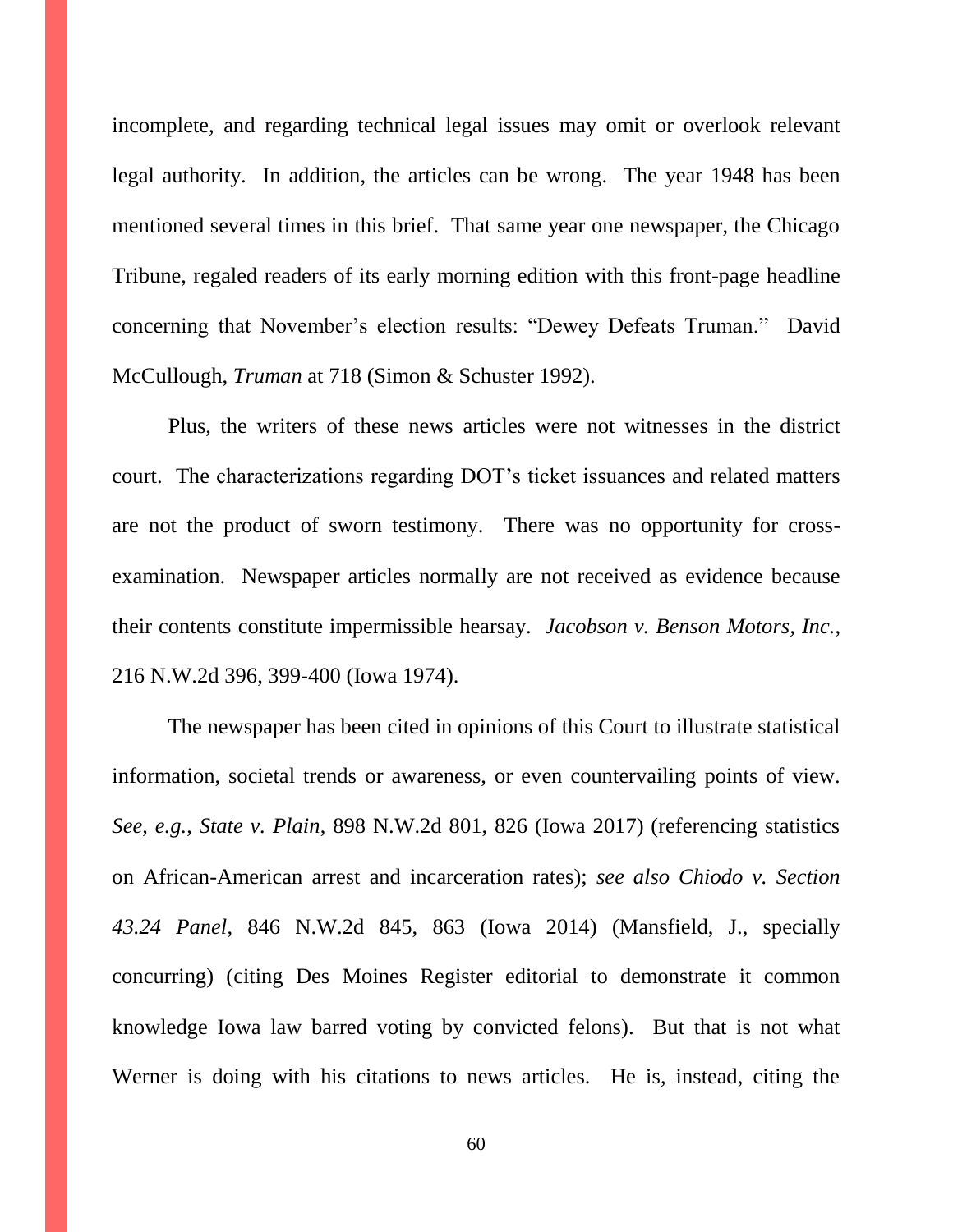articles as legal authority where the sole issue in this case is a legal question about Officer Glade's authority. The Court's opinions have never countenanced the receipt of news articles as competent evidence concerning the meaning to be accorded Iowa statutes.

Likely anticipating eyebrows would be raised by his efforts to offer the newspaper as authority, Werner disingenuously cites to 2A Sutherland Statutory Construction § 48:4 ( $7<sup>th</sup>$  ed.), offering a quote about events prior to when an act becomes law being useful to learn about legislative intent. Werner's brief, p. 45. First, what Werner purports to offer, newspaper articles, have nothing to do with Iowa Code section 804.9(1) which affords arrest authority whenever a public offense is attempted or committed in the presence of another. Second, the quote from Sutherland does not stand as an endorsement of newspaper articles as legal authority. What Sutherland is largely referring to by prior events, is the "history of events during the process of enactment, from its introduction in the legislature to its final validation." *See*, *e.g.*, Singer & Singer, *Sutherland Statutory Construction* (7th Edition), § 48:4 at 562.

### **C. Legislators' Legal Conclusions***.*

Mr. Werner, in footnotes 12 through 15 and 16 through 18, offers hyperlinks to various comments attributed to the following legislators: Baudler, Breitbach, Danielson, Gaskill, Johnson and Taylor. That makes six which itself flags a basic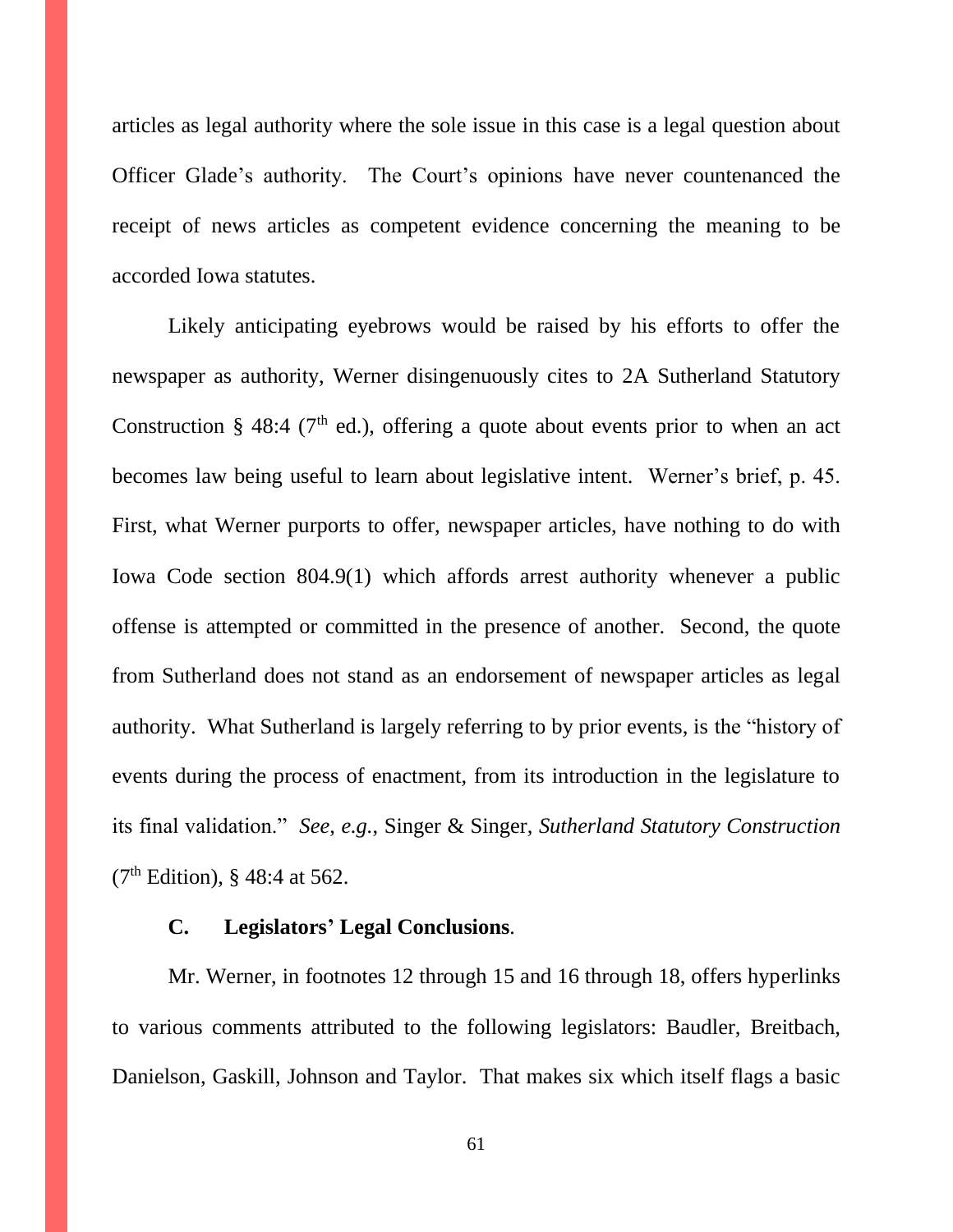difficulty with Werner's approach. There are one hundred members in the Iowa House and fifty members in the Iowa Senate. That means the contingent of six from which Werner offers quotes comprise four percent of Iowa's legislature.

Reference to floor debate videos have appeared in the opinions of this Court. *See*, *e.g.*, *State v. Doe*, 903 N.W.2d 347, 354 (Iowa 2017) (describing events which lead up to legislative debate). But Werner is offering this matter as legal conclusions. For instance, at page 47 of the brief, Representative Baudler is quoted as saying: "They're using [the authority] but they don't have it." At page 48 of the brief, Representative Gaskill is quoted as saying "I think it was illegal and it was wrong for them to do the behavior that they'd already done …." And on page 48 Representative Baudler is quoted: "If we do this amendment and bill, what we're doing is rewarding illegal behavior ...." This is akin to calling a witness at trial and asking the witness if he or she has an opinion about whether a specific undertaking was "legal." Such a question would be properly objected to as calling for a legal conclusion. It is no more appropriate to offer this form of "testimony" simply because it was uttered on the floor of the legislature. Plus, as shown by the record below, the district court found DOT's behavior to be legal.

Iowa has rejected consideration of statements by individual legislators in determining the meaning of statutory provisions. In *Iowa State Education* 

62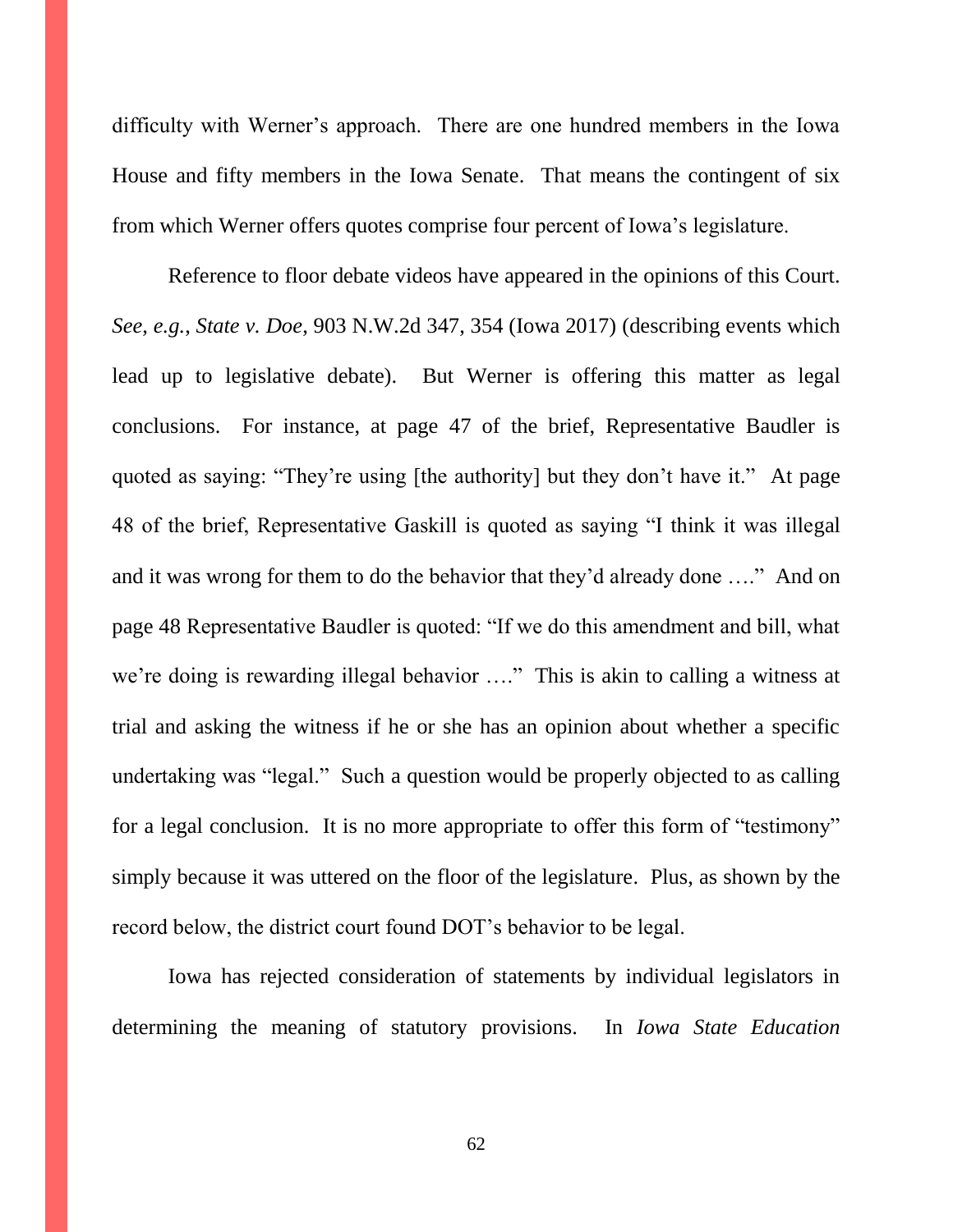*Association v. Public Employment Relations Board*, 269 N.W.2d 446, 448 (Iowa

1978), it was said:

At first blush it might seem reasonable to rely upon an individual legislator's opinion of legislative intent. But we believe such testimony is generally unpersuasive.

The legislative process is a complex one. A statute is often, perhaps generally, a consensus expression of conflicting private views. Those views are often subjective. A legislator can testify with authority only as to his own understanding of the words in question. What impelled another legislator to vote for the wording is apt to be unfathomable.

Accordingly, we are usually unwilling to rely upon the interpretations of individual legislators for statutory meaning. This unwillingness exists even where, as here, the legislators who testify are knowledgeable and entitled to our respect. See generally 2A Sutherland Statutory Construction, § 48:16, p. 222 (Fourth Ed. 1973).

This salutary view stands rooted in the notions of the separation of powers doctrine and the inherent unreliability of political comments. The roles of the legislature and the courts are distinct. Courts construe the laws the General Assembly has made. The statutory text finally passed typically represents an endless series of compromises. To the extent individual comments are presented as proof of "the law," Werner's proffer invades the ultimate legal issue to be decided by the Court. *See Kester v. Bruns*, 326 N.W.2d 279, 281 (Iowa 1982) ("The defense attorney should have known that police officers would not be permitted to express opinions on fault. *See Grismore v. Consolidated Products Co.*, 232 Iowa 328, 361, 5 N.W.2d 646, 663 (1942).")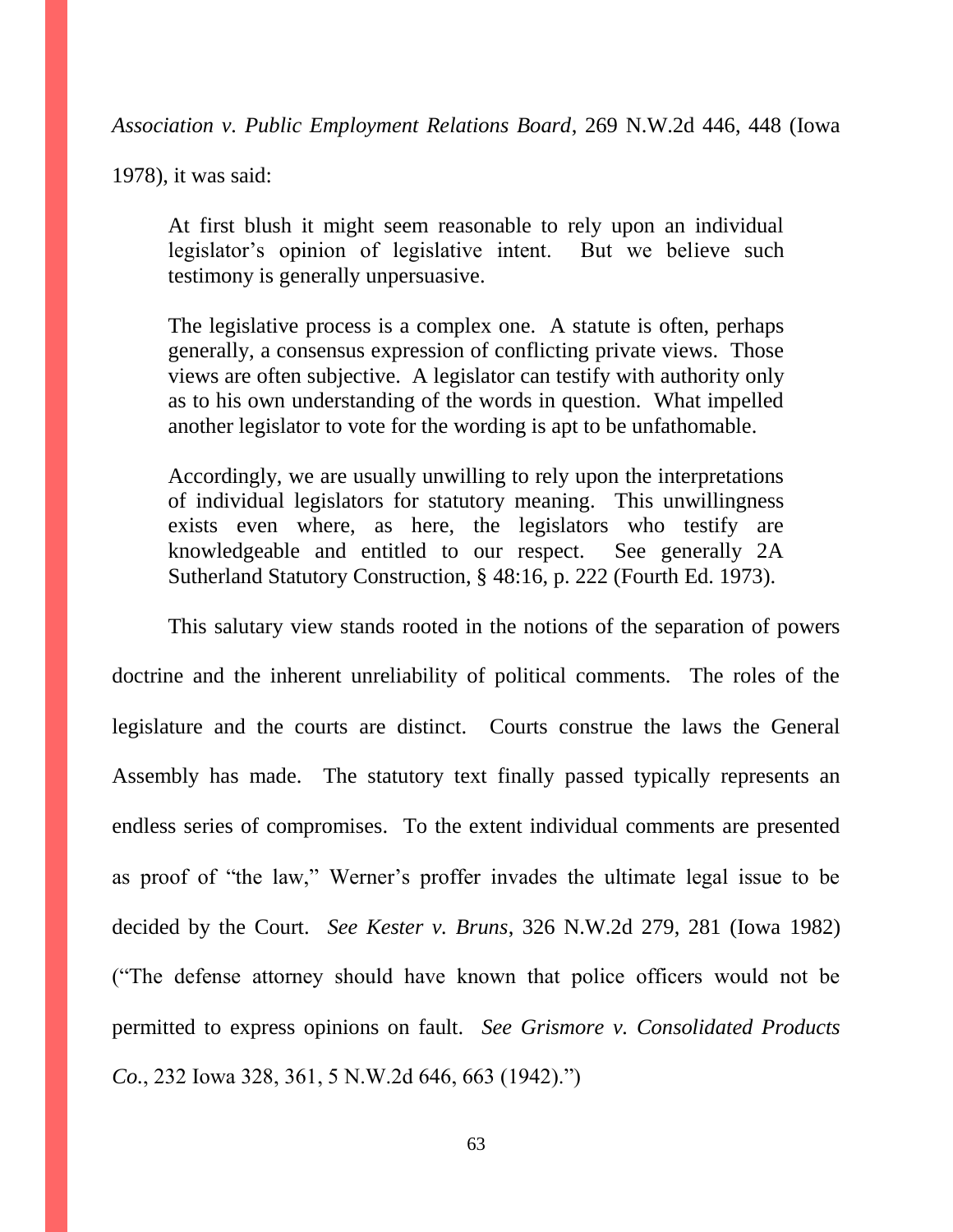Talk can be cheap in political debates. The views expressed may be dependent upon the way the question is pondered. Is every legislator, for example, prepared to hold to the notion there is absolutely nothing a DOT peace officer can do, except ironically call for police, if a DOT law enforcement officer witnesses the following?

- A. A motorist traveling 100 miles per hour in a 55 mile-per-hour roadway work zone where workers are present and where there have been recent fatalities due to excessive speed.
- B. A driver traveling eastbound in the westbound lanes of Interstate 80.
- C. A child being molested by an assailant at a rest area along Interstate 35.
- D. A person seen firing a gun out the window of the vehicle in the direction of children on a playground.
- E. A semi driver passing through a DOT weigh scale with illicit drugs in the driver's compartment. *See*, *e.g.*, *State v. Hedlund*, 662 N.W.2d 372 (Table), 2003 WL 190768 (Iowa App. 2003) (DOT officers' stop and seizure of semi at weigh facility held permissible where driver showed signs of drug consumption and marijuana was ultimately found in a compartment behind the driver).
- F. An animal being abused at an interstate rest stop.
- G. An individual tailgating another vehicle on the highway in a fit of road rage.
- H. The school bus scenario discussed earlier in this brief where a person is observed illegally passing a stopped school bus. But add to that scenario the additional assumption a little girl is struck and the errant driver flees the scene.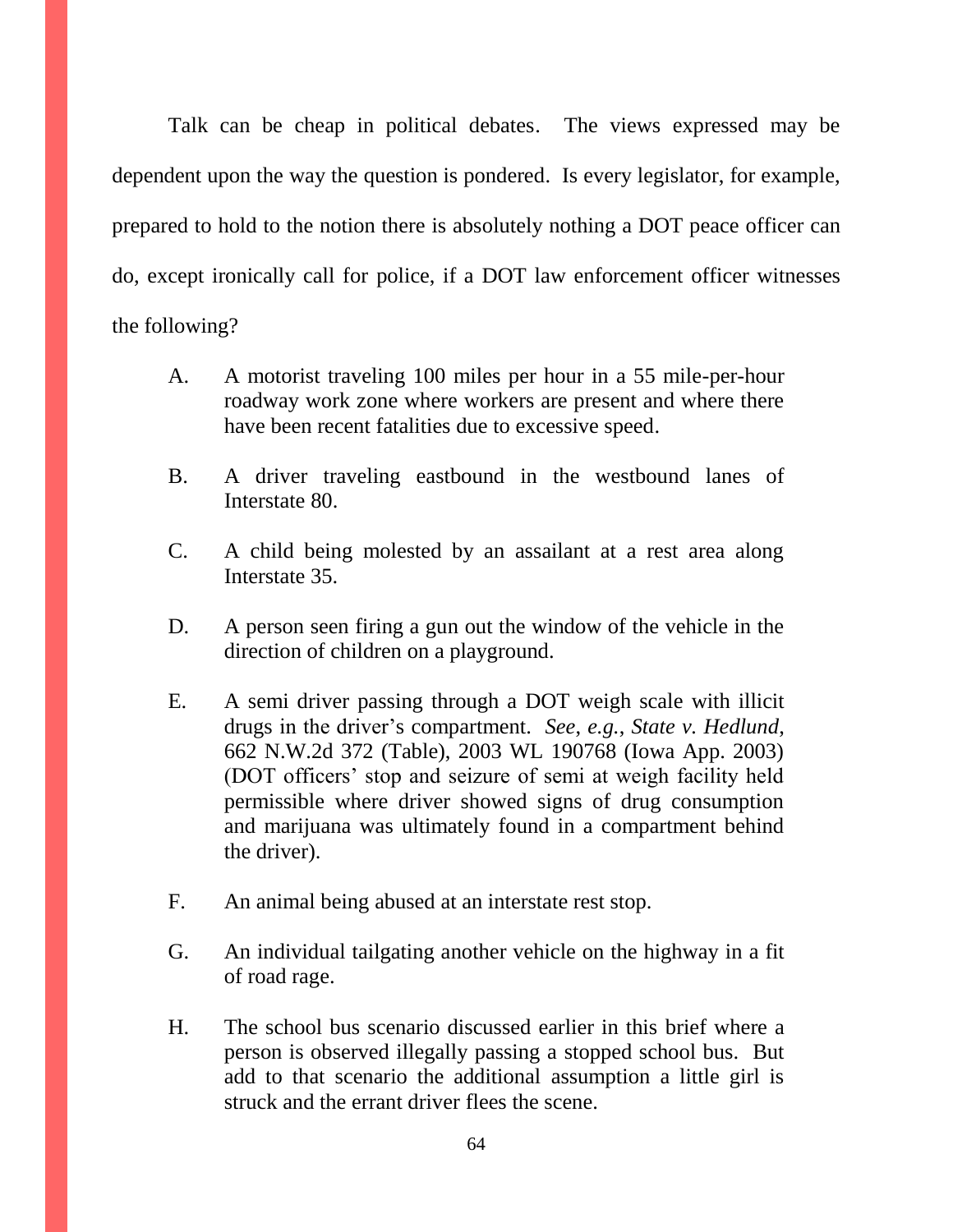- I. A fugitive from justice wanted on charges involving violent crimes.
- J. A criminal wanted on charges who is traveling on the interstate with a child he has abducted which is part of an Amber Alert.

None of these scenarios involve offenses enumerated in Iowa Code section 321.477 (2016). Therefore, under Werner's view, the DOT officer cannot intercede by arrest to stop the lawlessness the officer has observed. Regardless of whatever interpretation one ascribes to section 321.477 (2016), it can reasonably be expected many people, including most Iowa legislators, might think there was "law" in place permitting a trained, certified DOT peace officer to act if such occurrences take place in an officer's presence. In fact, many people might be outraged if the officer did nothing when faced with one or more of the above scenarios. Their intuitions would be correct. Whatever else may be in the Iowa Code, legal predicate authorizing vehicle stop, citation issuance and formal arrest exists whenever a public offense is committed in the presence of another pursuant to Iowa Code section 804.9(1). This is not a new twist in the law. A statutory citizen's arrest provision first appeared in the Iowa Code in 1851. *See Rife v. D.T. Corner, Inc.*, 641 N.W.2d 761, 769 (Iowa 2002). *See also* Iowa Code § 80.9A(7) (despite certain limitations on their powers DPS officers may always arrest when an offense is committed in their presence).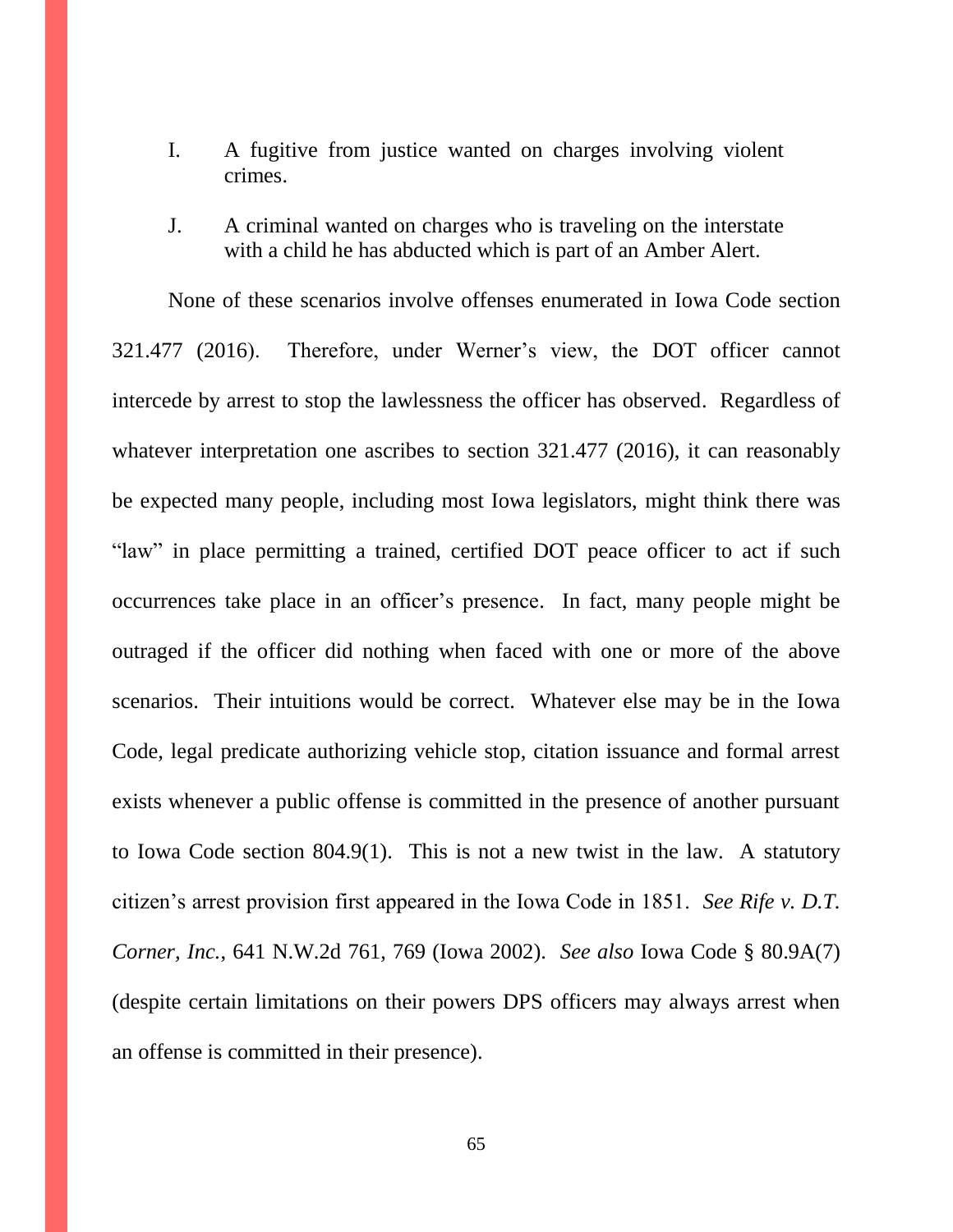Werner is attempting to suggest by his selective use of legislator quotes the *entire* legislature found fault with DOT. But if the entire legislature regarded as odious the notion a law enforcement officer lacking general arrest authority may act under the citizen's arrest doctrine, the legislature would not have taken care in its amendment to preserve the citizen's arrest power for DOT officers within cities when "a public offense is being committed in their presence." *See* Iowa Code § 321.477(4) (as amended). The legislature understandably believed it critical to avoid the utterly absurd situation where a lawbreaker can commit with impunity an offense in the very presence of an officer. The law is not determined from individual comments of legislators. Instead, the law comes from what the legislature as a body passes and the governor signs into law.

#### **CONCLUSION**

Werner's use of newspaper articles and links to select legislator commentary is improper. It injects matter of a testimonial nature outside the record. His brief in this regard should be stricken. Such matter cannot be considered.

There was no need to extend the remedy of suppression. This Court may affirm the district court's view Officer Glade, as a peace officer pursuant to Iowa Code section 801.4(11)(h), was authorized to stop Werner's vehicle because of the violation of "traffic regulations." *See* Iowa Code § 321.1(50).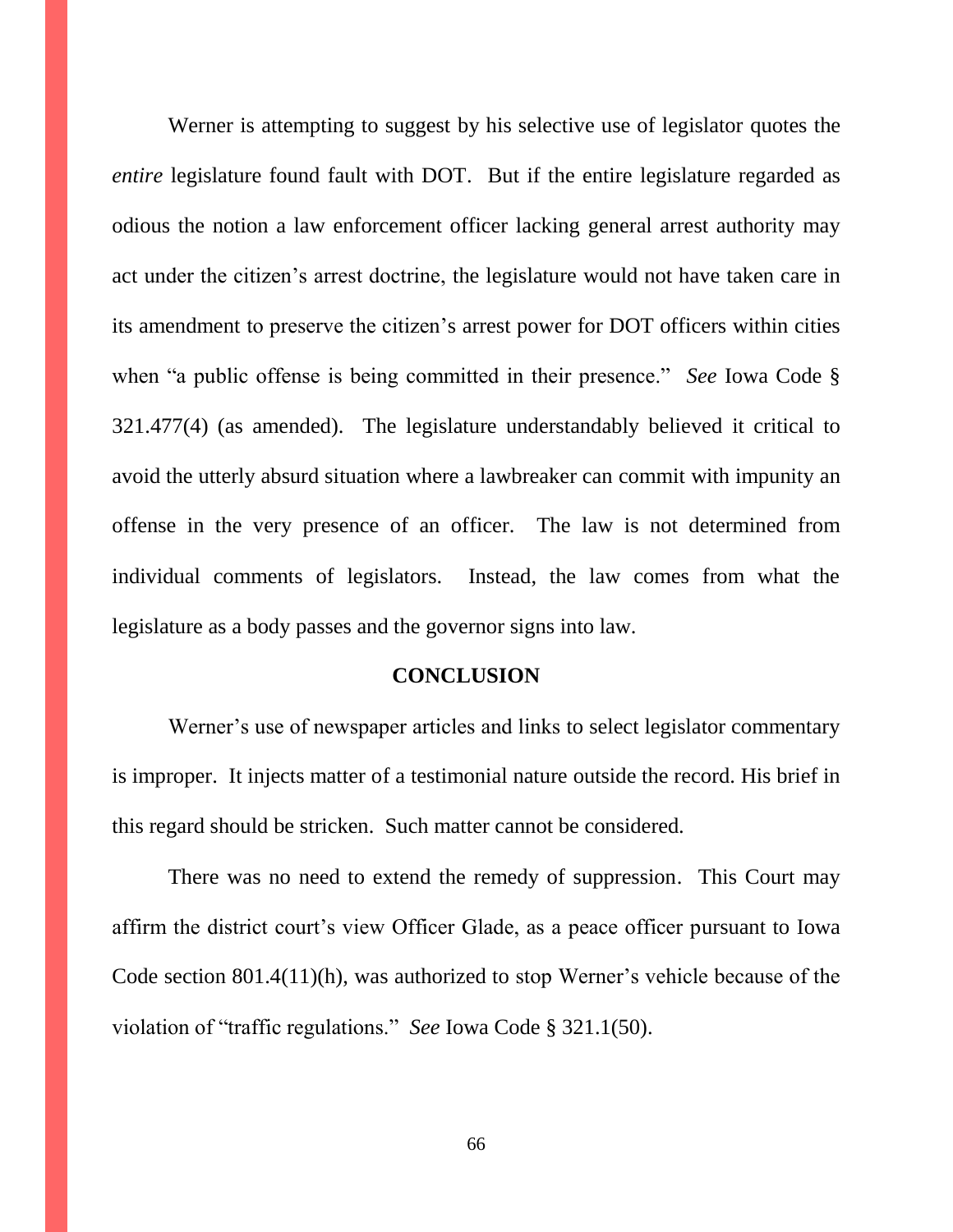If it is concluded Officer Glade lacked general arrest powers, the fact remains he witnessed a public offense. His stopping of Werner's vehicle was authorized by Iowa law, including the cogent analysis set out in *State v. Lloyd* relied upon by the district court. There is no need to look to decisions from other jurisdictions, as does Werner, with *Lloyd* on the books in Iowa. Iowa Code section 804.9(1) permitted Officer Glade to act upon what he witnessed. A valid citizen's arrest resulted. The district court should be affirmed.

#### **REQUEST FOR ORAL ARGUMENT**

The State of Iowa requests to be heard in oral argument upon submission of this case.

Respectfully submitted,

THOMAS J. MILLER Attorney General of Iowa

 /s/ David S. Gorham DAVID S. GORHAM AT0002978 Special Assistant Attorney General (515) 239-1711 / FAX (515) 239-1609 david.gorham@iowadot.us

 $/s/$  Robin G. Formaker ROBIN G. FORMAKER AT0002574 Assistant Attorney General Iowa Attorney General's Office 800 Lincoln Way, Ames, IA 50010 (515) 239-1465 / FAX (515) 239-1609 robin.formaker@iowadot.us ATTORNEYS FOR APPELLEE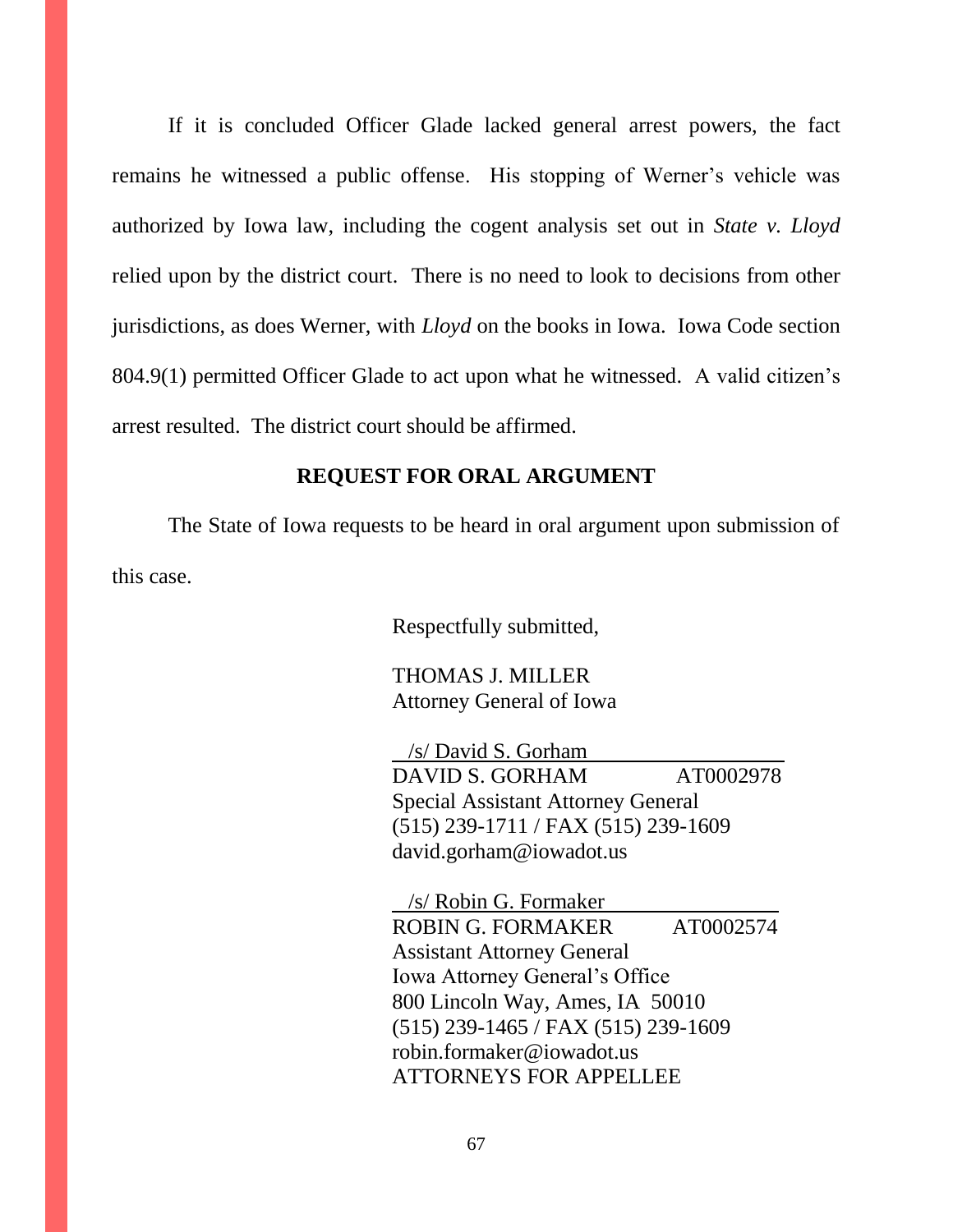### **CERTIFICATE OF COMPLIANCE WITH TYPE-VOLUME LIMITATION, TYPEFACE REQUIREMENTS, AND TYPE-STYLE REQUIREMENTS**

This Brief complies with the type-volume limitation of Iowa R. App.

P.  $6.903(1)(g)(1)$  because this Brief contains 13,677 words, excluding the parts of the Brief exempted by Iowa R. App. p.  $6.903(1)(g)(1)$ .

This Brief complies with the typeface requirements of Iowa R. App. P. 6.903(1)(e) and the type-style requirements of Iowa R. App. P. 6.903(1)(f) because this Brief has been prepared in a proportionally spaced typeface using Microsoft Word 2010 in size 14 Times New Roman.

> THOMAS J. MILLER Attorney General of Iowa

 /s/ David S. Gorham DAVID S. GORHAM AT0002978 Special Assistant Attorney General (515) 239-1711 / FAX (515) 239-1609 [david.gorham@iowadot.us](mailto:david.gorham@iowadot.us)

 $/s$ / Robin G. Formaker ROBIN G. FORMAKER AT0002574 Assistant Attorney General Iowa Attorney General's Office 800 Lincoln Way, Ames, IA 50010 (515) 239-1465 / FAX (515) 239-1609 robin.formaker@iowadot.us ATTORNEYS FOR APPELLEE